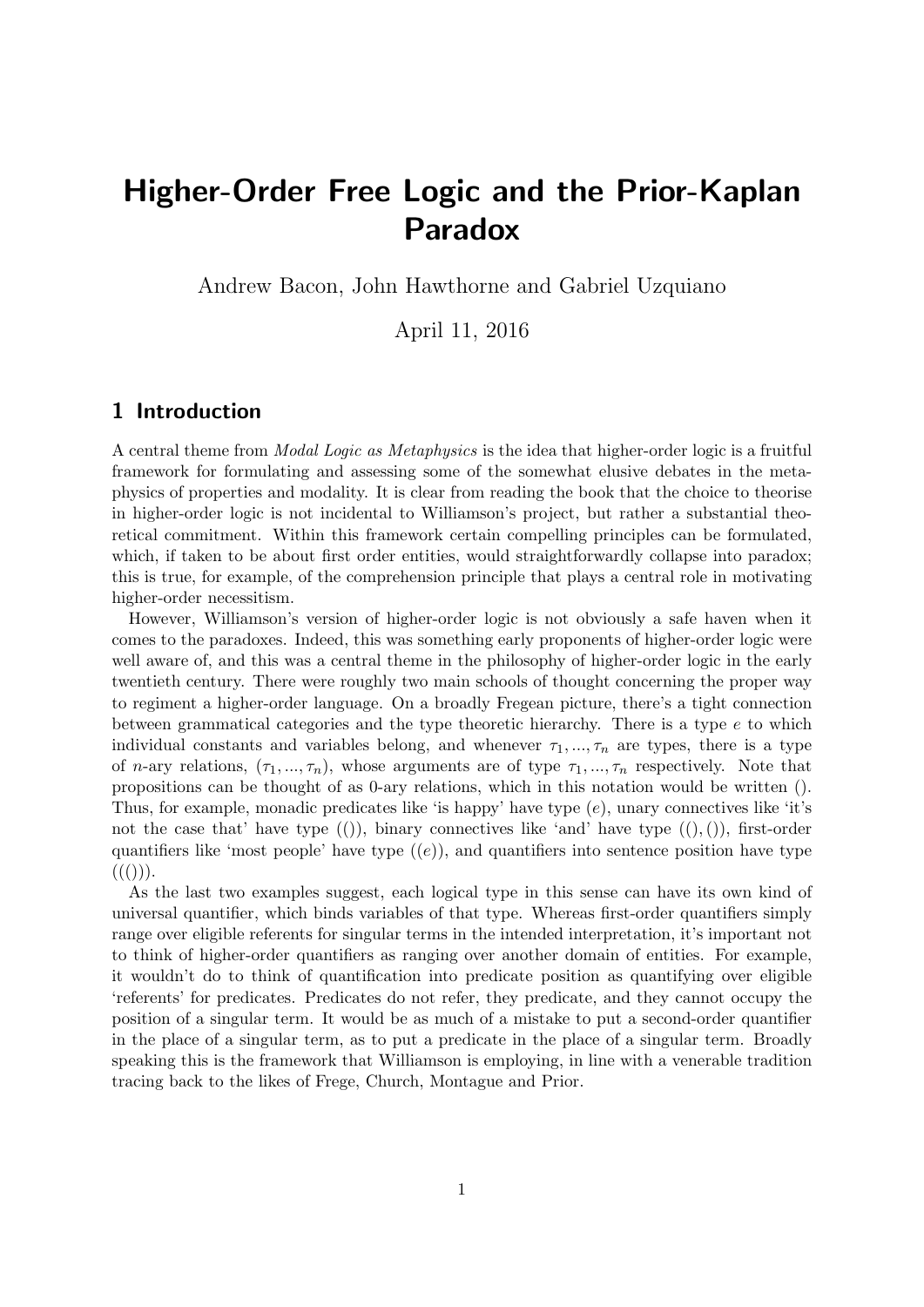By contrast, there's another school of thought, often attributed to Russell, in which each relational type is further stratified into levels indexed by the natural numbers.<sup>1</sup> That is, instead of a single type of relations  $(\tau_1, ..., \tau_n)$ , for any ramified types,  $\tau_1, ..., \tau_n$ , there is a whole hierarchy of relations of different levels, written  $(\tau_1, ..., \tau_n)/k$  for  $k \in \mathbb{N}^2$ . So instead of a single type of proposition, we have infinitely many ramified propositional types,  $()/0, ()/1, ()/2$  and so on. One way to think of these types, borrowing a metaphor from Kaplan [11], is to think of the zero level propositional type as containing only propositions concerning the distribution of earth, wind, fire and water. The first level propositional type then concern matters of earth, air, fire and water, and matters concerning propositions about earth, air, fire and water (i.e., matters concerning zero level propositions). This generalizes in the obvious way: at any stage, a new level can be generated in an analogous way. For each of these ramified propositional types there is a universal quantifier. Note, however, that unlike the Fregean, the Russellian typically treats certain parts of the logical vocabulary as syncategorematic; negation, conjunction and even the quantifiers are not assigned a ramified type, but  $\forall v \phi, \neg \phi, \phi \lor \psi$  are all well formed formulas provided  $\phi$  and  $\psi$  are of some propositional type and v is a variable of any type.<sup>3</sup> When we combine the universal quantifier with a propositional variable of ramified type  $\frac{1}{0}$  can achieve the effect of quantifying over 0 level propositions: in general the expression  $\forall p_n$ , where  $p_n$  is of ramified type  $\left(\frac{n}{n}\right)$ , quantifies over propositions of level n.

This picture does not sit particularly well with the principle of universal instantiation applied at any level (hence the restriction in Church [4] p. 751). For example, at sentence level, this principle allows us to move from a universal generalization like  $\forall p\hat{A}$  to any instance  $A(B/p)$ , where  $B$  could be any sentence:

$$
\forall pA \to A(B/p)^{-4} \tag{UI}
$$

Notice that for the stratifier this principle is doubly schematic in that  $\forall p$  is a place holder for a quantifier of a particular level as well as having  $A$  and  $B$  as a place holders for any formula. For example, it could be that every 0-level proposition satisfies A (maybe A is  $\exists_0 q \ p = q$ , namely, being a 0-level proposition) but not every 1-level proposition does. So, if B expresses a 1-level proposition, then it will not satisfy A. Logics that relax the principle of universal instantiation fall under the umbrella term 'free logic'. Some versions of free logic accept restricted instances of universal instantiation – for example, negative free logics characteristically claim that universal generalisations of atomic formulas imply their instances – but all relinquish unqualified UI.

There is in fact a more principled reason why the Russellian cannot keep the principle of universal instantiation: given any two quantifiers into sentence position satisfying the principle of universal instantiation, and some fairly uncontroversial background logic, one can prove that those quantifiers are logically equivalent. If  $\forall$  and  $\Pi$  are two quantifiers taking sentence position satisfying UI, then one can prove  $\forall pA \leftrightarrow \Pi pA$ <sup>5</sup>. This argument is a generalisation of a theorem

<sup>&</sup>lt;sup>1</sup>See Russell [22], Ramsey [21], Kripke [12], and Kaplan [11], Tucker and Thomason [26].

<sup>&</sup>lt;sup>2</sup>Note that there are many different ways of implementing the ramificationist approach (it's very natural to only allow types  $(\tau_1, ..., \tau_n)/k$  where k is greater than the levels of  $\tau_1, ..., \tau_n$ ). In what follows we shall be following Church [4] in considering only cumulative ramified type theories: informally a relation that accepts arguments of a given level, accepts arguments of any lower level. For the connection between this and the various versions of Russell's original theory see footnote 2 of [4].

<sup>&</sup>lt;sup>3</sup>We assume that applying the logical connectives does not take us to a higher level.

<sup>&</sup>lt;sup>4</sup>Provided B contains no free occurrences of  $p$ , and no free variables that would become bound if substituted for  $p$  in  $A$ ; in what follows we will take this condition to be tacitly assumed.

<sup>5</sup>Without loss of generality we give the proof of one direction (up to a change of variables):

<sup>1.</sup>  $(\forall pA \rightarrow A(q/p))$  (instance of UI for  $\forall$ .)

<sup>2.</sup>  $\Pi q(\forall pA \rightarrow A(q/p))$  (by universal generalisation for  $\Pi$ .)

<sup>3.</sup>  $\forall pA \rightarrow \Pi qA(q/p)$  (by the principle  $\Pi p(A \rightarrow B) \rightarrow (A \rightarrow \Pi pB)$  when p is not free in A.)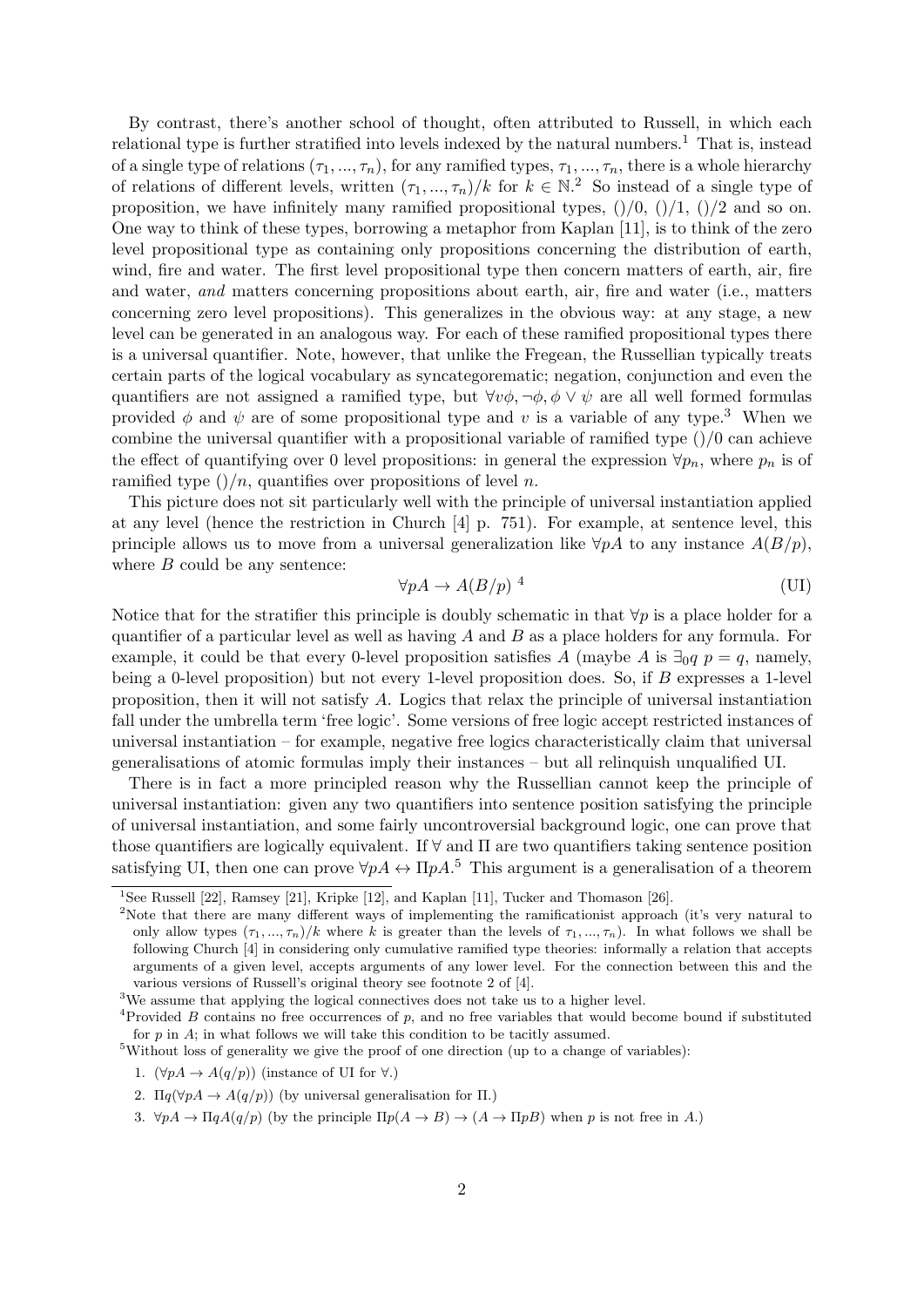due to Harris [9]. While Harris was primarily concerned with first order quantifiers, his result is general and applies to quantifiers into other grammatical categories, assuming analogous principles of  $UI<sup>6</sup>$  Given UI, any ramification in any grammatical category would be pointless as all the different quantifiers in that category would collapse into one.

It's worth noting that if universal instantiation is relinquished then the following principle of existential generalisation will have to be given up as well:

$$
A(B/p) \to \exists pA \tag{EG}
$$

This principle is equivalent to  $UI -$  this fact can be easily be seen by taking the contrapositive of the  $\neg A$  instance of UI,  $\neg\neg A(B/p) \rightarrow \neg \forall p \neg A$ , eliminating double negations and applying quantifier duality. Without this rule one cannot infer from the fact that I'm thinking that snow is white that there is something I'm thinking.

The Russellian picture is supposed to help with a family of paradoxes, though we will in this paper be focusing on a particular species of paradox. As we will become clear, the rejection of UI is the key moving part to the Russellian style response to at least that species of paradox. Indeed, the principal virtues of this response can be articulated within a theory containing only one quantifier abiding by a restricted version of UI.<sup>7</sup>

Williamson, on the other hand, is primarily concerned not with the intensional paradoxes but rather with the metaphysics of modality as revealed by the interaction of various higher-order quantifiers with the modal operators within a broadly Fregean framework. While Russell-style theorists are forced to abandon UI, the Fregean is free to adopt or reject it. One central theme in Williamson's book is to connect this choice point with the higher-order necessitistcontingentist dispute. Let us focus on the principle of universal instantiation for quantification into sentence position. From this principle one can prove a necessitist principle for propositional quantification, which we can formalize as  $\Box \forall p \Box \exists q p \equiv q$ . Here  $\equiv$  could stand for propositional identity, or simply necessary equivalence: however  $\equiv$  is interpreted, all one needs to prove this result is UI, universal generalisation, the principle of necessitation plus the logical truth of the principle  $p \equiv p^8$ .

There hasn't been much work done to connect the debates about contingentism and necessitism with the literature on the intensional paradoxes. However, the principle of universal instantiation plays a pivotal role in both disputes, giving us reason to think that there are interesting connections to be drawn. It bears emphasis that both the Russellian stratifier and the contingentist reject UI, and ipso facto, go in for some kind of free logic. In this paper we're going to explore whether a free logic motivated by certain intensional paradoxes can undermine the case for necessitism. While necessitism can be formally reconciled with a free logic of this sort, many of Williamson's key abductive arguments for necessitism will not survive in this setting. This is because those arguments rely on logical explanations of certain data which depend on UI and Williamson's favoured comprehension principles, which aren't available within such a free logic.

Section 2 introduces our focal kind of paradox and explains why a free logic can offer a distinctive kind of solution. Section 3 makes vivid the relevance of universal instantiation to the higher-order necessitist/contingentist debate. Section 4 offers a number of free logical models

 ${}^{6}$ See also McGee [27] for a discussion of the second-order variant.

<sup>&</sup>lt;sup>7</sup>It's arguable that the rejection of UI is also the key part to a Russell-style treatment of many other paradoxes, but we shall not defend the broader claim here.

<sup>&</sup>lt;sup>8</sup>Suppose that  $p \equiv p$ . Then by EG, we can infer  $\exists q p \equiv q$ . We then have  $\Box \exists q p \equiv q$  by necessitation,  $\forall p \Box \exists q p \equiv q$ by universal generalisation, and finally  $\Box \forall p \Box \exists q p \equiv q$  by necessitation again.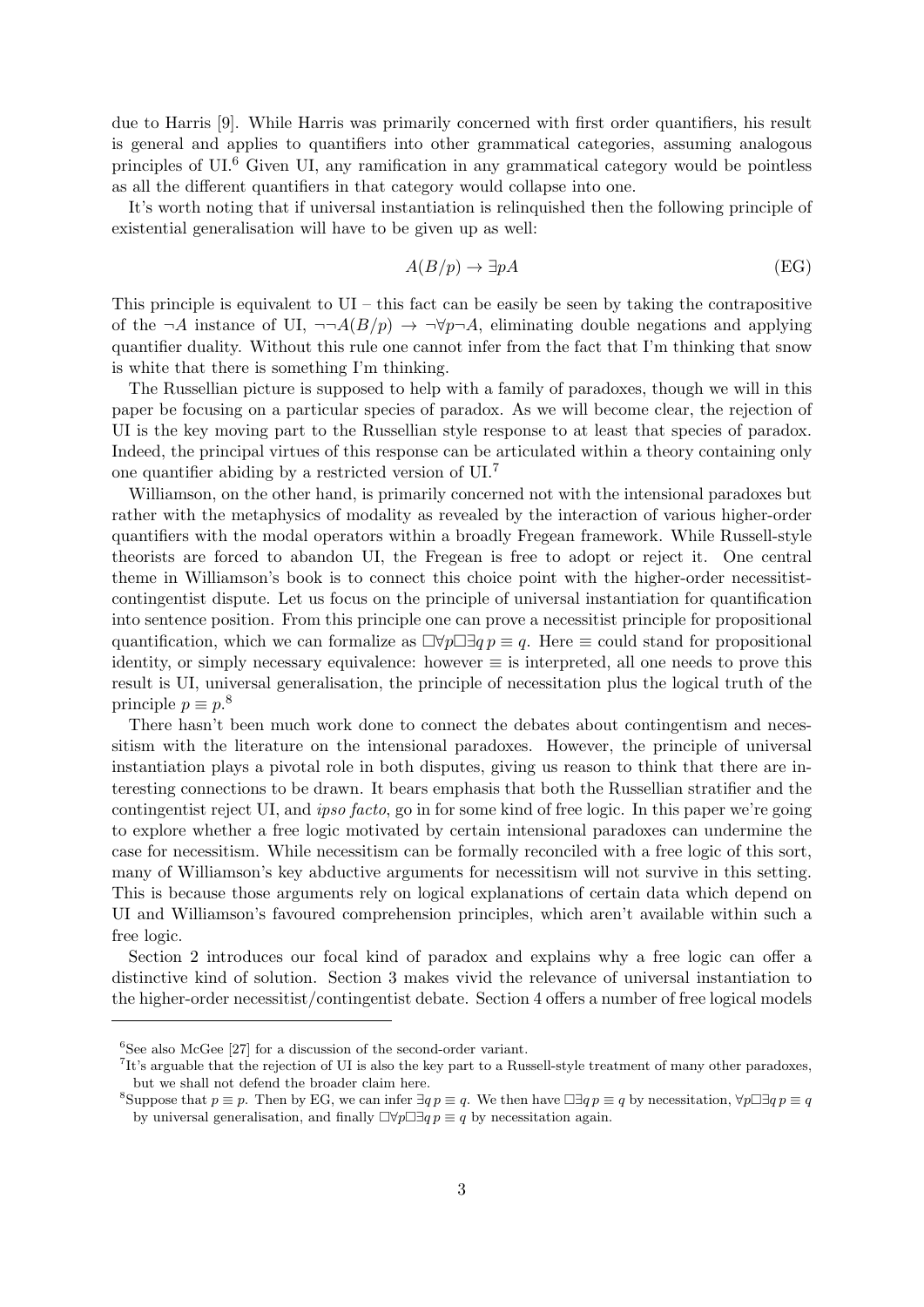for a family of claims that threaten paradox within the classical setting. Section 5 distinguishes two ideas that get packaged together in Williamson's world view: one idea is that existence at any type does not come and go from world to world (this idea is naturally articulated using a suitably typed version of the Barcan formula). The second idea is that existence comes cheap so that, for example, whenever we have a meaningful sentence there is an associated proposition. This is naturally articulated using a suitably typed comprehension principle. The two ideas are natural allies for Williamson, since both the Barcan formulae and comprehension can be derived from universal instantiation with minimal additional assumption, however the free logician who rejects UI is free to take a very different view of these two strands of Williamson's world-view. In section 6 we raise a variety of problems free logical packages. In section 7 we articulate and critically assess different styles of ramificationist approaches – including one that merely ramifies quantifiers, one that merely ramifies operators and another that ramifies both. In this connection we introduce a second kind of puzzle due Saul Kripke. Having that puzzle, as well as our focal puzzle, in view allows us to better assess the merits of the various styles of ramification.

### 2 Priorean Paradoxes and Free Quantificational Logic

As we saw above, non-redundant stratification involves dropping the unrestricted principle of universal instantiation. Indeed, as we shall see, it is the rejection of UI that is the key to blocking certain of the intensional paradoxes, whether or not that is motivated or accompanied by a stratificational picture. This is because UI is all by itself sufficient for deriving certain paradoxes that can't be derived without UI. Here we have in a mind a family of paradoxes associated with Prior and Kaplan.

Let's begin by discussing a puzzling result of Prior 1961 [19]. Here Prior is working in a small fragment of the Fregean hierarchy, consisting of nothing but the propositional calculus augmented with a device for quantifying into the position of sentences, and a unary sentential operator,  $Q$ , whose interpretation can be left completely open for the purposes of this result.<sup>9</sup> Armed with a pair of assumptions, namely UI for the quantifiers into sentence position, and classical propositional logic, one can prove the following theorem.<sup>10</sup>

PRIOR'S THEOREM:  $Q\forall p(Qp \rightarrow \neg p) \rightarrow \exists p(Qp \land p) \land \exists p(Qp \land \neg p)$ .

To get a feel for why this theorem is so puzzling, let us look at a particular interpretation for Q by reading  $Qp$  as 'Kaplan believes that p'. So interpreted, Prior's theorem says roughly<sup>11</sup> that if Kaplan believes that everything that he believes is false, then he believes something true and also believes something false.

As it happens, the material conditional in question is almost certainly true, for mundane reasons – for example, we doubt very much that Kaplan believes that everything he believes is false, or that he believes only true or only false things. Nevertheless, it is extremely surprising

<sup>&</sup>lt;sup>9</sup>Whereas Prior's original discussion formulated in Polish notation and used the symbol  $d$  for the relevant unary operator, Kaplan used more standard notation and used the symbol Q. For the sake of typographical uniformity we shall use  $\Omega$  throughout. Had Prior not been using Polish notaton, we suspect his paper would have entered the philosophical canon much earlier.

<sup>&</sup>lt;sup>10</sup>A complete axiomatisation of the the logic of quantification into sentence position would include several other axioms governing the propositional quantifiers, however this argument only requires UI, at least given certain non-trivial decisions about which truth functional connectives to take as primitive.

 $11$ We say 'roughly' because we are using the English 'if then' to interpret the material conditional, we are using singular quantification instead of quantification that takes sentence position, and finally we are employing truth and falsity predicates that make no appearance in Prior's actual theorem.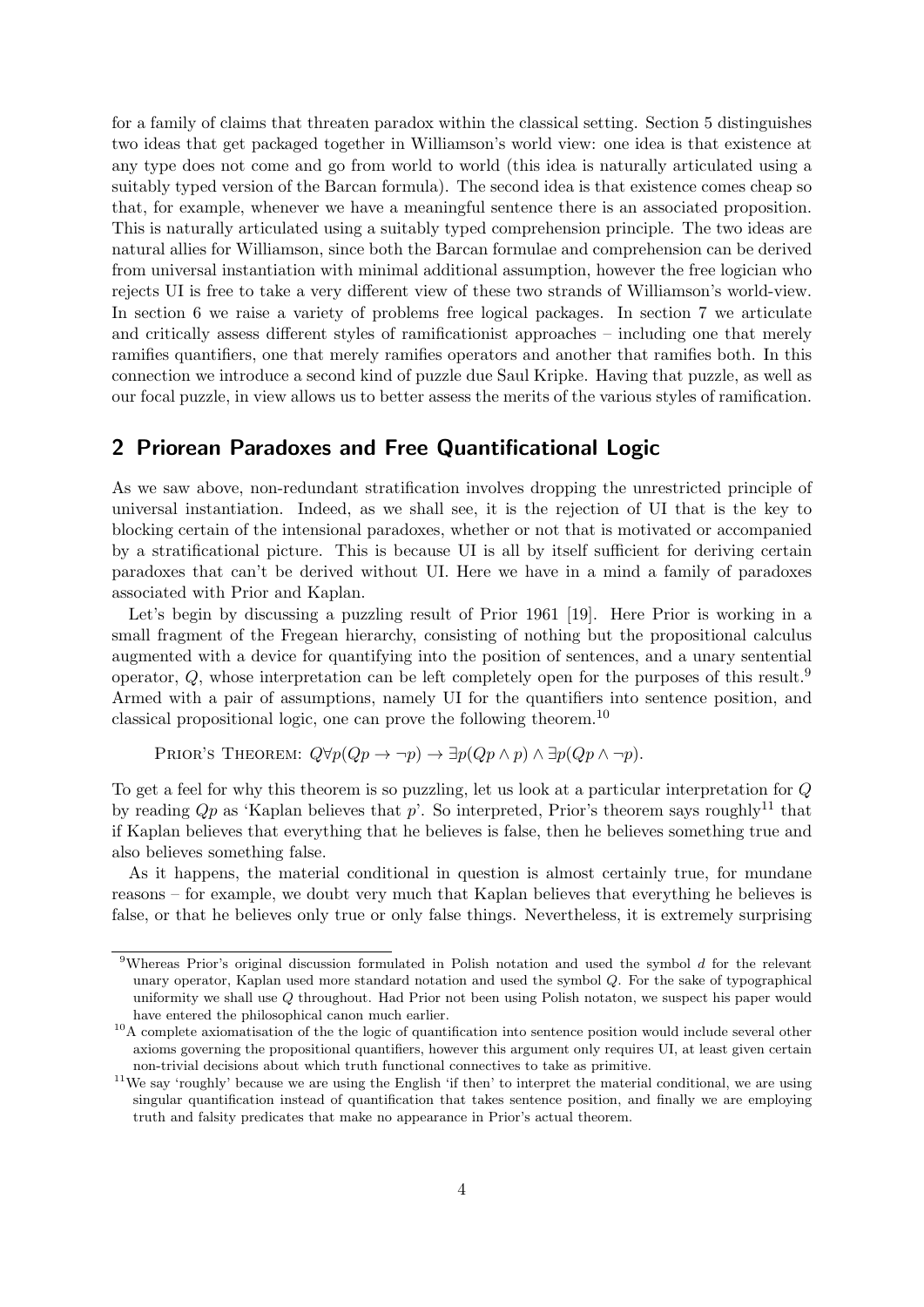to be informed that this fact has the status of a logical truth. This doesn't seem like the sort of thing that could be figured out from logic alone.

One could learn to live with the necessary truth of this instance of Prior's theorem, maintaining perhaps that belief is closed under logical consequence, so that one can't believe anything false uniquely. It's not clear that these speculations about belief would render the relevant instance of Prior's theorem a logical truth. But more importantly, it doesn't speak to the full generality of the theorem. Other interpretations of Q are harder to live with. Consider, for example:

- 1. If Kaplan says at midnight that everything Kaplan says at midnight is false, then Kaplan has said a true and a false thing at midnight.
- 2. If at midnight Kaplan writes on a whiteboard that everything Kaplan writes on a whiteboard at midnight is false, then Kaplan writes on a whiteboard a true and a false thing at midnight.
- 3. If Kaplan seems to have said at midnight that everything Kaplan seems to have said at midnight is false, then there is a a true and a false thing Kaplan seems to have said at midnight.
- 4. If at midnight it seems that Kaplan writes on a whiteboard that everything at midnight it seems that Kaplan writes on a whiteboard is false, then there's something true that at midnight it seems that Kaplan is writing on a whiteboard, and there's something false that at midnight it seems that Kaplan is writing on a whiteboard.

Prior attempted to explain the truth of 1 and 2 in the face of apparent counterexamples by suggesting that even though certain speeches or sentences seem to say something, they in fact fail to do so. Suppose for example that Kaplan had at midnight written nothing but the sentence 'everything Kaplan writes on a whiteboard at midnight is false' on the whiteboard. Although it seems as though Kaplan has written that everything he wrote on the whiteboard at midnight is false, Prior suggests that what seems to be so isn't so, and indeed, that the inscription on the whiteboard in this case has failed to express anything.<sup>12</sup>

As Prior was aware, his response was far from pain free. However the strategy just outlined is particularly unsatisfying as an explanation of the truth of 3 and 4. Applying that strategy to these cases involves denying that it even seems that Kaplan writes that everything that Kaplan seems to write at midnight is false.<sup>13</sup>

While we may in the end have to grudgingly accepting these results, we think that their strangeness provides excellent motivation for thoroughly exploring the alternatives. In this instance the alternatives are very clear cut: short of relinquishing propositional logic, the only other principle appealed to in the proof of Prior's theorem was the principle of universal instantiation.<sup>14</sup>

<sup>&</sup>lt;sup>12</sup>Obviously this isn't the only way to reconcile Prior's theorem with the apparent data. One could also insist that despite appearances Kaplan wrote two or more things at midnight (see, for example, Bradwardine [3], Dorr [7], Slater [23]). Or one might insist that while Kaplan didn't say what he seemed to say, he succeeded in saying something else Smith [24], Bacon [1]. The challenge for these kinds of responses is to offer some guidance as to what the additional or alternative contents are.

 $13\text{\AA}$  similar worry arises for the alternative and multiple proposition views. The alternative proposition view has to deny what seems obvious, namely the antecedent of 4, while the multiple proposition view must deny something else that seems obvious, namely the negation of the consequent of 4.

<sup>&</sup>lt;sup>14</sup>We should mention in passing another kind of paradox where denying universal instantiation might provide a path to a distinctive kind of solution. Here is a principle about propositional identity that is prima facie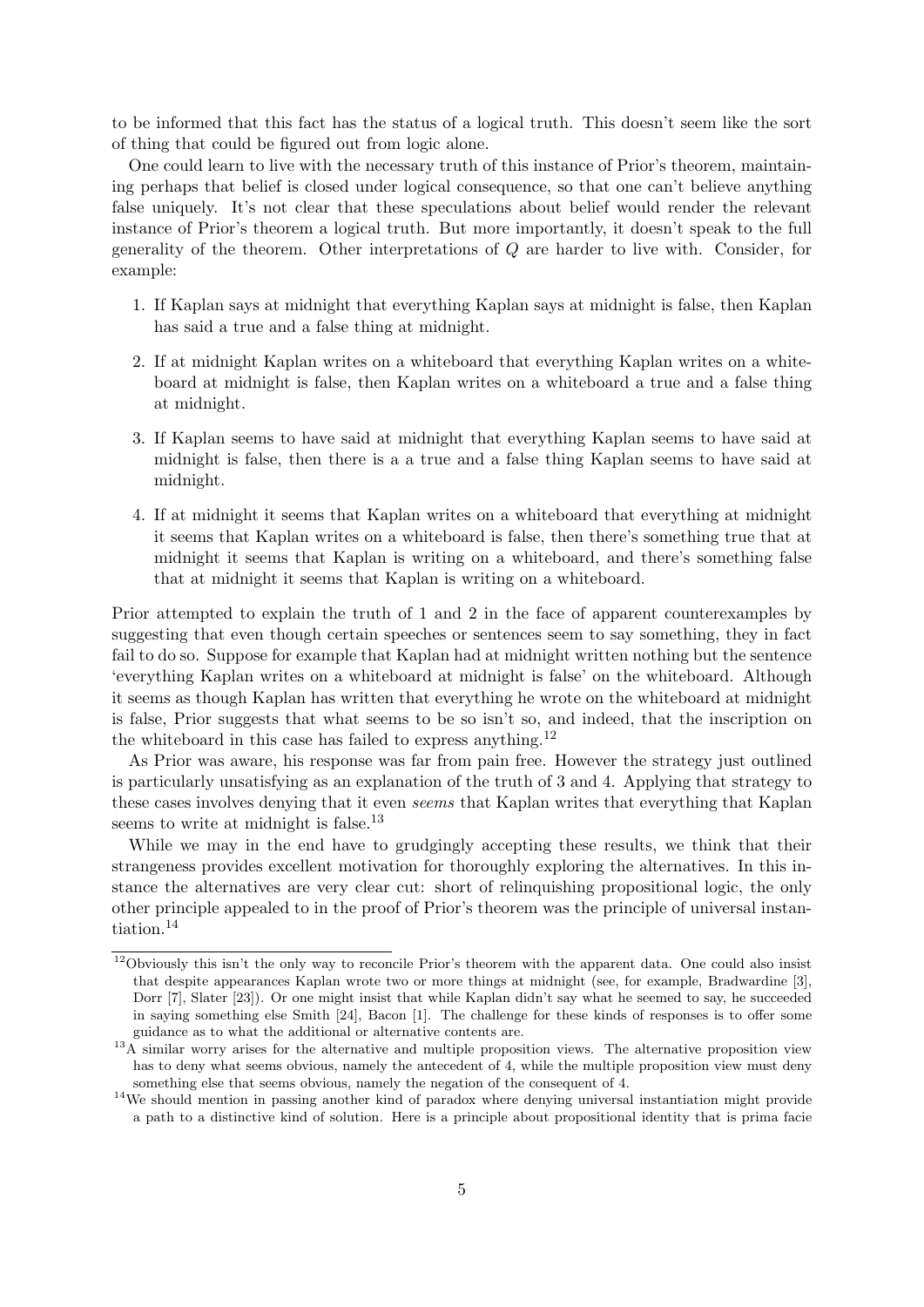Let us now show how we can give a distinctive diagnosis of  $1-4$  in a setting where universal instantiation is relaxed. Recall that Prior's account of 2 is that while Kaplan wrote down the sentence 'everything Kaplan writes on a whiteboard at midnight is false' he (i) didn't write at midnight that everything Kaplan writes on a whiteboard at midnight is false, and indeed (ii) he didn't write anything whatsoever at midnight. The free logical approach we're exploring can accept (ii) without thereby accepting (i). For once universal instantiation is relinquished, the inference from Kaplan didn't write anything at midnight to Kaplan didn't write that everything Kaplan writes on a whiteboard at midnight is false is invalid. Similarly, in the case of 4, the inference from 'there's nothing that Kaplan seemed to write at midnight' to 'it's not the case at midnight that Kaplan seemed to write that everything Kaplan writes on a whiteboard at midnight is false' is invalid as well.

The approach here shares much with a similar free logical approach to the problem of empty names in the first-order context. In that setting the free logician can maintain that Alice said that Pegasus flies without thereby committing us to inferring that there's something that Alice said flies.<sup>15</sup>

Note that even if Kaplan didn't in fact uniquely write 'everything Kaplan writes on a whiteboard is false' on a whiteboard, it's clear that he could have done so. The free logical approach described above will accommodate the idea that Kaplan could have written that everything Kaplan writes on a whiteboard is false without there being both a true and a false thing written. Let us abbreviate  $\forall p(Qp \rightarrow \neg p)$  as  $\lambda$ . Then this amounts to:

$$
\Diamond(Q\lambda \wedge \forall q(Qq \to (q \leftrightarrow \lambda)))\tag{K1}
$$

But this, notice, conflicts with the necessity of Prior's theorem:  $\Box(Q\forall p(Qp \rightarrow \neg p) \rightarrow \exists p(Qp \land p)$ p)  $\land \exists p(Qp \land \neg p)$ . The necessity of Prior's theorem is derivable if we assume that UI is necessary, and that the laws of propositional logic preserve necessity.<sup>16</sup> The free logical approach accommodates K1 by relaxing universal instantiation. Note that this principle is not even prima *facie* plausible unless  $Q$  is replaced by certain sorts of attitudes – it is not plausible if we replace Q for 'it is true that', or even 'it is necessary that' or 'it is known that'.

The motivation for K1 seems to generalize to any sentence of English. Roughly speaking, it seems that for any meaningful sentence ' $\phi$ ' of English Kaplan could have written ' $\phi$ ' on the whiteboard at midnight and nothing else. By a completely analogous thought, it seems that we ought to be able to infer that Kaplan wrote that  $\phi$ .<sup>17</sup> Thus if we are sympathetic to K1 for

compelling, and particularly compelling if you think of propositions in a structured way: if  $Q$  and  $Q'$  are propositional operators with different extensions, then the proposition that something is Q and the proposition that something is Q' are not identical (more formally:  $(\exists p \ Qp \equiv \exists p \ Q'p) \rightarrow \forall p(Qp \leftrightarrow Q'p)$ ). But now a higherorder analogue of the Russell-Myhill paradox threatens to show that this is inconsistent. The derivation of this essentially involves the principle of universal instantiation into sentential position (Uzquiano [29]). It is beyond the scope of this paper to explore the promise of this response. However we should note that the models in this paper are generally not useful for modelling structured propositions, since, while they allow modally equivalent propositions to be distinct, they treat logically equivalent propositions as identical.

<sup>&</sup>lt;sup>15</sup>Both the first order free logician described above, and the higher-order free logician will therefore have to be positive free logicians. That is, they will reject the inference of  $\exists x \phi$  from  $\phi[t/x]$  even for atomic instances of  $\phi$ .

<sup>&</sup>lt;sup>16</sup>One could also prove this by directly appealing to a general rule of necessitation, however this rule is not uncontroversial in this context as it is relinquished, for example, in Kaplan's logic of demonstratives in [10], and the status of necessitation in Williamson's book is complicated. The above proof does not rely on necessitation — in general most appeals to necessitation can be eliminated in favour of slightly stronger (necessitated) premises.

<sup>&</sup>lt;sup>17</sup>We are, of course, taking a few liberties here: for example, if the report is made after the writing then we would use different tense morphology.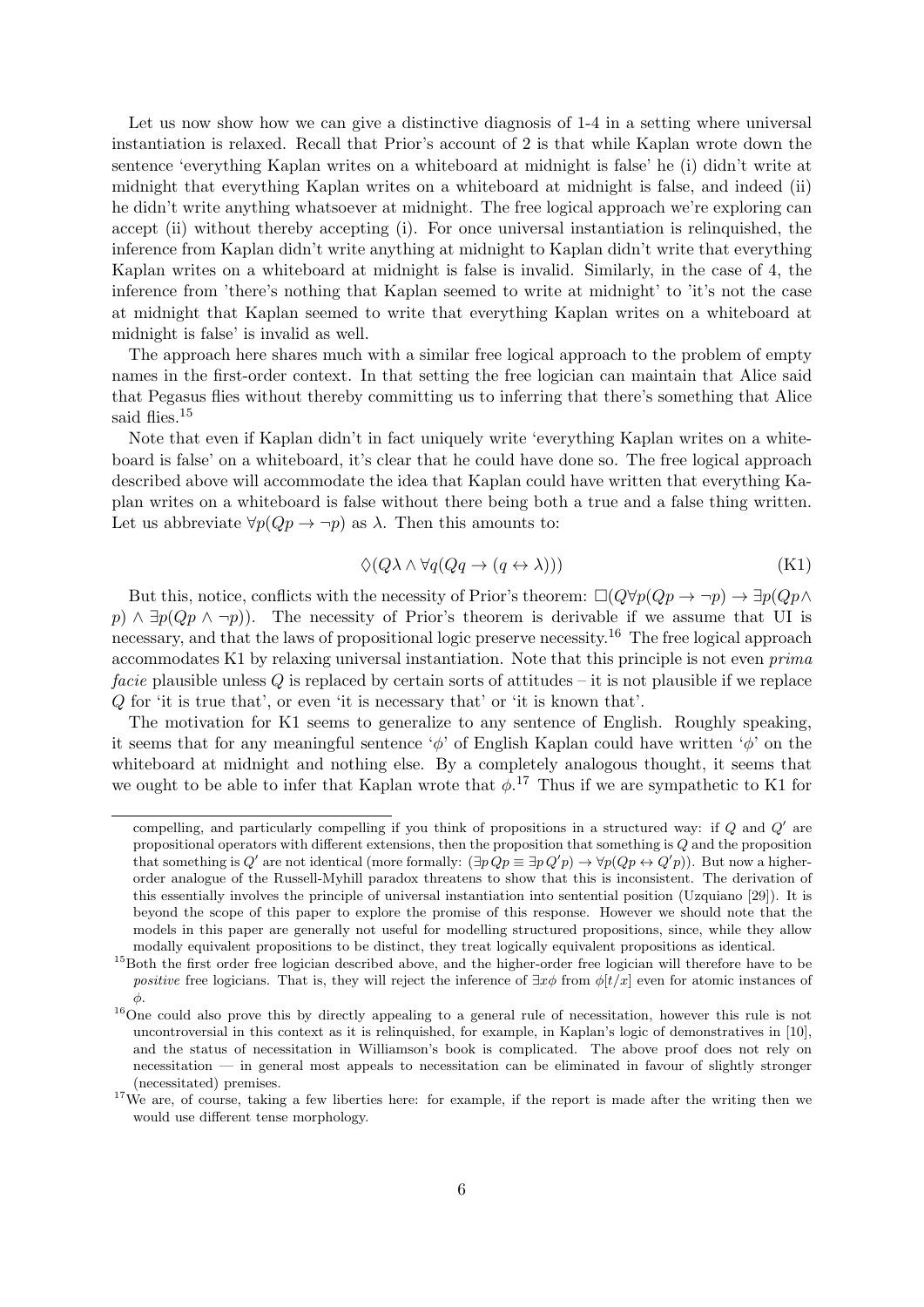these kinds of reasons one should be strongly tempted to accept a schema that generalises K1:

$$
\Diamond (Q\phi \land \forall q (Qq \to (q \leftrightarrow \phi))), \tag{K2}
$$

where  $\phi$  is any closed sentence.

K1 is just the instance of K2 you get when you substitute  $\phi$  for  $\forall p(Qp \rightarrow \neg p)$ .

The principle K2 is closely related to, but subtly different from a thesis that is like K2 but which universally generalises into sentence position.

$$
\forall p \Diamond (Qp \land \forall q (Qq \to (q \leftrightarrow p))) \tag{K3}
$$

K3 initially looks as though it is straightforwardly stronger than K2, since it talks about all propositions, not just those expressible in a particular language. However to get K2 from K3 one must employ an instance of universal instantiation (instantiating p with  $\phi$ ) which is not available in the free logical setting that we're currently exploring. Indeed, for the same reason K1 doesn't follow from K3, for that would require instantiating p with  $\lambda$  (i.e. the non-existent proposition that everything Kaplan says is false).

K3 is itself a straightforward consequence of a thesis sympathetically discussed by Kaplan which replaces the final material equivalence with an identity connective.<sup>18</sup>

$$
\forall p \Diamond (Qp \land \forall q (Qq \to (q = p)))\tag{K3}
$$

We may note in passing that there are principles that strengthen K1 and K2 in a way analogous to the way that  $K3$ <sup>=</sup> strengthens K3. The difference will not matter much in what follows — the models that we consider later will also validate these strengthened principles.

Discussions of K3<sup>=</sup>, beginning with Kaplan's own discussion, often focus on putative explanations of the falsity of that principle that turn on cardinality considerations (e.g. Lewis [13], Davies [5], Divers  $[6]$ .<sup>19</sup> The key line of thought is that there are more collections of possible worlds than there are possible worlds – it can't be that for every collection of worlds there is a world at which the proposition corresponding to that collection is uniquely thought.<sup>20</sup> (Kaplan's own discussion focuses on cardinality arguments for the logical falsity of K3=. Kaplan was happy with the thought that  $K3$ <sup>=</sup> was false, but unhappy with the thought that it was false as a matter of logic; as he saw things standard possible worlds semantics delivers the latter unwanted conclusion and concluded that this semantics is thereby unsatisfactory. We will return to these issues in section 7.1.) However cardinality considerations have no direct application to the puzzles we obtained from K1-K3. For unlike  $K3^=$ , for example, K3 doesn't require different worlds to serve as witnesses for propositions with different modal profiles: one and the same possible world could be a witness for the possibility that a certain proposition is thought, and simultaneously a witness for the the possibility of thinking a different proposition so long as that proposition has the same truth value of the former at that world (regardless of whether it has the same truth value at other worlds). Moreover, in the case of K1 and K2, there is an even simpler reason why cardinality considerations are beside the point: K2 is a schema with countably many instances, and there are certainly enough possible worlds to witness each

 $18$ Kaplan's sympathy is not directed at the truth of this sentence, but at its logical coherence.

<sup>&</sup>lt;sup>19</sup>It should be noted that most of these authors, while attributing the paradox to Kaplan, did not have access to the details of Kaplan's text since it had not been published.

<sup>&</sup>lt;sup>20</sup>Of course if you're a hyperintensionalist there won't be any such thing as the proposition corresponding to a set of worlds. But if there are more propositions than collections of possible worlds, that only makes the situation worse for the principle.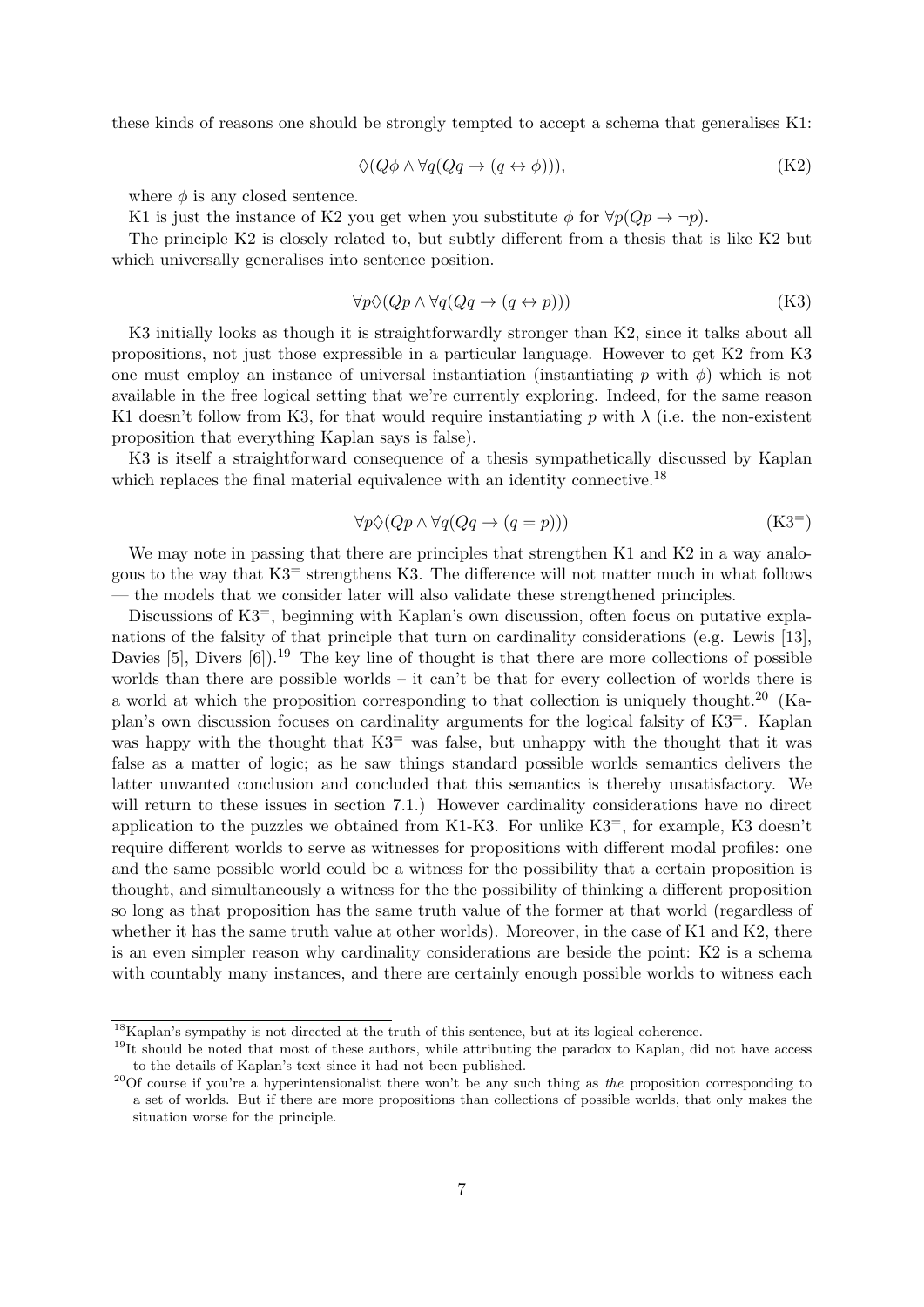instance. Moreover, K1 concerns only *one* proposition,  $\lambda$ ! Note, thus, that even K1<sup>=</sup> and K2<sup>=</sup> are similarly immune to cardinality worries.

### 3 Higher-order Necessitism and Higher-Order Free Logic

Our principle of universal instantiation is also at the center of the higher-order necessitist/contingentist debate; in this case, as it concerns quantification into sentence position. Given necessitation and the principle UI one can quickly derive the central theses of higher-order necessitism. For quantification into sentence position this amounts to:

$$
\Box \forall p \Box \exists q \ p \equiv q \tag{NNE}
$$

Here the symbol  $\equiv$  is a connective expressing the analogue of identity at the type of sentences. However we shall leave it open whether this notion can simply be defined in terms of necessary equivalence, where  $p \equiv q$  is defined as  $\Box(p \leftrightarrow q)$ , or perhaps in terms of higher-order quantification into operator position by analogy with Leibniz's law, so that  $p \equiv q$  is defined as  $\forall Q(Qp \rightarrow Qq).$ <sup>21</sup>

Recall that universal instantiation is equivalent to the the principle of existential introduction. One proof of  $NNE$  — that relies on the principle of necessitation — starts with the theorem  $p \equiv p^{22}$  and infers  $\exists q \, p \equiv q$  by existential introduction. By necessitation, which allows one to prefix any theorem with a box, one infers  $\Box \exists qp \equiv q$ . By universal generalization, we get  $\forall p \Box \exists q \, p \equiv q$ , and finally by necessitation again we get  $\Box \forall p \Box \exists q \, p \equiv q$ . Instead of relying on a general principle of necessitation, one could start instead with a suitably necessitated version of UI as a premise. This is closer to Williamson's own argumentative path as he is reluctant to rely on the principle of necessitation.<sup>23</sup>

The first-order analogue of NNE – where  $\equiv$  is interpreted as first-order identity – is often discussed in connection with the Barcan formula (a first-order analogue of BF below) and its converse (an analogue of CBF).

$$
\forall p \,\Box A \to \Box \forall p A \tag{BF}
$$

$$
\Box \forall p A \to \forall p \Box A \tag{CBF}
$$

Just as in the first-order setting, NNE is a consequence of CBF which can be seen by taking A to be  $\exists q p \equiv q$ .

Like NNE, CBF is also a consequence of UI, given some weak standard background assumptions about the logic of necessity. BF is not forced on us by the principles we have considered so far, but natural assumptions about the logic of necessity guarantee it. Here we have in mind the Brouwer axiom:  $p \to \Box \Diamond p$ <sup>24</sup>

 $21$ Given universal instantiation the latter definition satisfies schematic Leibniz's law, but without it we cannot derive it (we can derive quantified LL either way); thus the latter definition only seems appropriate assuming UI.

<sup>&</sup>lt;sup>22</sup>This is a theorem under either definition of  $\equiv$ , as it amounts to  $\Box(p \leftrightarrow p)$  and  $\forall Q(Qp \rightarrow Qp)$  respectively.

 $^{23}$ To be more precise, Williamson relies on a suitably necessitated version of a consequence of UI, namely, Comp. See below.

<sup>&</sup>lt;sup>24</sup>The proofs of these are well known (see Prior [18]). In fact much weaker axioms suffice for this purpose; for example the principle  $\Box(p \to \Box p) \to (\Diamond p \to p)$  (see Bacon [2]).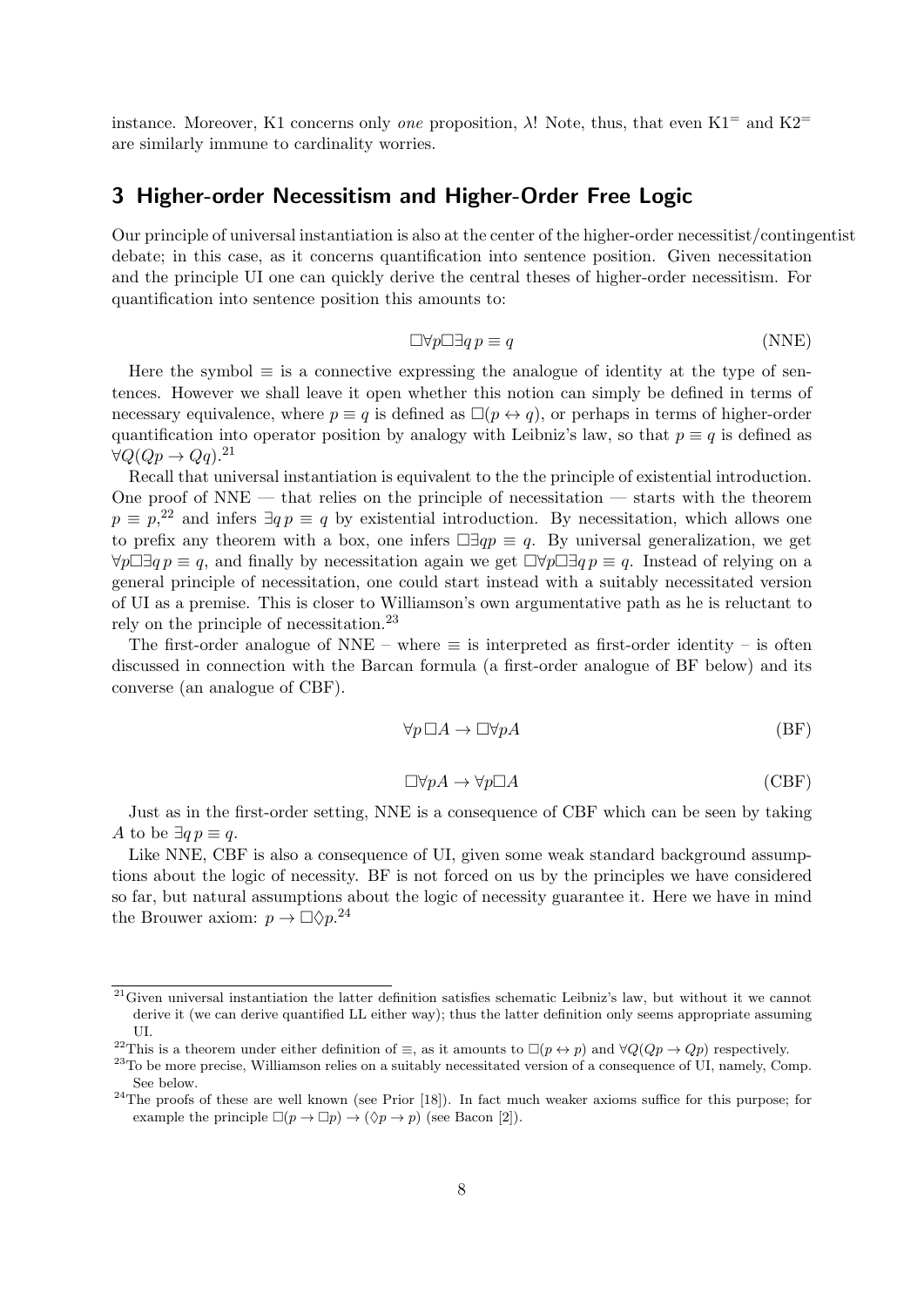Another principle that plays a pivotal role in Williamson's book is a principle of comprehension for each type. For quantification into sentence position, it amounts to:<sup>25</sup>

$$
\Box \exists p \Box (p \leftrightarrow \phi) \tag{Comp}
$$

One might think that Comp can be derived from NNE alone. Indeed if we understand  $\equiv$  as necessary equivalence, then Comp simply becomes  $\Box \exists pp \equiv \phi$  which looks like it just follows from an instance of NNE. However this latter inference – from  $\Box \forall q \Box \exists pp \equiv q$  to  $\Box \exists pp \equiv \phi$  – relies on UI. The relationship between NNE and Comp is much like that between K3 and K2: without the help of UI, one can't prove the instance from the universally generalised claim (we will see models which demonstrate this presently).

Since UI entails all of the central theses associated with higher-order necessitism, it's clear that if one wants to be a higher-order contingentist in any reasonable sense then one has to reject UI.

It's worth noting that although the central theses of necessitism listed above do not themselves require UI, the rule fits well with a wider package of views that Williamson holds.<sup>26</sup> In fact, this wider package plays an important role in Williamson's abductive argument for necessitism: as Williamson notes in [32] the result of combining standard quantificational principles (including UI) and standard modal principles has necessitism as a consequence.<sup>27</sup> Thus although, as we shall presently see, one can be a necessitist without accepting UI, this would undercut one of the primary motivations for being a necessitist. Thus insofar as one responds to Prior's paradox by adopting a free logic that relaxes UI, one has less reason to be a necessitist.

### 4 How to Model K1, K2 and K3

In what follows we shall be looking at illustrative models of the language fragment of interest: quantified propositional logic (with propositional constants  $\top, \bot$ ), supplemented with a modal operator,  $\Box$ , and a sentential operator, Q, and a propositional identity connective  $\equiv$ . We will be primarily concerned with Kripke-style models of this language: these consist of (i) a set of points, W, (ii) a domain for the propositional quantifiers at each point  $w \in W$ , consisting of

 $25$ Notice that in Williamson's system there is a subtle distinction between comprehension principles for quantification into sentence position, and quantification into, say, monadic predicate position. The first is derivable from UI, but derivation of the second from UI requires additional assumptions about what counts as a predicate. In Williamson's system the only monadic predicates are simple monadic predicates (whereas it's obviously not true that all sentences are simple), or at any rate he doesn't explicitly license a device for converting any old open sentence into a monadic predicate (such as  $\lambda$ -abstraction). Absent such a device one cannot, for example, derive  $\exists F \Box \forall x (Fx \leftrightarrow (Gx \land Hx))$ . And this is essentially because in order to use existential quantifier introduction to move from  $\Box(Gx \land Hx \leftrightarrow Gx \land Hx)$  to  $\exists F \Box \forall x (Fx \leftrightarrow Gx \land Hx)$  one would need to first convert the open sentence  $Gx \wedge Hx$  into a type suitable for monadic second-order existential generalization. Given that the focus of this paper is on propositional necessitism, these subtleties are not very relevant to the main discussion.

<sup>26</sup>That NNE, BF and CBF do not entail UI will be demonstrated by the models we consider in section 4. To see that Comp does not entail UI, we must consider a model in which propositions are not individuated by necessary equivalence. For example, in the model  $W = \{x, y\}$ ,  $R = \{\langle x, x\rangle, \langle y, y\rangle\}$ ,  $D(w) = \{\{w\}, \emptyset\}$ ,  $\llbracket Q \rrbracket_w = D(w).$   $x \in \llbracket \forall pQp \rrbracket, x \notin \llbracket Qp \rrbracket_{v[p/\{y\}]}$ . Note that if propositions are individuated by necessary equivalence then UI can be proven from Comp.

 $27$ In [34] Williamson focuses instead on abductive arguments for Comp which in turn guarantee many of the necessitist theses. There Williamson describes a sound (but incomplete) axiomatisation of higher order modal logic. In that system Comp is not an axiom, but a theorem derived in the above way from UI. This shift of focus from UI to Comp perhaps seems reasonable given his simplifying assumption that higher-order entities are individuated by necessary equivalence.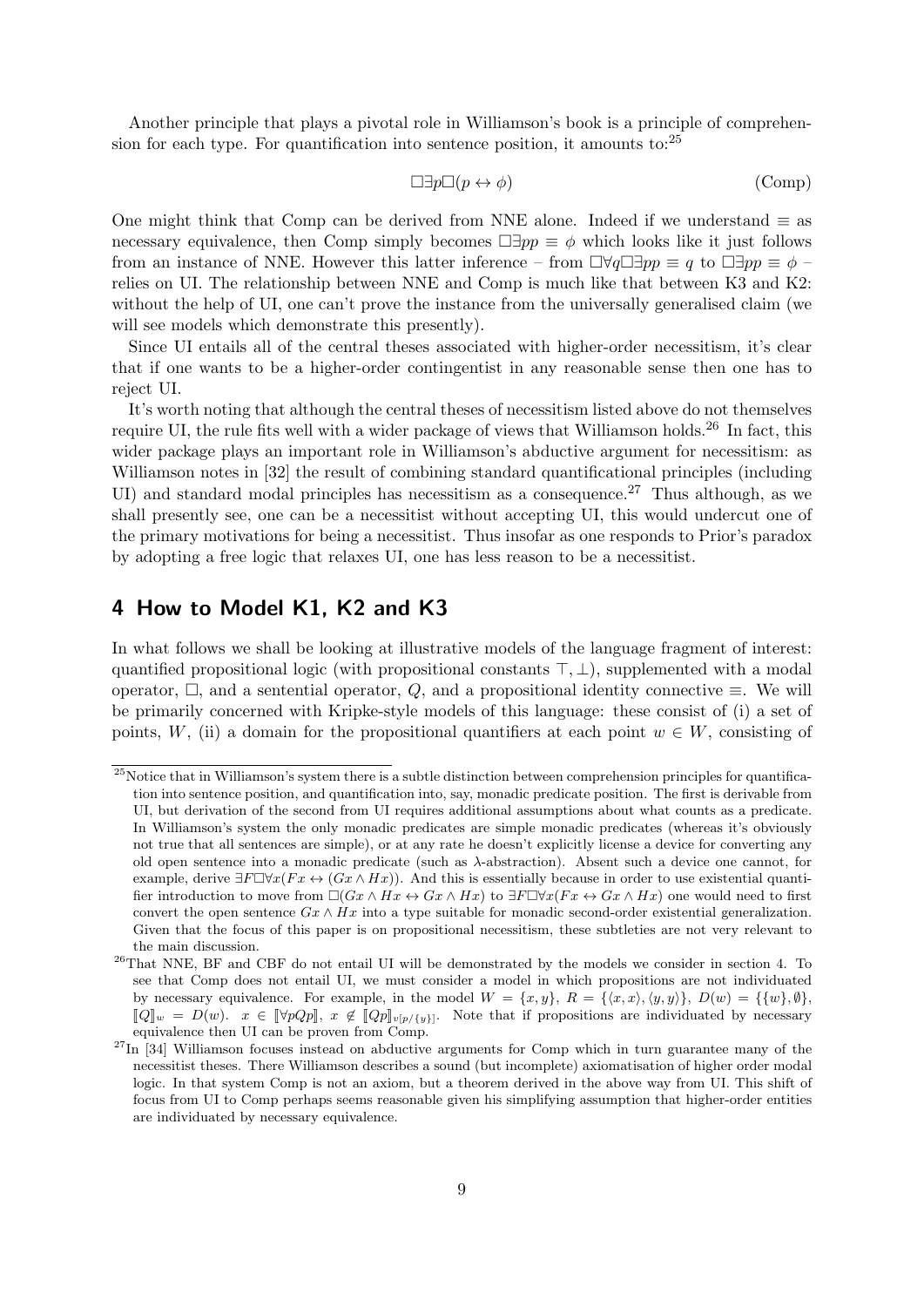a set of sets of points  $D(w) \subseteq \mathcal{P}(W)$ , (iii) an accessibility relation  $R \subseteq W \times W$  to interpret  $\Box$ , and (iv) an extension for Q at each point, which can be represent by a function, written  $|Q|$ , which maps each point to a set of sets of points. In what follows we shall be concerned exclusively with models that validate  $\mathsf{S5}$ , in which R is an equivalence relation.

In what follows we shall adopt a sharp distinction between arbitrary sets of points, which we shall call an *intension*, and a set of points that that belongs to the domain,  $D(w)$ , of some world  $w$  – the latter kind of set corresponds to a *proposition* at that world: an intension that is in the range of the propositional quantifiers there.

 $|Q|$  maps each point to the set of intensions that are Q at that point, where an intension is given by any set of points. As noted  $D(w)$  is a set of intensions in this sense representing the propositions that exist at w. Note, however, that the extension of  $Q$  at w might include intensions that don't exist at  $w$ . Note also that we have not insisted that the intensions that exist or that are  $Q$  at  $w$  consist only of sets of points accessible to  $w$ . In certain places we will consider hyperintensional models in which distinct intensions are necessarily equivalent, where such a constraint would be inappropriate (in these models an arbitrary set of points might be more appropriately called a 'hyperintension', although we'll stick to our terminology for consistency). In these kinds of models two intensions may agree at every accessible point, but nevertheless be represented by different sets of points; the difference may show up when these propositions are embedded under  $Q$  and  $\equiv$  even when they don't show up when embedded under  $\Box$ <sup>28</sup>

To complete the specification of the model we need the notion of a variable assigment: a function, v, from propositional variables to sets of points. A set of points can now be assigned recursively to every sentence of our language (relative to an assignment) in the following way:<sup>29</sup>

$$
[\![P]\!]_v = v(P) \text{ if } P \text{ is a propositional variable and } [\![P]\!] \text{ if an atomic sentence letter.}
$$

$$
[\![\phi \equiv \psi]\!]_v = W \text{ if } [\![\phi]\!]_v = [\![\psi]\!]_v \text{ and } = \emptyset \text{ otherwise.}
$$

$$
[\![\phi \vee \psi]\!]_v = [\![\phi]\!]_v \cup [\![\psi]\!]_v
$$

$$
[\![\neg \phi]\!]_v = W \setminus [\![\phi]\!]_v
$$

$$
[\![\Box \phi]\!]_v = \{w \in W \mid R(w) \subseteq [\![\phi]\!]_v\}
$$

$$
[\![Q\phi]\!]_v = \{w \in W \mid [\![\phi]\!]_v \in [Q](w)\}
$$

$$
[\![\forall p\phi]\!]_v = \{w \in W \mid w \in [\![\phi]\!]_u, \forall u \text{ such that } u[p]v \text{ and } u(p) \in D(w)\}
$$

Here we have used  $R(w)$  to denotes the set of worlds accessible to w  $(\{x \mid Rwx\})$  and  $u[p]v$  to mean that v and u agree except, possibly, on which set of points they have assigned to p.

As in the case of first-order free logic, the fact that the domain of the quantifiers is non-empty does not come for free, although one can ensure it by requiring models to satisfy all instances of the schema  $\forall x \phi \rightarrow \exists x \phi$ . Generalising to the propositional case, we want the principle  $\forall p\phi \rightarrow \exists p\phi$  to be satisfied in our models, which is guaranteed by requiring that  $D(w) \neq \emptyset$  for each  $w \in W$ . In what follows we shall refer to models of this type as 'regular models'. Regular models are models of propositionally quantified S5, with a free logic for the quantifiers and the

<sup>&</sup>lt;sup>28</sup>It should be noted that it would also be inappropriate to restrict attention to universal accessibility relations – as is often done when, like us, one is dealing with models of S5 – but in the current context that is unwise since we wish to allow models in which Q is hyperintensional.

<sup>29</sup>A richer language might also include propositional letters, each of which denotes a set of points under an interpretation, but we will have no need for them here.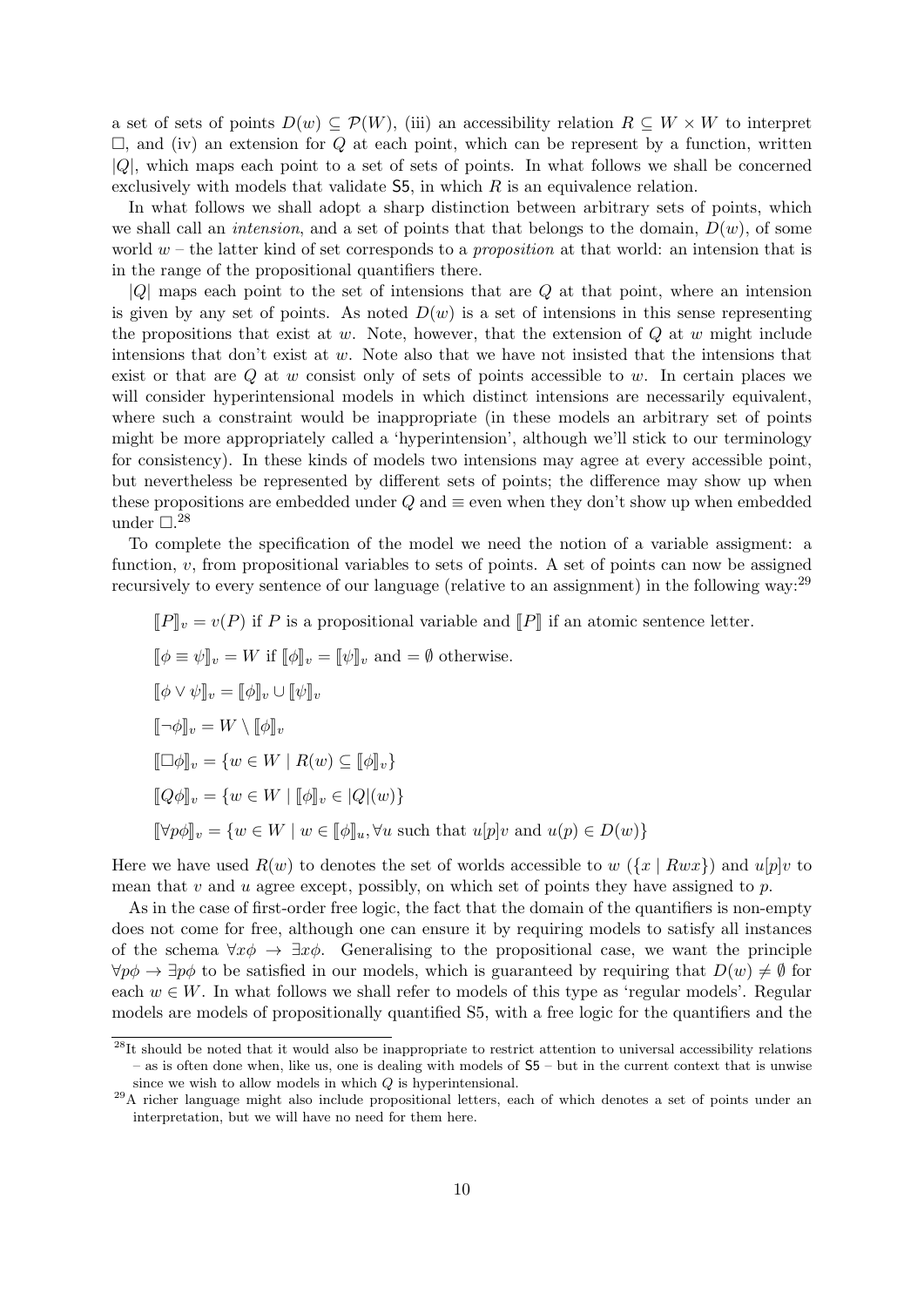principle  $\forall p \phi \rightarrow \exists p \phi$ ; thus the existence of a regular model of some principle guarantees the consistency of that principle with this fragment of propositionally quantified modal logic. If the domain of propositions is empty at some world we shall refer to the model as 'non-regular'.

It should be noted that according one prominent tradition, the intended model of a higherorder language ought itself be specified in a higher-order metalanguage (Tarski [25] §4, Rayo and Uzquiano [28], Rayo and Williamson [30], Williamson [33]).<sup>30</sup> Similarly one might also insist that the intended model of a modal language itself be described in a modal metalanguage. Thus, for example, Prior and Fine (see the appendix of [20]) replace first-order quantification over times and worlds with quantification into sentence position, and simulate worlds and times by (the higher-order equivalent of) talk of propositions that are only ever true at most once, or propositions that are possibly both true and necessitate every truth.

Our model theory above is presented in the first-order language of set theory, and so does not have this form. However, our purpose is not to specify the intended model of  $\mathcal L$  but to figure out which collections of principles are consistent with one another. Since consistency is a mathematical consequence of the existence of any kind of model, a Kripke-style model theory will suffice for our purposes.

#### 4.1 Finite Models

Note that models of K1-K3 are easy to come by on their own. The most flat-footed way to construct a model of these principles is to consider models of a higher-order form of nominalism: suppose that universal quantification into sentence position always yields vacuous truth, because, loosely speaking, there are no such things as propositions.<sup>31</sup> Then K3 is vacuously true because it begins with a universal quantifier. As for K1 and K2, one can ensure their truth by having a possible world where  $Q\phi$  is true for any interpretation of  $\phi$  – this could be achieved simply by letting the extension of Q at this world include every set of worlds. So for example,  $W = \{w\}, R = \{\langle w, w \rangle\}, D(w) = \emptyset, |Q|(w) = \{\emptyset, \{w\}\}.$  (Recall that  $D(w)$  is not the domain of accessible worlds, it is the domain of existing propositions – in this case no propositions exist at  $w.$ )

Thus we get the following proposition:

Proposition 4.1. K1, K2, and K3 have a finite constant domain non-regular model.

Note that because this is a non-regular model, we do not get the principle  $\forall p \phi \rightarrow \exists p \phi$  which requires the domain to be non-empty. Indeed, one might want to go further and require not only that the propositional domains be non-empty but that they contain both  $\top$  and  $\bot$ . Indeed, if the domain contains only these two propositions we also get the desirable thesis that the existing propositions are closed under arbitrary Boolean operations.

With this mind, let us consider a slightly more interesting model of K3. Here we let there be two worlds  $W = \{x, y\}$  with a universal accessibility relation, such that at both worlds the necessary and impossible propositions are the only propositions that exist:  $D(x) = D(y)$  $\{\{x, y\}, \emptyset\}$ . Since there are only two existing propositions at either world, it is easy to find an interpretation of  $Q$  in which each of those propositions is the only proposition that is  $Q$ 

<sup>&</sup>lt;sup>30</sup>For example, one might take Frege's 'concept horse' problem to be a result of not properly acknowledging this idea; see Williamson [33] for this and other reasons for dissatisfaction with first-order models.

<sup>&</sup>lt;sup>31</sup>Note that this is a model of higher-order nominalism, and moreover we don't use higher-order quantification in the articulation of the models. However, the model itself is of course not nominalistically acceptable in a broader sense, because the models are constructed out of abstract objects, and so admit first-order objects that nominalists have historically rejected.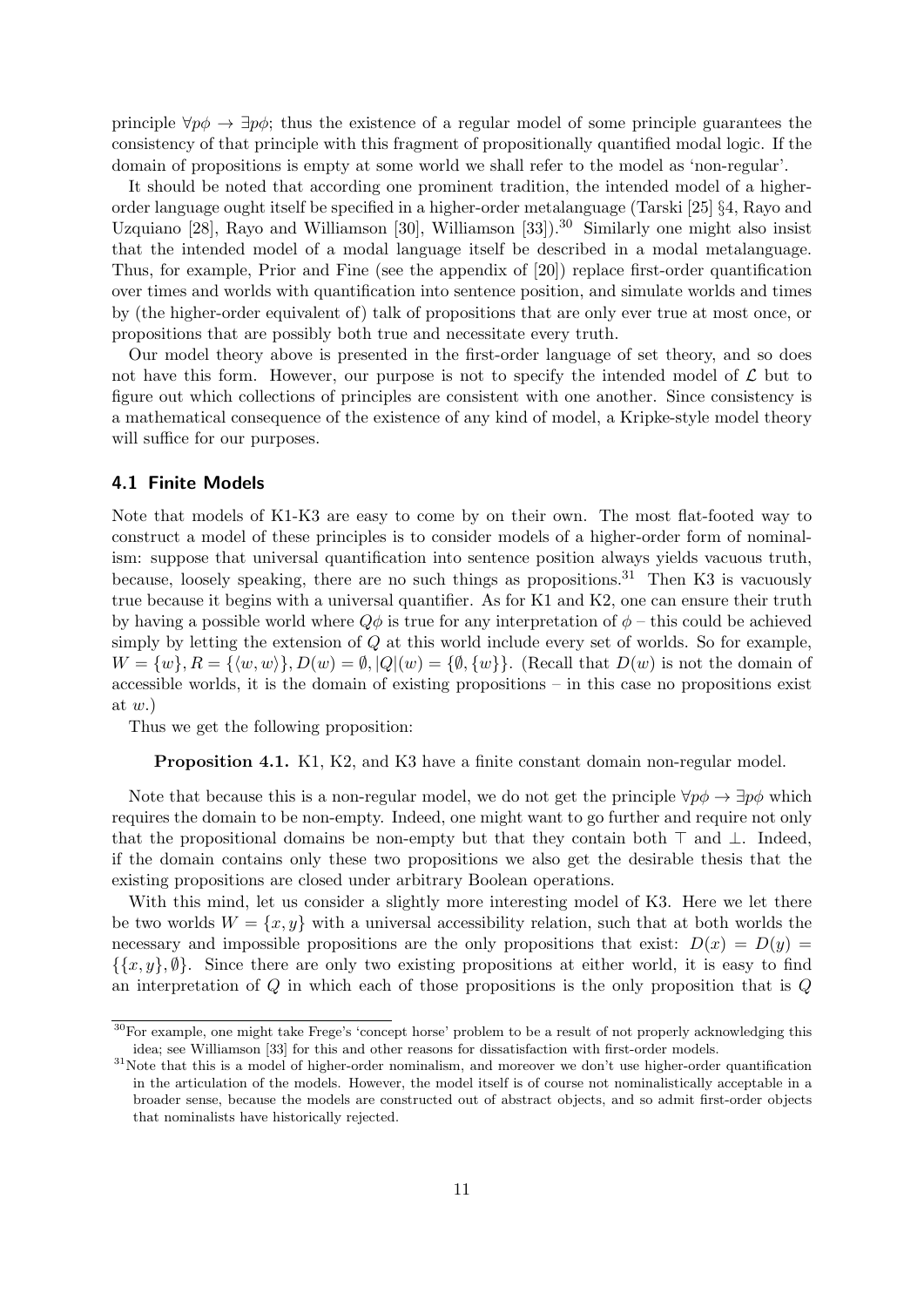at some world:  $|Q|(x) = {\{x,y\}}$  and  $|Q|(y) = {\emptyset}.$  Thus K3 is validated at both worlds in this model. It should be noted that the propositions that exist at each world satisfy a number of closure conditions: propositions corresponding to  $\top$  and  $\bot$  exist, and an arbitrary Boolean combination of existing propositions exists. However existence is not closed under the Q operator. For example  $Q\top$  is true at the set of worlds  $\{x\}$ , but  $\{x\}$  does not exist even though the set of worlds  $\top$  corresponds to does.

What about K1 and K2? The set of worlds at which Prior's sentence,  $\lambda$ , is true is  $\{y\}$ : at x a truth is Q, whereas at y only the inconsistent proposition is Q. Since  $\{y\}$  is not Q at any world,  $Q\lambda$  is not true at any world, and so  $\Diamond Q\lambda$  is also false at both worlds. This precludes K1 being true, and thus also the schema K2 of which K1 is an instance.

We could validate K1 by changing our model slightly. Let  $W = \{x, y, z\}$ , and as before we stipulate that R is universal and moreover that only W and  $\emptyset$  exist at each world, and that  $|Q|(x) = \{W\}$  and  $|Q|(y) = \{\emptyset\}$ . Finally we stipulate that  $|Q|(z) = \{\{y, z\}\}\$ . Notice that K3 is valid in this model for the same reason as before. In this model  $\lambda$  is true at y and z (it's true at y because only  $\perp$  is Q at y, and vacuously true at z because nothing that exists is Q at z). Thus  $\lambda$  expresses  $\{y, z\}$ , and thus  $Q\lambda$  is true at z. Moreover  $\forall p(Qp \rightarrow \lambda \equiv p)$  is vacuously satisfied at z, so the principle K1 –  $\Diamond(Q\lambda \land \forall p(Qp \to \lambda \equiv p)$  – is true at every world. Notice however that we can still find instances of K2 that are not validated. For example  $\neg \lambda$  has the singleton  $\{x\}$ as its intension, which is not in the extension of Q at any world, so the  $\neg \lambda$  instance of K2 is false at every world. Note as before that existence is closed under arbitrary Boolean operations, but not under the Q operator.

Let us see if we can push this strategy further and validate all three K principles. So far we have only considered models in which one set of worlds appears in extension of Q at each world. But if we drop that constraint we can generate a three world model that validates K1-K3. Let  $W = \{x, y, z\}$ , and let the extension of Q at x and y, the accessibility relation, and the existing propositions, be as before. Now let the extension of Q at z be  $\mathcal{P}W \setminus \{W, \emptyset\}$ . K3 is validated as above. K2 is validated because for any sentence  $\phi$  that is true at some but not all worlds is such that (i) its intension is Q at z and (ii) it is vacuously true that every existing proposition at z that is Q is equivalent to it. Meanwhile, if  $\phi$  is true at every world or none, then its extension will be  $Q$  without any existing proposition being  $Q$  at  $x$  and  $y$  respectively.

Proposition 4.2. K1, K2, and K3 have a finite constant domain regular model containing > and ⊥ and closed under arbitrary Boolean operations.

This model is peculiar: it secures the validity of K2 by having the extension of Q be radically non-unique at  $z$ , even though the object language statement of uniqueness is satisfied at  $z$ . For example at z,  $\lambda$  (i.e. the set of points  $\{y, z\}$ ) is Q without any existing proposition being Q, and, likewise,  $\neg \lambda$  (i.e. the set of points  $\{x\}$ ) is Q without any existing proposition being Q

The sense in which  $\lambda$  and its negation are uniquely Q is by no existing proposition being Q alongside them. What we want is to be able to impose a stronger uniqueness requirement, however this turns out to be hard to express in the free logical setting. By analogy suppose we wanted to say that someone is imagining Pegasus but not Atlantis or Zeus or .... The '...' cannot be captured quantificationally, because a quantificational claim won't entail the instances involving fictional names.<sup>32</sup> However we could introduce an operator  $Q^*\phi$  for this purpose. The

<sup>&</sup>lt;sup>32</sup>One could attempt to state this using substitutional quantification, but this may have limitations. Suppose the object language lacked Meinongian quantifiers, but the theorist had them. Then the theorist could express the shortcomings by pointing out that there may be fictional things in the broad sense for which there were no names, and that imagining one of those alongside Pegasus would a counterexample to the intended meaning of the elliptical claim. Exactly the same point applies if one attempts to use substitutional quantification to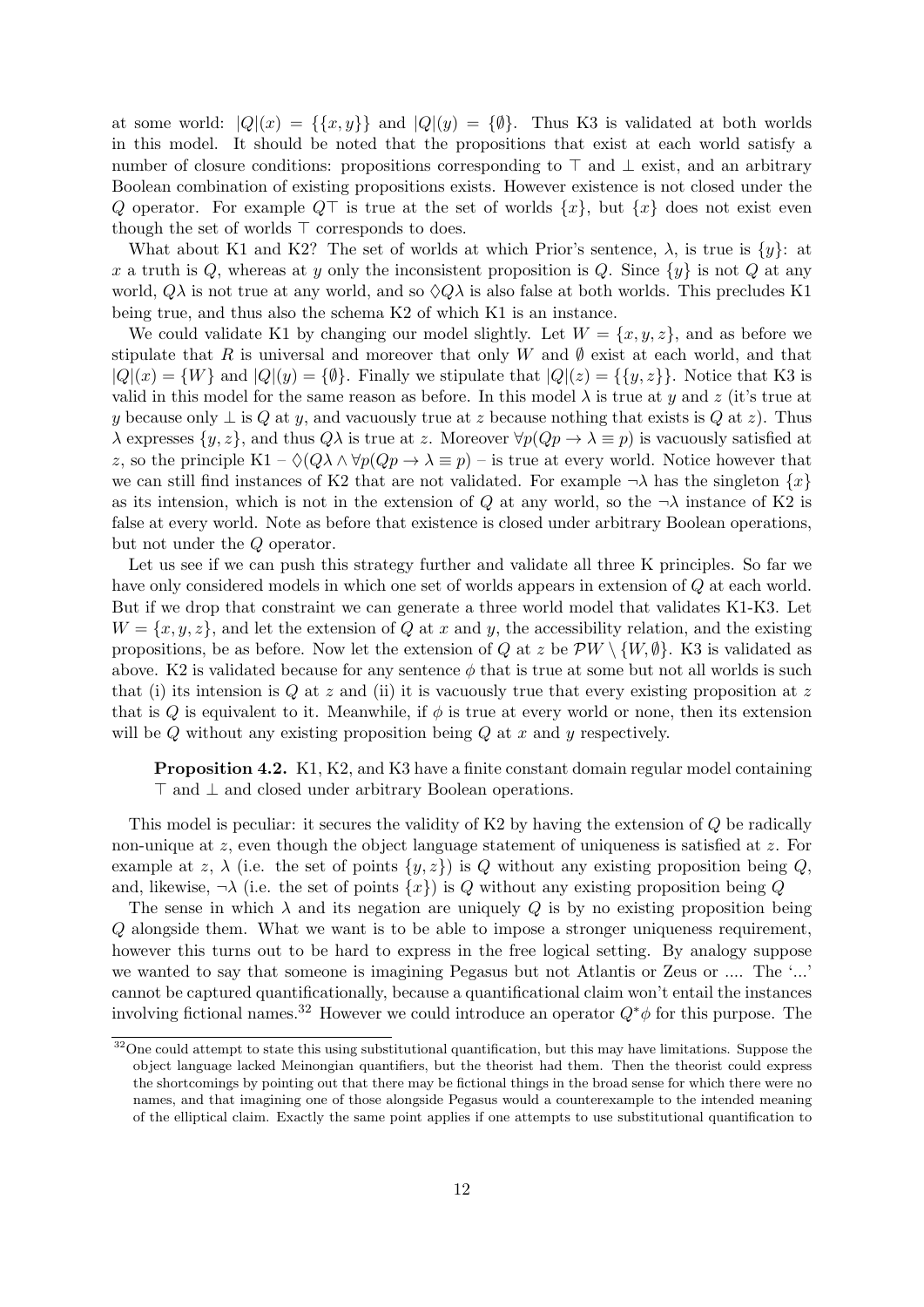interpretation of  $'Q^*$  snow is white' is that it mean the same as 'snow is white is  $Q$  but grass is green is not  $Q$ , nor  $\ldots$  ' where the ellipsis is understood in this open ended way. Two schemata partially characterising the behaviour of  $Q^*$  can be outlined:

$$
Q^*\phi \to Q\phi
$$
  

$$
Q^*\phi \wedge Q^*\psi \to \phi \equiv \psi
$$

These schemata must be understood open endedly.<sup>33</sup> Model theoretically, we can interpret  $Q^*$ in our models as follows:

$$
|Q^*|(x) = \emptyset
$$
 if  $|Q|(x)$  is not a singleton, and  $=|Q|(x)$  otherwise.

Armed with  $Q^*$  there's a sort of uniqueness demand that strengthens K1-K3 that can be articulated as follows:

$$
\Diamond Q^* \lambda \tag{K1}^+
$$

$$
\Diamond Q^*\phi\tag{K2}^+
$$

$$
\forall p \Diamond Q^* p \tag{K3^+}
$$

However K1<sup>+</sup> fails in our present model, for example  $\Diamond Q^* \lambda$  is not true in the present three world model. In fact, no three world model will do.<sup>34</sup> This idea generalises to show that no finite world model will do: there can be no finite model in which the set of worlds expressed by each sentence is the one and only member of  $|Q|(w)$  for some world w (and thus no finite model of K2<sup>+</sup>). This holds even when restricting attention to the original language without  $Q^*$ .

**Proposition 4.3.** If  $\langle W, D, R, |Q|\rangle$  is a model such that for each closed sentence  $\phi$ , there is a point  $w \in W$  such that  $|Q|(w) = {\|\phi\|}$ , then W must be an infinite set of points.

*Proof.* We shall show that in any such model, for any  $n < m$ ,  $[Q^n] \neq [Q^m]$ (this precludes the satisfaction of our condition in a finite model, because there are infinitely many sets of worlds expressed by sentences in the language). Suppose that this hypothesis holds for every  $n < m$ . Suppose for contradiction that for some  $n < m+1$ ,  $[Q^n] = [Q^{m+1}]$ . n cannot be 0 since this entails that  $[Q^{m+1}] =$  $\llbracket \top \rrbracket = W$  so that  $\llbracket Q^m \top \rrbracket$  is Q at every world. Since  $\llbracket Q^m \top \rrbracket$  can't be identical to both W and  $\emptyset$ , either there's no world where W is the only member of the extension of Q or there's no world where  $\emptyset$  is the only member of the extension of Q. So  $n > 0$ , and  $[Q^n] = [Q^{m+1}]$ , which means that for every world w such that  $\llbracket Q^{n-1}\top\rrbracket \in |Q|(w)$ ,  $\llbracket Q^m\top\rrbracket \in |Q|(w)$ . By inductive hypothesis  $\llbracket Q^{n-1}\top\rrbracket \neq \llbracket Q^m\top\rrbracket$ , so there's no world where  $[[Q^{n-1}\top]]$  is the unique member of the extension of Q.

capture the claim 'I'm thinking that snow is white, but I'm not thinking that grass is green or ...'.

<sup>&</sup>lt;sup>33</sup>See [15]. Roughly, a schema is understood open endedly if it holds under any extension of the language.

<sup>&</sup>lt;sup>34</sup>To satisfy K2<sup>+</sup> then there must be two distinct worlds that make  $Q^*$  and  $Q^*$  true respectively.  $Q^*$  and  $Q^*$  ± are therefore both contingent and different.  $\top$ ,  $\bot$ ,  $Q^*\top$  and  $Q^*\bot$  require four different worlds as witness to the relevant instances of  $K2^+$ , but there are only three worlds to go around.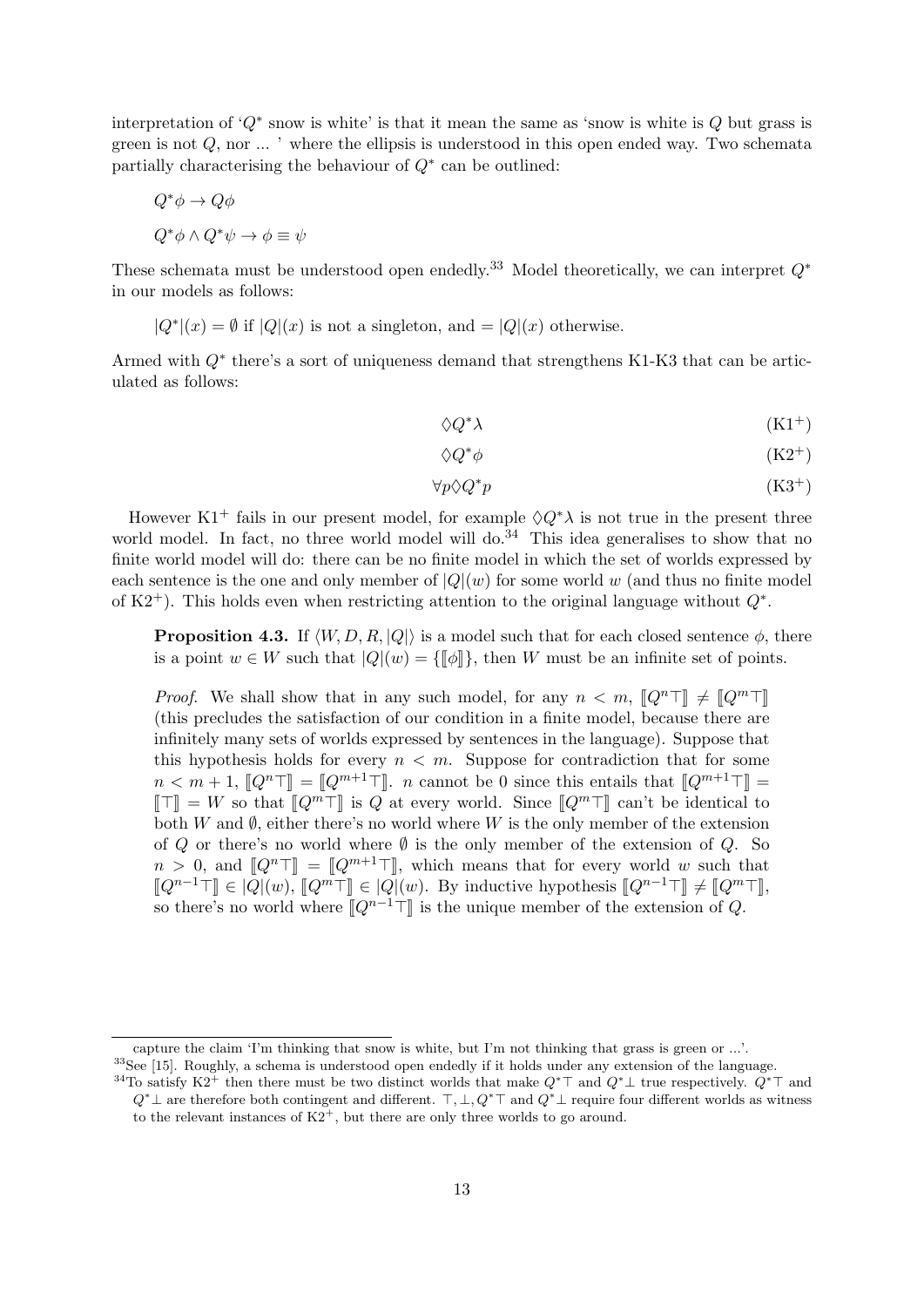#### 4.2 Infinite Models

It's natural to wonder if there are any infinite models satisfying the constraint. We can construct one in the spirit of the earlier models – involving a fairly frugal domain of propositions – as follows. Let  $W = \mathbb{N}$ , let the accessibility relation be universal, and as before let  $D(n) = \{W, \emptyset\}$ . Now pick some bijection,  $\sigma$ , between N and the set of finite and cofinite subsets of N.<sup>35</sup> Given  $\sigma$  the extension of Q can specified as:  $|Q|(n) = {\sigma(n)}$ .<sup>36</sup> In this model every finite and cofinite set is the unique member of the extension of Q at exactly one world. Moreover, it can be shown by a simple induction that in this particular construction every closed sentence of our language expresses a finite or cofinite set.<sup>37</sup> Thus it follows that in this model, for every set of worlds expressed by some sentence, there is a world where that set is the unique member of the extension of Q. So we have a model of K1-K3, and also a model of  $K2^+$  — and  $K1^+$  and  $K3^+$ . Just like in the earlier models, the propositions that exist at each world are closed under all Boolean operations (including infinitary conjunction and disjunction), but are not closed under the Q operator. For example, the set corresponding to  $\top$  exists, but  $Q\top$  is true at exactly one world, and no singleton set is in the domain of quantification at any world.

**Proposition 4.4.**  $K1^+$ ,  $K2^+$ , and  $K3^+$  have an infinite constant domain regular model whose domain contains  $\top$  and  $\bot$  and is closed under arbitrary Boolean operations.

The models considered so far might be deemed uninteresting because they only permit quantification over the necessary and impossible proposition: there is both a paucity of propositions (there are only two) and a lack of variety (there are no contingent propositions). It's easy to modify the model so that it allows a few more propositions: for example, we could take a finite number of finite sets, and close them under Boolean operations, and the resulting model would still satisfy  $K1^+K3^+$ . Of course, this model will only deliver finitely many existing propositions in total since closing finitely many finite sets under Boolean operations will only yield finitely many sets. As a corollary, existing propositions will not be closed under  $Q$  in these models: if  $\top$ expresses an existing proposition, and existence was closed under  $Q$  then,  $Q^n$ <sup>T</sup> would express an existing proposition for each  $n$ . By the result above, any model of this sort that satisfies  $K2^+$  or  $K3^+$  will be such that  $Q^n\top$  expresses a different proposition for each n, so there must be infinitely many existing propositions.<sup>38</sup> Since these models only have finitely many propositions, they therefore cannot simultaneously satisfy closure of existence under  $Q$  and either  $K2^+$ or  $K3^+$ .

It's natural to investigate models with an infinite variety of existing propositions, and in particular, which satisfy the principle that existence is closed under Q. The preceeding model

 $35\text{We know that such a bijection exists. Consider, for example, the bijection that maps each finite set } X \text{ to } X$ 2.  $\prod_n p_n^{x_n}$  where  $p_n$  is the nth prime and  $x_{n+1}$  is the nth largest member of X and  $x_0$  is the size of X. And we map  $\mathbb{N} \setminus X$  for a finite X to  $2 \prod_n p_n^{x_n} + 1$ .

<sup>&</sup>lt;sup>36</sup>Given the bijection defined in footnote 35,  $|Q|(0) = \{ \emptyset \}$  and  $|Q|(1) = \{ W \}.$ 

<sup>&</sup>lt;sup>37</sup>We shall show that  $\|\phi\|_v$  expresses a finite or cofinite set whenever v assigns only finite or cofinite sets to the propositional variables (thus every closed sentence expresses a finite or cofinite set relative to any assignment). Suppose  $\llbracket \phi \rrbracket_v$  and  $\llbracket \psi \rrbracket_v$  are finite or cofinite sets relative to every such assignment v. Then any any Boolean combination of them will be finite or cofinite. Given that R is universal,  $[\Box \phi]_v$  will be either W or  $\emptyset$  and thus cofinite or finite respectively. Similarly for  $\llbracket \phi \rrbracket_{v}$ . If  $\llbracket \phi \rrbracket_{v}$  is finite or cofinite for every v assigning finite or cofinite sets, then  $[\![Q\phi]\!]_v$  is a singleton, as we noted earlier, which is finite (if  $Q^*$  is in the language then  $[\![\phi^*A]\!]$  is the same singleton). Finally if  $[\![A]\!]$  is finite or earlier, which is then  $[\![\forall nA]\$  $[\![Q^*\phi]\!]_v$  is the same singleton). Finally if  $[\![\phi]\!]_v$  is finite or cofinite for every such v then  $[\![\forall p\phi]\!]_v = [\![\phi]\!]_u \cap [\![\phi]\!]_u$ . where u and u' agree with v except for assigning W and  $\emptyset$  to p respectively. Since u and u' also only assign finite or cofinite sets to the propositional variables,  $\llbracket \phi \rrbracket_u$ ,  $\llbracket \phi \rrbracket_u$  and thus  $\llbracket \phi \rrbracket_u \cap \llbracket \phi \rrbracket_u$  are cofinite or finite.

<sup>&</sup>lt;sup>38</sup>Note that the result that  $Q^n \top$  expresses a different set of worlds for each n can be derived from K2<sup>+</sup> alone, or from  $K3^+$  and the existence of  $\top$  and closure of existence under Q.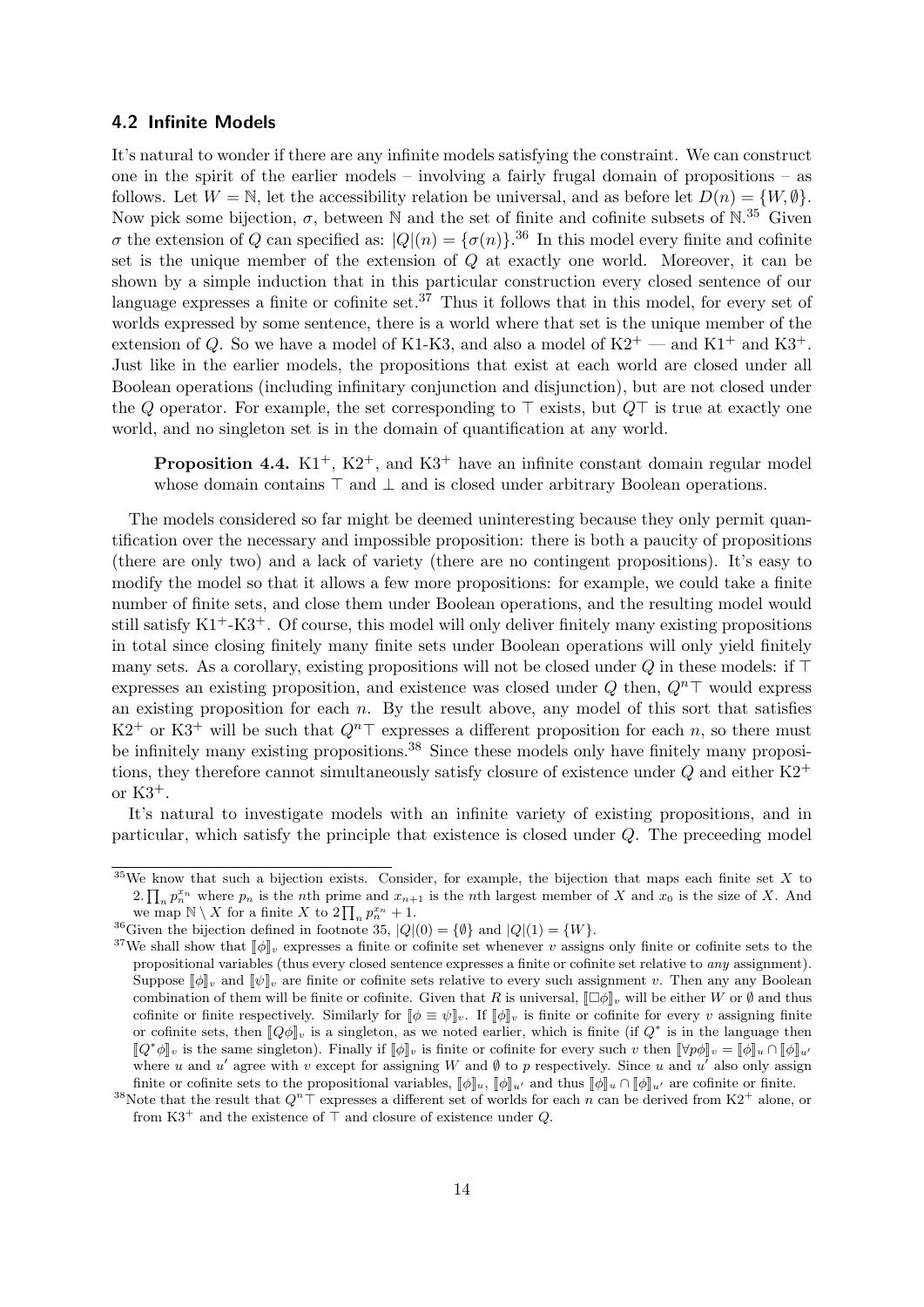can be adapted to this setting by expanding the domain to include all finite and cofinite sets. As in the earlier models,  $Qp$  always expresses a singleton of a world, if p expresses a finite or cofinite set. Thus if  $p$  expresses an existing set of worlds,  $Qp$  expresses a finite and thus existing set of worlds. Notice also that existence is closed under the finitary Boolean operations, but not the infinitary Boolean operations: a finite combination of unions and complements of some combination of finite and cofinite sets will yield either a finite or a cofinite set, although infinite unions of finite sets might be neither finite nor cofinite.

Notice also that this is a model of K3 and  $K3^+$ : every finite or cofinite set is the unique member of the extension of Q at some world.

**Proposition 4.5.** K $3^+$  has an infinite constant domain regular model in which the propositional domain is closed under finitary Boolean operations and Q.

However, the proof that every closed formula expresses a finite or cofinite set breaks down in this setting.<sup>39</sup> It is no longer clear that this model validates K1 or K2. Indeed, we can show that the Prior sentence expresses an intension that is neither finite nor cofinite for any model of this sort.

**Proposition 4.6.** Any regular model of  $K3^+$  in which the propositional quantifiers range over the finite and cofinite sets of worlds at each world, and only one intension is in the extension of Q at each world, will be one in which the Prior sentence expresses an infinite and coinfinite set of worlds.

Notice, of course, that by proposition 4.3, any regular model of  $K3^+$  will be infinite.

For the Prior sentence to correspond to a finite set, the propositions corresponding to each singleton set of worlds must be in nearly every case (i.e. in all but finitely many cases) be  $Q$ at the world contained by the singleton. (After all, in these models only one intension is Q at each world, and so if there are infinitely many cases where a singleton is Q at a world that isn't contained by the singleton, then there are infinitely many cases where every proposition that is Q at a world is false.) But that leaves only finitely many worlds to take care of the possibility of uniquely thinking each of the remaining finite and cofinite sets, which is impossible (since there are infinitely many that aren't singletons). What about the hypothesis that the Prior sentence corresponds to a cofinite set? To rule this out, let us consider now not the singleton set of each world but its complement. For the Prior sentence to be true at cofinitely many worlds it must be that in nearly all cases the complement of a singleton be Q at the world contained in the singleton. (After all, if the complement of a singleton is Q at a world contained in that complement then the proposition that is Q is true at the world in which it is thought and so  $\lambda$ will be false at such a world.) But if nearly all worlds are such that the complement of their singleton is Q at those worlds, then that leaves only finitely many worlds to take care of the possibility that each remaining finite and cofinite set is  $Q$  without anything else being  $Q$ , which is impossible.<sup>40</sup> Recall now that it is a feature of our model that the only sets falling in the

<sup>&</sup>lt;sup>39</sup>The crucial step is showing that if  $\llbracket \phi \rrbracket_v$  expresses a finite or cofinite set relative to any assignment that assigns finite or cofinite sets,  $\lbrack\!\lbrack\forall p\phi\rbrack\!\rbrack_v$  expresses a finite or cofinite set. However if the domain of propositions is infinite,  $\lbrack \lbrack \forall p\phi \rbrack \rbrack_v$  potentially corresponds to an infinite intersection of sets of the form  $\lbrack \lbrack \phi \rbrack \rbrack_u$ : even if the latter are all finite or cofinite, an infinite intersection of them needn't be.

<sup>&</sup>lt;sup>40</sup>More formally, in the model currently under consideration,  $\|\lambda\| = \{w \mid w \notin \sigma(w)\}\.$  This set is finite if and only if all but finitely many worlds  $x \in W$ , are members of  $\sigma(x)$ . Thus all but finitely many singleton sets must be paired with their members according to  $\sigma$ , which means that there are only finitely many worlds left for the rest of the finite/cofinite sets to be paired with, which is impossible. Similarly, it cannot be cofinite because it would mean that all but finitely sets of the form  $W \setminus \{x\}$  get mapped to x under  $\sigma$ , leaving only finitely many worlds to get mapped to the finite/cofinite sets.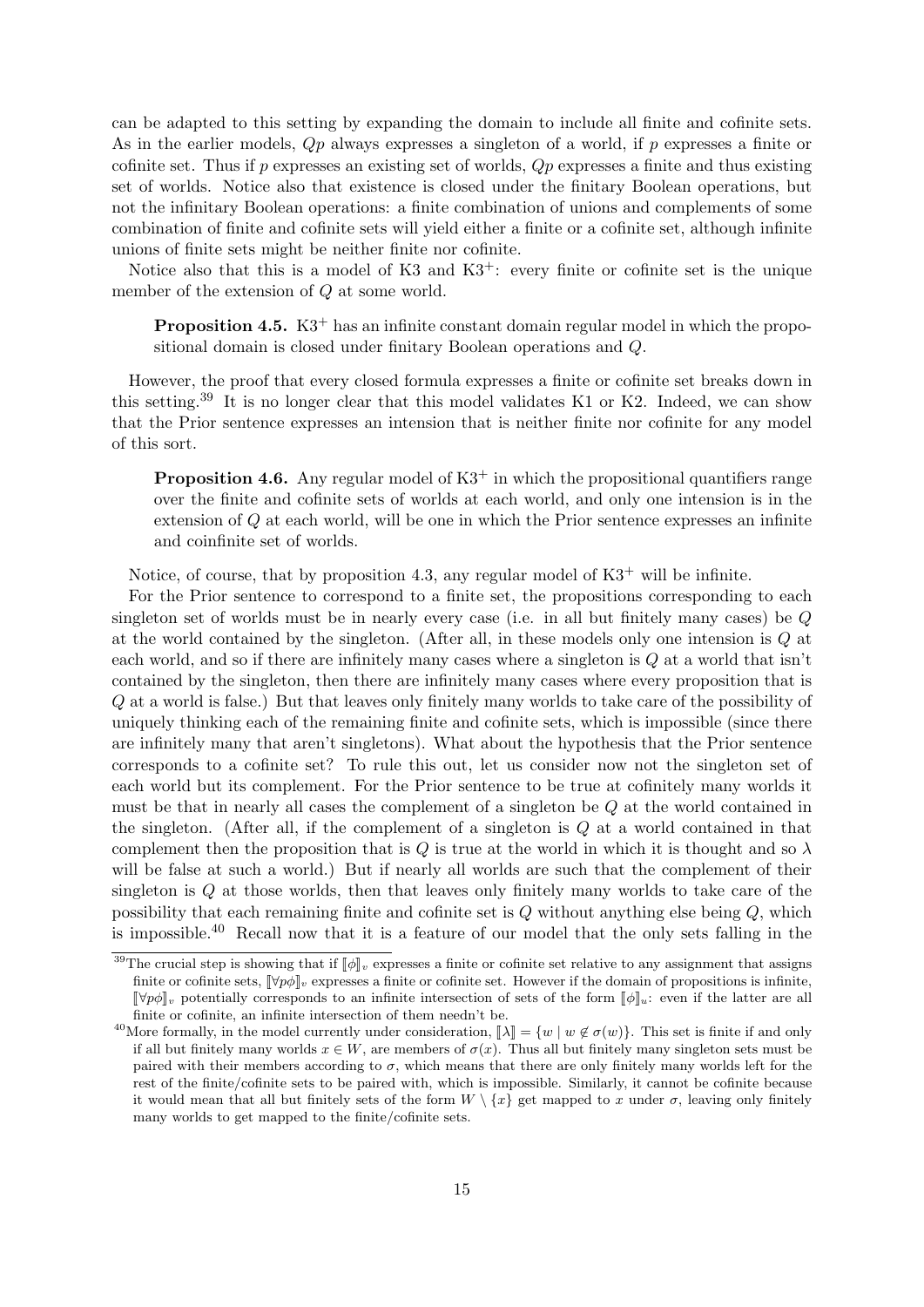extension of Q are finite or cofinite sets, since  $\lambda$  doesn't express either a finite or a cofinite set, the extension of Q won't include the set expressed by  $\lambda$ . Therefore this model won't satisfy K1, and *ipso facto* will not satisfy  $K2<sup>41</sup>$ 

#### 4.3 Rich Models and Ramification

In the above model we've made space for a plenitude of existing contingent propositions, but offered no means for securing K2. Notice also that in the models of K3 given above we have shown that the intension corresponding to any given sentence is the unique member of the extension of Q at some worlds. This doesn't by itself guarantee that there is a possible world at which the proposition that snow is white and the proposition that grass is green are both Q without anything else being Q. A further constraint on the models is required if we want to ensure this and similar possibilities. Say that a model is rich if and only if, for any variable assignment,  $v$ , assigning variables to existing propositions, and set of formulae in the language, X, there is some world in the model at which the extension of  $Q$  is given by the set of intensions expressed by each member of  $X$  relative to  $v$ .

Here is a recipe for constructing a rich model that also ensures a plenitude of existing contingent propositions, whilst securing K1-K3 and  $K1+K3+$ . In these kinds of models we can think of the existing propositions as being arbitrary Boolean combinations of 'basic propositions' concerning only non-intensional matters. Following Kaplan, let's pretend that the basic propositions state facts about the distribution of earth, wind, fire and water (the details don't matter much). We can model these basic propositions as sets of entities we shall call 'proto-worlds'. We shall build up a richer space of possibilities in stages, and hence a space of intensions for formulae, with the proto-worlds corresponding to the possibilities at stage 1. Another layer of possibilities, roughly corresponding to which basic propositions are Q can be generated by considering ordered pairs of proto-worlds with sets of sets of proto-worlds, where the latter component corresponds to the stage 1 intensions that are  $Q$  at that possibility. Call these stage 2 possibilities. Now there are more sets of stage 2 possibilities that can be Q than merely sets of proto-worlds, so we must repeat the process. We can generate a third layer – the stage 3 possibilities – by considering ordered triples consisting of a proto-world, a set of sets of stage 1 possibilities (proto-worlds), and a set of sets of stage 2 possibilities. This iterates in the obvious way, with our complete possibilities (or 'worlds') being infinite  $(\omega$ -length) sequences where the  $n + 1$ th component of the sequence is sets of sets of stage n possibilities, giving us the stage n intensions that are Q at that stage.

For a technical reason, that will become apparent later, we also need to stipulate that at each stage, we only add sets of intensions that are 'new' – intensions that couldn't have been generated at an earlier stage. A set of *n*-tuples X is generated by a set of *m*-tuples Y for  $m < n$ iff X is the set of all n-tuples that extend m-tuples in Y; thus we will require that the  $n + 1$ th component of our infinite sequences consist only of sets of  $n$ -tuples that are not generated by a set of *m*-tuples for smaller  $m$ .

Our complete intensions are just sets of these infinitary sequences. Notice that our possibilities, as we have constructed them, do not directly tell us which sets of complete intensions are Q at each possibility: they give us an infinite sequence of incomplete (i.e. finite stage)

<sup>&</sup>lt;sup>41</sup>It is relatively easy to tweak the model M so as to get K1 by brute force. Let  $\sigma^*$  be a bijection between  $\mathbb{N}\setminus\{0\}$ and finite and cofinite sets given by  $\sigma^*(n+1) = \sigma(n)$ . For  $n > 0$   $|Q|(n) = {\sigma^*(n)}$ , and  $|Q|(0) = {0} \cup {n}$  $n \notin \sigma^*(n)$ . Assuming that the quantifiers range over finite and cofinite sets, we can show that  $\lambda$  is vacuously true at 0, and thus that  $[\![\lambda]\!] = \{0\} \cup \{n \mid n \notin \sigma^*(n)\}\)$ , so this model satisfies K1 and K1<sup>+</sup>. But there is no<br>reason to think that it satisfies K2 or K2<sup>+</sup> reason to think that it satisfies  $K2$  or  $K2<sup>+</sup>$ .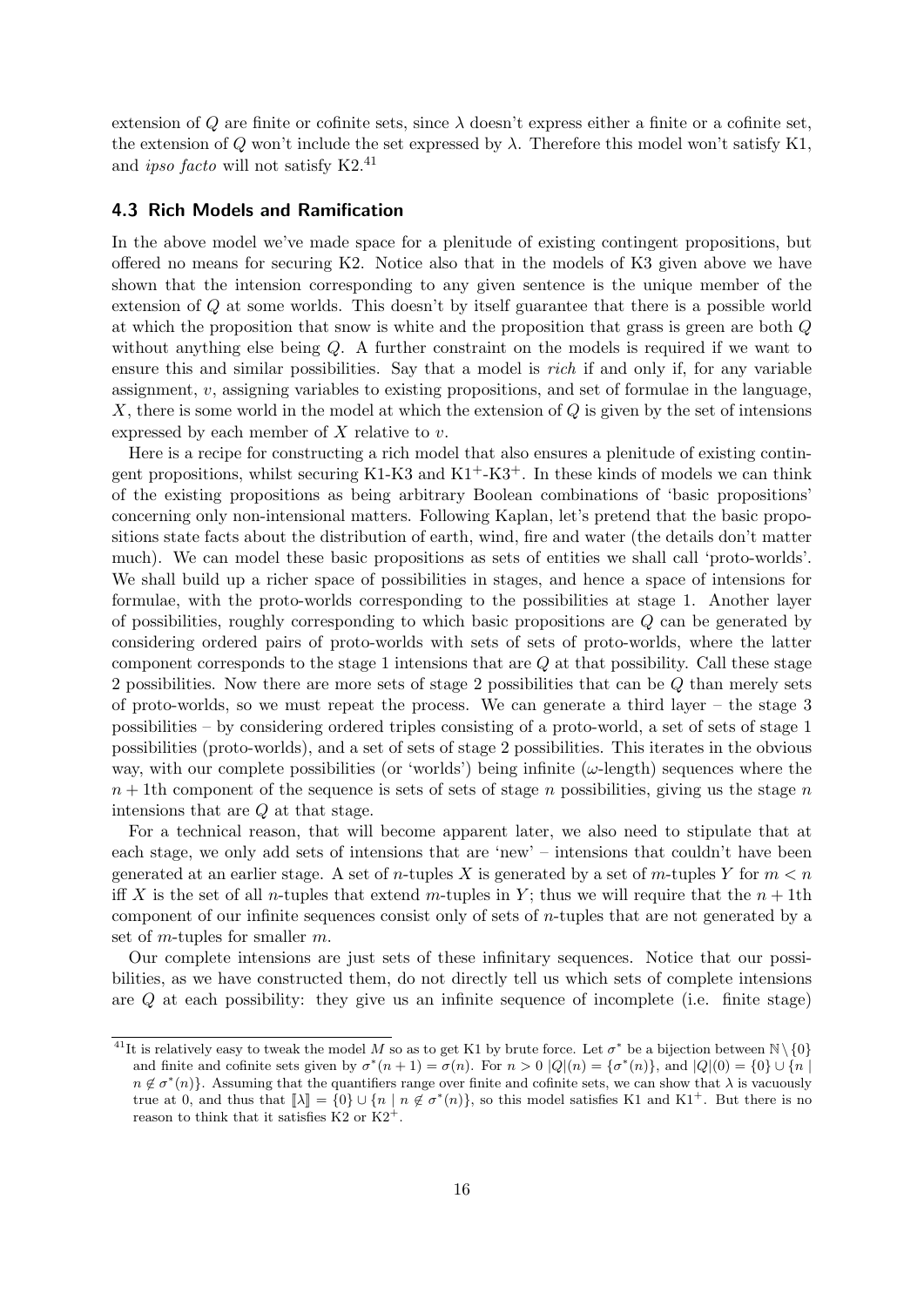intensions, none of which belong to our space of complete intensions. However each stage  $n$ intension can be extended to a complete extension in a unique way: if  $I$  is a stage  $n$  intension, we can consider the set of all infinite sequences in our space,  $I^+$ , that extend the elements of I. (Intuitively, we can think of  $I^+$  as an intension that settles some questions about which stage n propositions are  $Q$ , but leaving it completely open what higher stage intensions are  $Q$ .) Let us call the extension of a stage  $n$  intension to the space of complete intensions a *completed* stage  $n$  intension. Finally, call an intension *bounded* if and only if it is a completed stage  $n$  intension for some finite n.

We are now in a position to construct a model. Given any set of proto-worlds, we can construct a set of worlds W consisting of infinitary sequences as described above. As usual we will let our accessibility relation be the universal relation. The domain of the propositional quantifiers,  $D(w)$ , will be the same at every world: the set of all completions of sets of proto-worlds, i.e., the set of all completed stage 1 intensions. The extension of  $Q$  at a world  $w$ , will contain, for each stage n intension belonging to the nth component of  $w$ , the completion of that stage n intension:  $|Q|(w) = \{I^+ | \exists n : I \in w(n)\}\$ . So the extension of Q is a set of sets of infinitary sequences, each such set being a completed stage intension that encodes what is  $Q$  at a certain particular stage.

Two things are worth noting about this construction. Firstly, the completed stage  $n$  intensions are closed under arbitrary Boolean operations. This means in particular that the propositions that exist at each world – completed stage 1 intensions — are closed under arbitrary Boolean operations. Secondly, if  $\phi$  expresses a completed stage n intension, and is not a completed stage m intension for any  $m < n$ , then  $Q\phi$  will express a completed stage  $n + 1$  intension.<sup>42</sup> Thus in particular the completed stage 1 intensions are not closed under the Q operator.

This model validates K1-K3 and  $K1^+$ -K3<sup>+</sup>. We'll show this by demonstrating two things: (i) for every bounded intension there is some world where that intension is uniquely in the extension of Q, and (ii) every closed formula expresses a bounded intension. For (i) we can in fact show something stronger: for any set of bounded intensions, there is some world where they are the only intensions in the extension of Q. This fact will guarantee that our model is 'rich' in the sense defined earlier. Given a set X of bounded intensions, we can construct a world in the following way: pick any proto world for the first component, and then for the *n*th component of the sequence simply take the set of  $n$  stage intensions whose completions are in X. The proof of (ii) is a straightforward induction on the complexity of formulae, which we leave to a footnote.<sup>43</sup>

Since the propositional quantifiers range over completed first stage intensions, and thus bounded intensions, (i) guarantees that K3 and  $K3^+$  are validated. Moreover, given (ii) every closed sentence of the language expresses a bounded intension, so  $K2$  and  $K2^+$  (and thus

<sup>&</sup>lt;sup>42</sup>Suppose that  $\llbracket \phi \rrbracket = I^+$  where I is a set of *n*th stage possibilities (a set of *n*-tuples). Then by construction  $\llbracket Q\phi \rrbracket$ is the set of worlds where  $I \in w(n)$ . (This is where the requirement that  $w(n)$  consist only of propositions not generated at earlier stages comes in.) So the set of  $n+1$ -stage possibilities that contain I in their  $n+1$ th component has  $\llbracket Q\phi \rrbracket$  as its completion, and so this intension belongs to the  $n + 1$ th stage.

<sup>&</sup>lt;sup>43</sup>We shall show that for every formula  $\phi$  there is some n such that  $[\![\phi]\!]_v$  is a completed stage n intension for every choice of  $v$  that maps variables to completed stage 1 propositions (and thus a closed sentence will always express a bounded proposition). The inductive hypothesis clearly holds for propositional variables. For each n, the completions of stage n intensions are closed under arbitrary Boolean operations. This means that if  $\llbracket \phi \rrbracket$ , and  $\llbracket \psi \rrbracket$ , are completed stage *n* propositions for each *v* mapping variables to completed sets of proto-worlds,  $\llbracket \phi \wedge \psi \rrbracket_v$  and  $\llbracket \neg \phi \rrbracket_v$  are also completed stage *n* intensions. Similarly if  $\llbracket \phi \rrbracket_v$  is a completed stage n intension for each v mapping variables to completed stage 1 propositions, then  $\lbrack \lbrack \forall p\phi \rbrack_v$  is an intersection of completed stage n intensions, and is thus a completed stage n intension.  $\|\Box\phi\|_v$  and  $\|\phi\equiv\psi\|_v$  are always either Ø or W, and thus completions of sets of stage 1 intensions. Finally, if  $\llbracket \phi \rrbracket_v$  is a completed stage n intension for each v of the required type,  $\llbracket Q\phi \rrbracket_v$  is a completed stage  $n + 1$  proposition.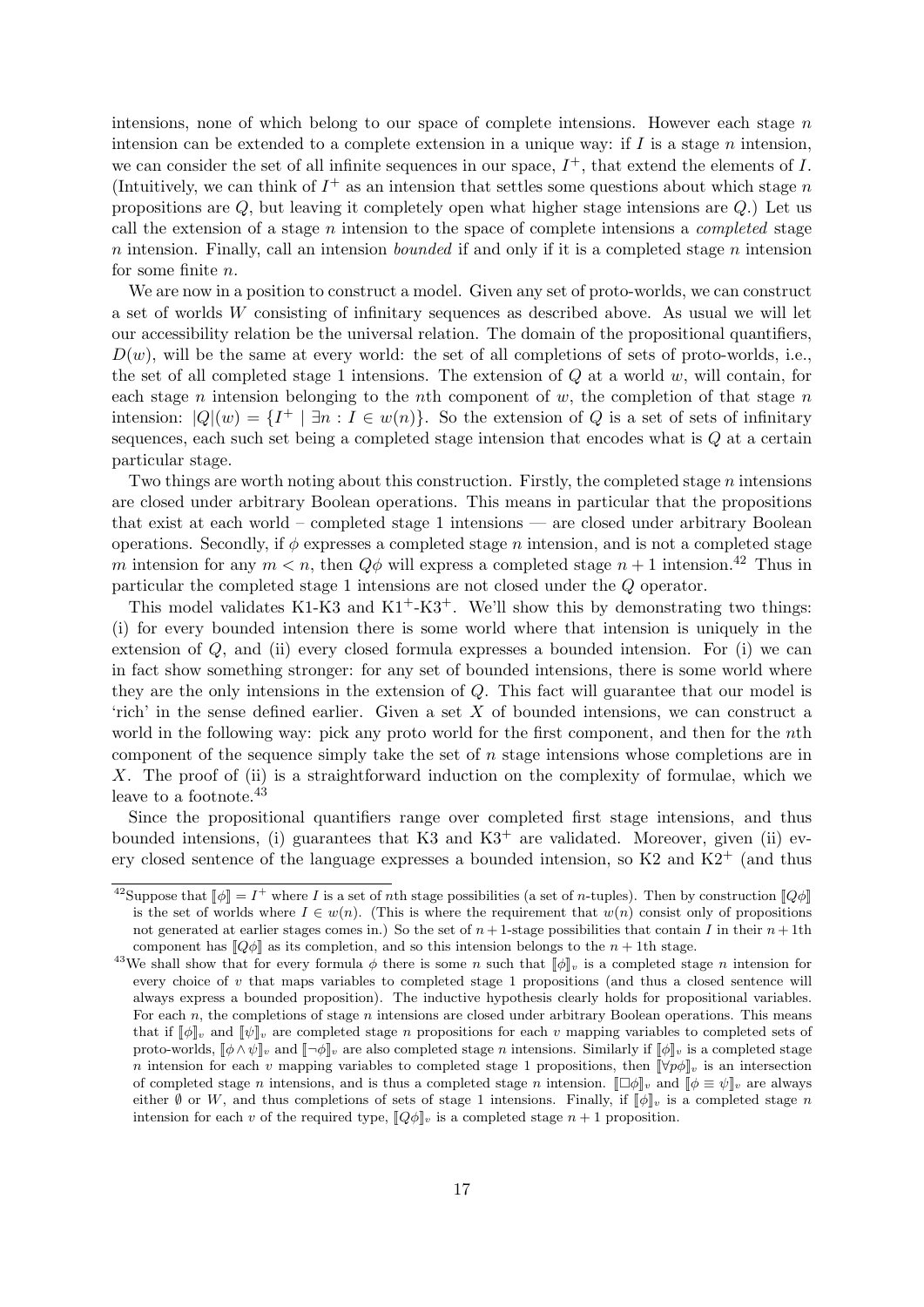K1 and  $K1^+$ ) are also validated.

**Proposition 4.7.** K1<sup>+</sup>, K2<sup>+</sup>, and K3<sup>+</sup> have a rich constant domain regular model whose domain contains  $\top$  and  $\bot$  and is closed under arbitrary Boolean operations.

As noted above the domain of the propositional quantifiers is closed under arbitrary Boolean operations at each world, but not under the Q operation. It is possible to tweak the above model so that propositional existence is closed under the Q operation, is closed under finitary Boolean operations but is not in general closed under infinitary Boolean operations. This is achieved by iterating the construction to  $\omega_1$  instead of  $\omega$ , and letting the propositional quantifiers range over (completions of)  $\omega$ -bounded intensions, i.e., intensions that appear at some finite stage. In this model one can show that (i) every  $\omega_1$ -bounded intension (i.e. any intension appearing at a countable stage) is uniquely in the extension of  $Q$  at some world and (ii) every closed formula expresses an  $\omega_1$ -bounded intension, guaranteeing the validity of K1-K3 and K1<sup>+</sup>-K3<sup>+</sup>. Since the details of this construction are more involved, we omit it.

**Proposition 4.8.** K1<sup>+</sup>, K2<sup>+</sup>, and K3<sup>+</sup> have a rich constant domain regular model containing  $\top$  and  $\bot$  and closed under finitary Boolean operations and closed under Q.

The first model we considered above is interesting for another reason: it naturally accommodates the addition of a hierarchy of propositional quantifiers roughly in line with a broadly Russellian approach to higher-order logic. Indeed, for each  $n$  we can introduce quantifiers into the language that range over the completed *n*-stage intensions. Such quantifiers will satisfy a restricted version of universal instantiation, guaranteeing that the higher quantifiers range over larger domains of propositions:

$$
\forall_n p \phi \to \phi[\psi/p] \tag{U I_n}
$$

where Q embeds within itself at most n times in  $\psi$ .

In these models we also obtain a generalisation of K3 and  $K3$ <sup>+</sup> for each propositional quantifier, for example:

$$
\forall_n p \Diamond Q^* p \tag{K3_n^+}
$$

The resulting models bear a family resemblance to Kaplan's description of a construction designed to accommodate K3=. We'll discuss these connections later in section 7.1.

Augmenting our models in this way thus gives us the following result:

**Proposition 4.9.**  $K1^+$ ,  $K2^+$ , and  $K3^+_n$  have a rich constant domain ramified model containing  $\top$  and  $\bot$  and closed under finitary Boolean operations and closed under Q.

### 5 Higher-Order Necessitism Revisited

It's worth drawing attention to the fact that all of the models we have discussed in this section illustrate a theme introduced in section 3, namely that higher-order necessitism (as encoded by NNE, BF and CBF) does not entail UI. In all of our models these three principles are valid, because in each model we chose a constant domain for the propositional quantifiers to range over. However, since in no model was the range of those quantifiers the whole powerset of the domain, we have no reason to think that UI is validated; indeed it can't be validated given that UI is inconsistent with principles, such as K1, that are validated in these models.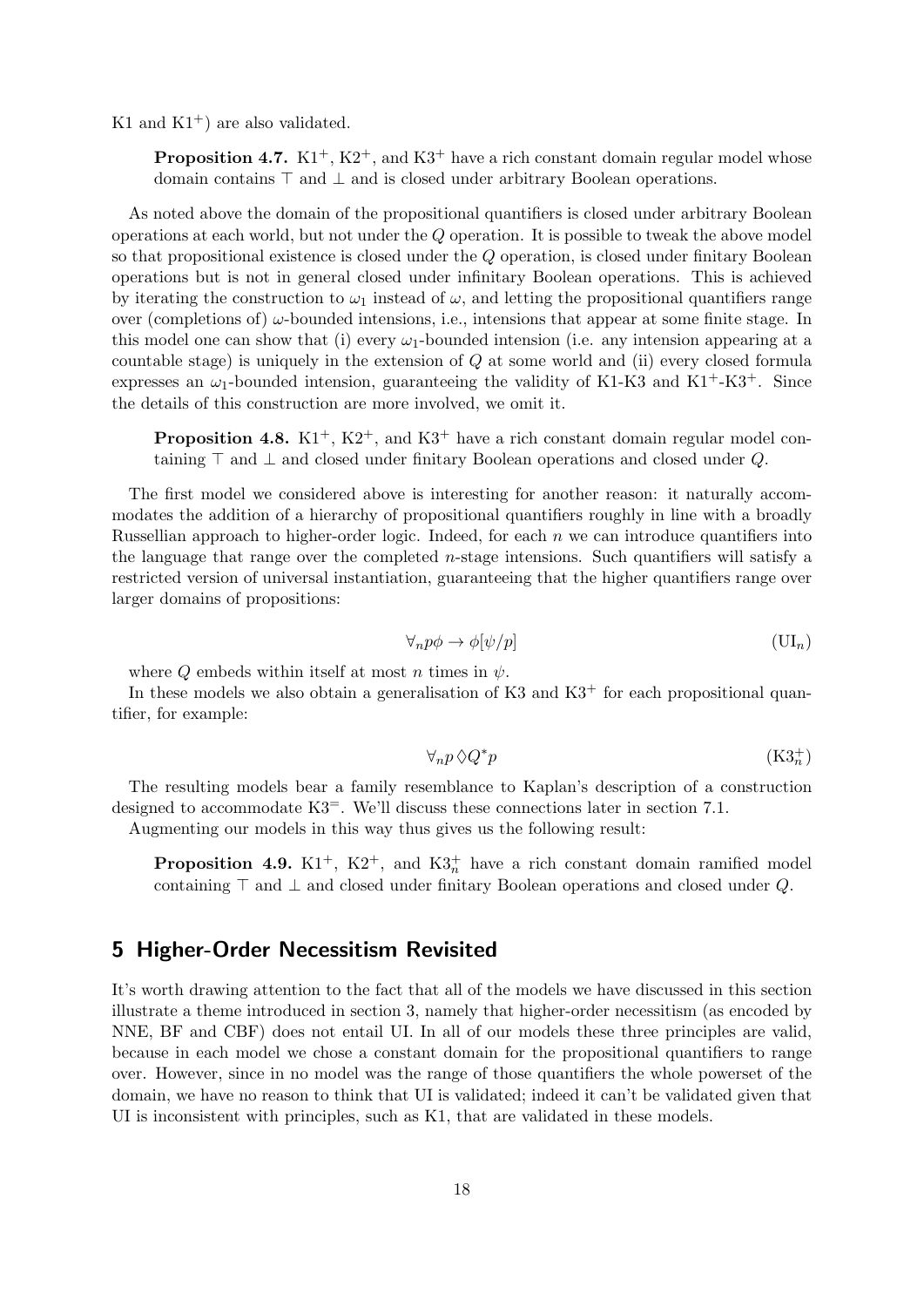Notice that in this weaker setting, there is a schematic formulation of necessitism that can't be derived by UI from the principle NNE:

$$
\Box \exists p(p \equiv \phi) \tag{NNE}^S
$$

Informally, it's necessary that the proposition that  $\phi$  exists. This is closely related to a principle of comprehension that is dear to Williamson, and that plays an important role in the book:

$$
\Box \exists p \Box (p \leftrightarrow \phi) \tag{Comp}
$$

Indeed, they amount to the same thing when we take  $\equiv$  to mean necessary equivalence. This principle is not validated in any of the above models. This is hardly surprising. As noted earlier, UI can be proved from Comp if we assume that identity is necessary equivalence, which is true in all of the above models. Indeed, assuming necessarily equivalent propositions can be distinct Comp may be true even if certain propositions are contingently existing, provided that a proposition necessarily equivalent to it persists through modal space. So,  $NNE<sup>S</sup>$  may be a better way of regimenting the thought that is motivating Williamson to accept Comp.

In the absence of UI one might therefore wonder whether the combination of NNE, BF and CBF is the proper way of regimenting higher-order necessitism. However, we think there's no point quibbling about the proper use of the term 'necessitism', especially given that this isn't a term with a long philosophical history. But it is worth noting that there are two separable ideas implicit in Williamson's metaphysical picture. The first is that existence doesn't come and go across metaphysical possibilities; model theoretically, this means that the domain of quantification remains constant between worlds. And this is correctly captured by the combination of NNE, BF, and CBF even in the absence of UI. The second, loosely speaking, is that existence (or its higher-order correlates) is extraordinarily easy, and this is correctly captured by  $NNE<sup>S</sup>$ . If you are thinking that pigs fly, then there's something that you are thinking, and there's some  $F$  such that you think that pigs  $F$ . More generally, the kind of meaning an expression such as, say, a singular term has is such that if it is meaningful, then existential generalisation of the appropriate order into that position is permitted. So, in particular, the kind of meaning a sentence has is such that if a sentence is so meaningful then existential quantification into the position of that sentence is always permitted. This second thought is closely related to the Fregean picture according to which for each grammatical category there is a kind of quantifier that generalises into it, so that a meaningful occupant of that category will be a fit subject for such generalisation.<sup>44</sup>

Regarding the second thought one might think that, even if the quantifiers introduced above are not 'easy' in this sense, it is always possible to formally introduce quantifiers that are, by stipulating that they satisfy universal instantiation.<sup>45</sup> Similar moves have been made in the context of first-order disputes concerning, for example, the existence of Sherlock Holmes. Were

<sup>&</sup>lt;sup>44</sup>One might think that fictional names are a counterexample to the first-order version of this generalization. Even if Sally thinks that Pegasus flies, there is nothing Sally thinks flies, or so the objection goes. For his part, Williamson suggests that 'we should distrust attempts to use fictional or mythological names to refute metaphysical or logical theses. Such terms have a confusing variety of uses [...]. The more such uses are studied, the less they seem to threaten classical theses of logic and metaphysics.' See [34], p. 153. Elsewhere he suggests in a Fregean spirit that he is conducting his inquiry not in ordinary natural language but in a language free of certain defects that afflict natural languages. In this connection a non-referring use of 'Pegasus' is cited as one such defect: 'we should not distort our formal language by allowing for such a term'. See [34], p. 132.

<sup>45</sup>For relevant discussion, see Williamson's [31].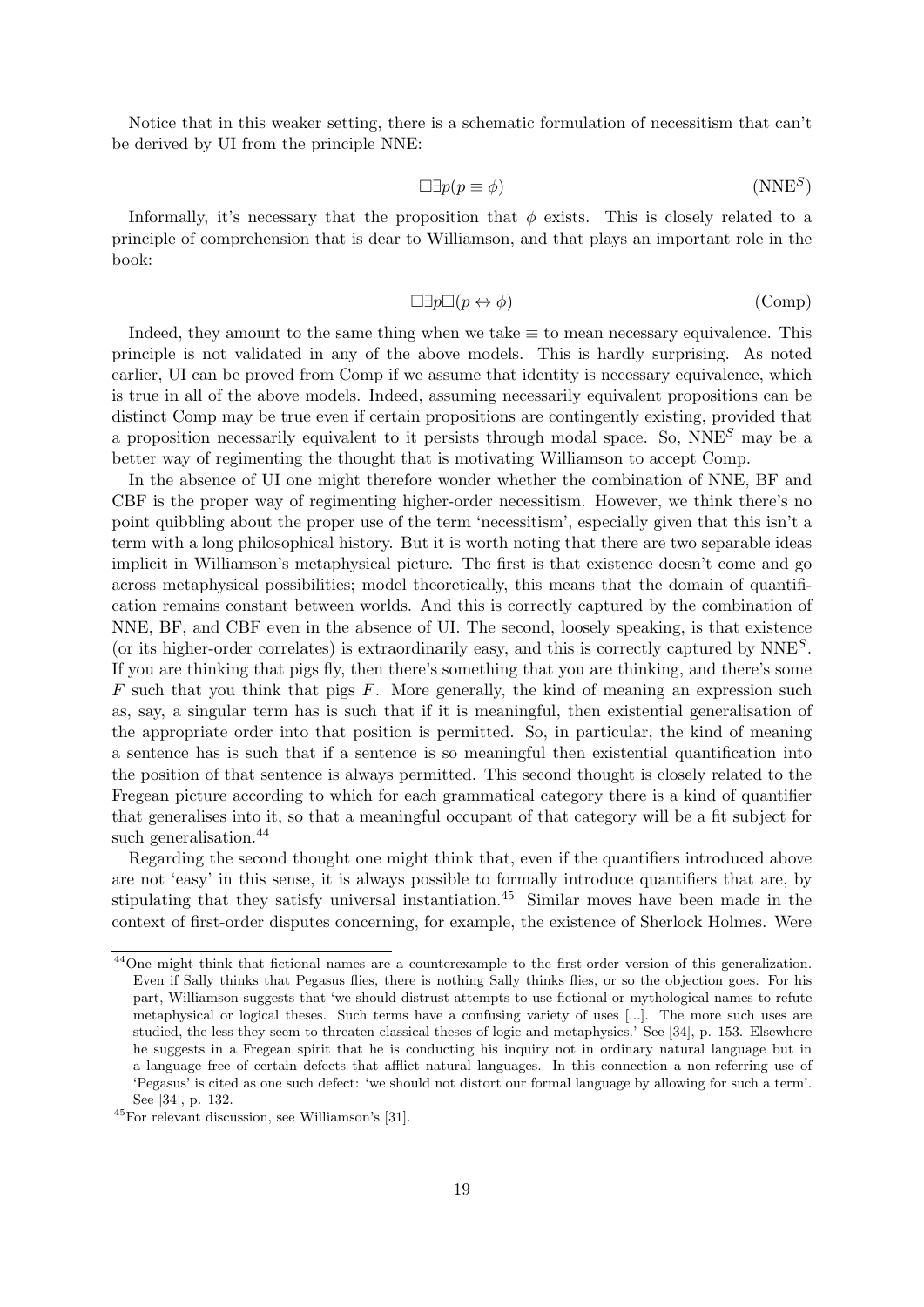the cogency of such a quantifier automatically conceded, then the main residual dispute would be as to whether the perfectly general quantifier would be interesting, useful, or 'cut at the joints'. But we shouldn't be too quick to assume that such a quantifier is possible to introduce. Granted, for any language,  $\mathcal{L}$ , it is possible to introduce a quantifier which satisfies universal instantiation of any sentence of  $\mathcal{L}$ . For example, if we introduce infinitary disjunctions into the language, then one can introduce  $\Sigma p\phi$  as a short hand for the infinite disjunction  $\bigvee_{\psi \in \mathcal{L}} \phi[\psi/p]$ .  $\Sigma$  will allow one to existentially generalise sentences of the original language  $\mathcal L$  provided we have disjunction introduction. However this is not enough to make good on the idea that existence is easy, since we want to be able to generalise into the position that any sentence takes. As defined there will be sentences in the extended language, containing infinitary disjunctions, that we cannot existentially generalise into using the newly defined quantifier (one could repeat this process, but it generate new gaps at each iteration).<sup>46</sup>

Are there general reasons to think that an 'easy' quantifier cannot be stipulatively introduced? We know from the case of 'tonk' that not any old set of stipulations will succeed in introducing a meaningful operator, and in the current context there might be legitimate concerns as to whether these stipulations are satisfiable. While not strictly tonk-like, in that no supplementary principles are needed to derive a contradiction beyond those stipulated to govern tonk, a contradiction will follow from an open ended construal of  $K2^+$ , in which the new quantifiers are allowed to appear as instances.

The models we considered above make good on the first necessitist idea, that existence doesn't 'come and go' across possibilities, but not the second idea according to which existence is easy. One might wonder to what extent this picture is consistent with the spirit of Williamson's view. We won't attempt to judge the issue, but let us mention two considerations that seem pertinent in this regard. Firstly, one of Williamson's arguments for higher-order necessitism stems from the derivability of NNE, BF, and so on, from the principles such as  $Comp$ , NNE<sup>S</sup> and universal instantiation.<sup>47</sup> In other words, Williamson motivates the idea that existence doesn't come and go across possibilities from the thought that existence is easy. Once we've relinquished the latter thought, as we have in these above models, we undercut this way of motivating the former thought, even if we can in fact maintain it in the face of paradox.

The other consideration comes from reflection upon the contingent liar. Consider an ordinary speech involving the word 'says', e.g., 'Everything the Pope says is false' as said by Kaplan at a certain time t. There's nothing unusual or self-referential about this speech, and since the Pope does not say anything remotely liar-like, one might think that even if false, in making this speech Kaplan succeeds in saying something. On the other hand, consider a counterfactual scenario in which Kaplan makes this speech at  $t$ , and in which Kaplan is the Pope. The usual kind of paradox ensues, and the higher-order free logician, for the kinds of reasons we have been examining at length, will maintain that Kaplan doesn't succeed in saying anything. In particular, since Kaplan says that everything the Pope says is false, the proposition that everything the Pope says is false doesn't exist in this counterfactual scenario. Given that for the necessitist, propositions don't 'come and go' into existence, it follows that there is no world at which the proposition that everything the Pope says is false exists. This contradicts the

<sup>46</sup>Note that a language which could form disjunctions which contained a disjunct for every instantiation of a sentence of that very same language would not have a well-founded syntax, since the instantiation of the disjunction itself would have to be a disjunct. One could countenance non-well-founded languages like this but they are subject to their own liar-like paradoxes. For example, consider the sentence beginning with an infinite string of negations of ordinal type  $\omega$ . Such a sentence would be identical to its own negation and paradox would quickly ensue.

 $47$ See Chapter 6 of [34].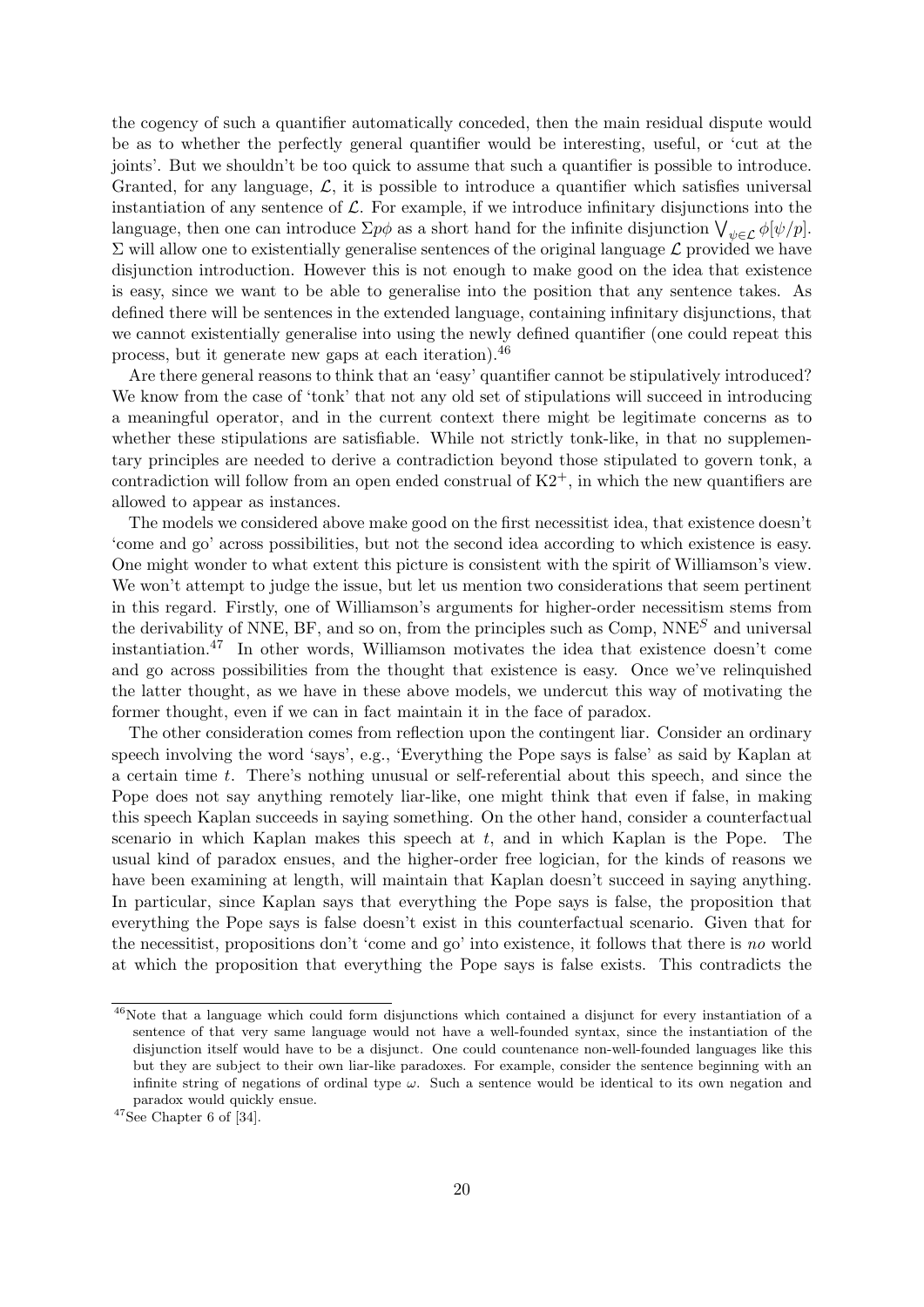original judgement that the ordinary speech 'everything the Pope says is false' would result in the speaker saying something.

### 6 Problems

#### 6.1 Paradoxes from Closure Assumptions

In the models above we noted that the domain of the propositional quantifiers were often closed under some operations but not others. It is natural to wonder whether this is an accident, or if there is an obstacle to satisfying all of the closure principles that we gestured at.

To sharpen matters, let look at what these closure conditions amount to in the object language. Consider the following closure principles:

$$
\exists p(p \equiv \top) \tag{CLT}
$$

$$
\exists p(p \equiv \bot) \tag{CL} \bot
$$

$$
\forall p \exists q (q \equiv \neg p) \tag{CL-}
$$

$$
\forall p \exists q (q \equiv \Box p) \tag{CL}
$$

$$
\forall p \exists q (q \equiv Qp) \tag{CLQ}
$$

$$
\forall p \forall q \exists r (r \equiv (p \land q))
$$
 (CL $\land$ )

$$
\forall p \forall q \exists r (r \equiv (p \equiv q))
$$
 (CL=)

$$
\forall p \forall q \exists r (q \equiv \phi \to (r \equiv \forall p \phi))
$$
 (CLV)

(where  $\phi$  does not contain q or r free).

In all but the last case, the CL∗ principle corresponds to closure of the domain under the model theoretic operation corresponding to the connective ∗. In the case of CL∀, closure under arbitrary conjunctions suffices for its truth, although there is no condition statable in the object language under consideration that precisely corresponds to the closure of the domain under arbitrary conjunctions.

Each set of connectives,  $X$ , the above principles corresponding to  $X$  along with the principle  $\forall p\phi \rightarrow \exists p\phi$  (a principle ensuring that there's at least one proposition) and the normal axioms governing proposition identity, give rise to a corresponding restricted version of universal instantiation:

$$
\forall p \phi \to \phi[\psi/p] \tag{UI}(X))
$$

where  $\psi$  only contains connectives in X.

None of our models validated all of these principles. There is a fairly systematic reason for this.

**Proposition 6.1.** The principles CL $\top$ , CL $\neg$ , CL $Q$ , CL $\wedge$  and CL $\forall$  are jointly inconsistent with K1 and K3.

Informally, if one has all of the closure principles, one can prove the existence of the Prior proposition from which one can derive a contradiction given K1 or K3 and other background principles. Given CL¬, CLQ and CL∧ it is straightforward to show  $\forall p\exists rr \equiv (Qp \rightarrow \neg p)$  (noting that  $\rightarrow$  is definable from  $\land$  and  $\neg$ ). An instance of CL∀ states that  $\forall p \forall q \exists r (q \equiv (Qp \rightarrow \neg p) \rightarrow$  $(r \equiv \forall p(Qp \rightarrow \neg p))$ . Then given the existence of at least one proposition (as guaranteed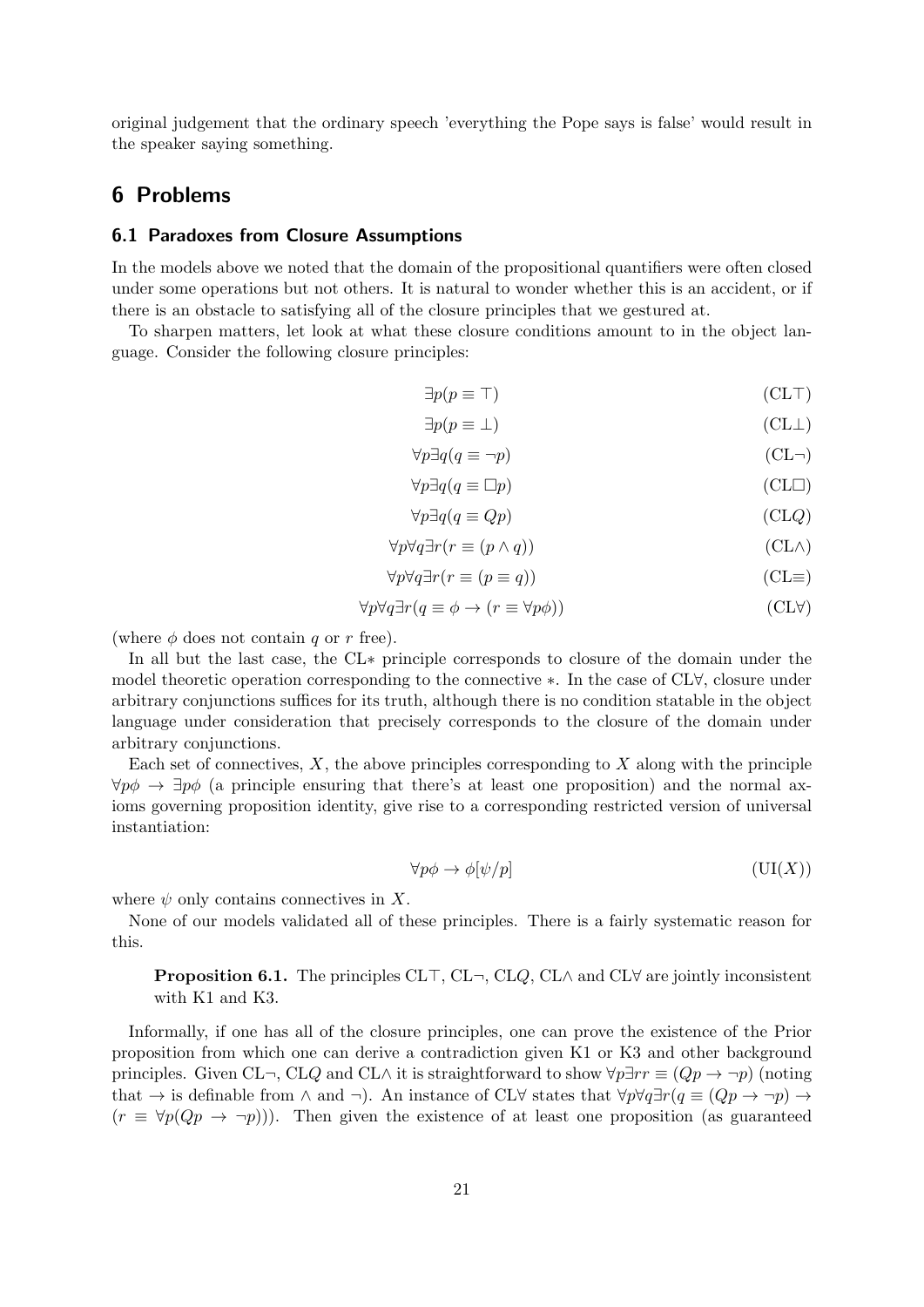by CL<sup> $\top$ </sup>) we can infer from these two things that  $\exists r(r \equiv \forall p(Qp \rightarrow \neg p))$ . Given that the Prior proposition exists, and the usual axioms governing propositional identity, one can prove a contradiction from K1. Another way to see this is that in the proof of Prior's theorem, we only appealed to an instance of UI( $\{Q, \neg, \wedge, \forall\}$ ), and given CLT we can prove  $\forall p\phi \rightarrow \exists p\phi$ .

Note here that the fact that we are using identity rather than necessary equivalence in the statements of our closure principles plays an important role in this derivation. It could be that for any Boolean combination of existing propositions there is an existing proposition necessarily equivalent to it. In particular, there could be a proposition necessarily equivalent to the Prior proposition. But unless this existing proposition is identical to the Prior proposition, we cannot infer that I'm thinking something from the fact that I'm thinking the Prior proposition.

Closure principles are special instances of general principles telling one how to combine elements from various types to form elements of other types (another example is the principle that for every x and every F there's a p identical to Fa:  $\forall x \forall F \exists p (p \equiv Fa)$ .) It's a feature of the free logical approach that it is forced deny a variety of principles of this sort at the type of propositions that are prima facie elegant. Of course K1-K3 are prima facie compelling too, but one wonders whether the gain outweighs the cost.

We should note in passing that there are a number of different kinds of pictures that may be used to flesh out the free logical approach in rather different ways. One kind of constraint is suggested by Russell's vicious circle principle, applied to the propositional type: the constraint that a proposition cannot quantify over a domain that includes itself. But a rather different constraint is suggested by the idea that operators corresponding to intentional attitudes can often take one from the existent to the non-existent. The first constraint is naturally aligned with the rejection of CL $\forall$ . Suppose that for every p, the proposition that  $\Box p$  exists, then CL $\forall$ entails that  $\exists r(r \equiv \forall p \Box p)$  which violates the vicious circle principle:  $\forall p \Box p$  is in the range of  $\exists r$ , and thus also in the range of  $\forall p$ , meaning that  $\forall p \Box p$  quantifies over a domain that includes itself.<sup>48</sup> The second constraint naturally leads one to reject  $CLQ$ : when  $Q$  corresponds to an intentional attitude, the result of combining Q with an existing proposition may take one to the non-existent. Of course within this approach there are all sorts of further decision points. One might think that any sentence containing  $\mathcal{Q}'$  fails to express an existing proposition, or one might instead think that only the paradoxical ones fail to do so. (If one takes the latter approach one might also very well deny  $CL\n\neg$  since there are sentences for which no paradox attends the assumption that it expresses an existent proposition, but from whose negation a paradox does follow from the correlative existence assumption.) Moreover, the latter approach naturally suggests higher-order contingentism. It will, for example, be a contingent matter whether assuming the existence of the proposition that the guy sitting in room 101 at time  $t$  is is thinking only falsehoods leads to paradox. A more necessitist friendly version of the second idea will say that any sentence that could have led to trouble in fact doesn't express an existing proposition.

#### 6.2 Comprehension and Supervenience

Whatever one's motivations are for restricting the realm of the existing propositions, it is natural to assume that there remains a realm of fundamental propositions whose existence is unthreatened by intensional paradoxes, or by vicious circle constraints. These may be facts about the field values at particular space-time points, but in the current context no harm will be done to once again assume the imagery of a crude version of pre-Socratic physics, in which

<sup>48</sup>This may be a bit quick, but it is beyond the scope of our paper to fully explore the implications of subtly different construals of the vicious circle principle.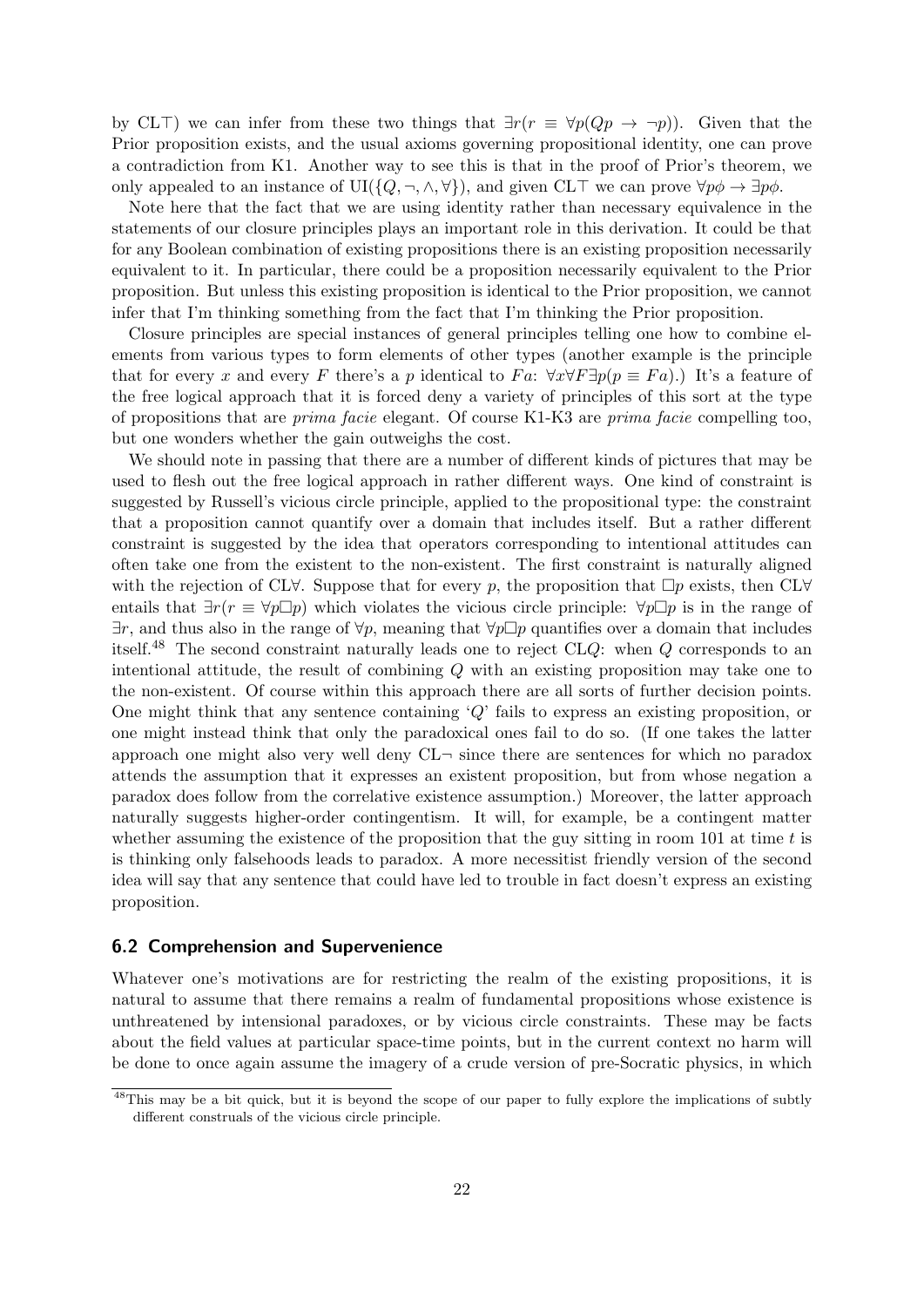the fundamental consists in facts about earth, air, fire and water facts. Further, it appears harmless to assume that arbitrary conjunctions and negations of such propositions similarly exist, for they only concern fundamental matters, and moreover harmless to assume that these propositions exist necessarily if they exist at all.

It is further a metaphysically compelling thought that all truths supervene on these fundamental propositions: that no two possibilities can agree with regard to the truth of all earth, air, fire and water facts but disgree about some intensional matter – e.g. whether I'm thinking something, or about whether everything I'm thinking is false. Once supervenience is assumed, then given our Boolean liberalism regarding to the fundamental propositions it is a short step to saying that every sentence is necessarily equivalent to some fundamental proposition. This in turn entails, given the existence of the fundamental propositions, that every sentence is necessarily equivalent to an existing proposition:

$$
\exists p \Box (p \leftrightarrow \phi)
$$

This is, of course, just the comprehension principle Comp we introduced is section 3.

If necessary equivalence guarantees propositional identity, then Comp is tantamount to saying that every sentence expresses an existing proposition, which in turn prevents all the free logical maneuvres for saving K1-K3. But might we move to a hyperintensional setting in which Comp is admitted for supervenience theoretic reasons, but in which K1-K3 are saved by a combination of hyperintensionality and free logic? For example, even given the modal equivalence of some existing proposition, call it 'Fire', with the sentence 'everything I'm thinking is false', our original paradox can be blocked. Given hyperintensionalism and free logic, it's coherent to suppose (i) that I'm thinking that everything I'm thinking is false, (ii) that there's some proposition (i.e. Fire) necessarily equivalent to its being the case that everything I'm thinking is false, and yet (iii) there's no proposition that I'm thinking. Now this is indeed a way of saving K1 while accepting Comp. For example consider a two world model,  $W = \{x, y\}$ ,  $R = \{\langle x, x \rangle, \langle y, y \rangle\}$ ,  $|Q|_x = |Q|_y =$  $\{W\}$  Dom(x) =  $\{\{\}, \{x\}\}\$ , Dom(y) =  $\{\{\}, \{y\}\}\$ . Note that since the accessibility relation is the identity relation,  $\Box$  just amounts to truth, and Comp just amounts to the existence of a true and a false proposition, which is satisfied at both worlds (similarly, propositions exist necessarily for the same reason, even though we have a variable domain model). At both worlds no existing proposition is  $Q(W)$  does not exist at either world), even though there are existing intensions necessarily equivalent to the non-existent intension at each world  $\left\{x\right\}$  exists and is necessarily equivalent to W at x, similarly for y and  $\{y\}$ . Since nothing is Q at either world, then  $\forall p(Qp \rightarrow \neg p)$  is vacuously true at both worlds, thus has the intension W. Since this is  $Q$  at both worlds, K1 (and K1<sup>+</sup>) is true at both worlds. Indeed one can construct (infinite) hyperintensional models that validate  $K2$  and  $K2^+$ , at least, for the language fragment under consideration.<sup>49</sup> We can summarize our results with the following proposition:

**Proposition 6.2.** K1<sup>+</sup> and K2<sup>+</sup> are consistent with Comp and higher-order free logic.

But it is instructive to see that even in this hyperintensional setting K3 cannot be salvaged by free logical resources without giving up the assumptions made at the outset. Assume as before that Fire, being a fundamental proposition, exists necessarily, and that it is necessarily

 $^{49}$ The model we describe is not a regular model in the sense of section 4, since the extension of  $Q$  is not given by a set of sets of points, but by a set of closed formulae of the language. Let  $W = N$ , and  $R = W \times W$ , and let  $Dom(n) = \mathcal{P}(\mathbb{N})$ . Finally let  $\sigma$  be a bijection between  $\mathcal{L}$  and  $\mathbb{N}$ . Truth at a world is defined recursively. For the most part we follow the clauses in section 4.  $\llbracket Q\phi \rrbracket_v = \{n \mid \phi \text{ is closed and } n = \sigma(\phi)\}.$  We're not offering this as a model that's metaphysically illuminating, but it does establish the consistency of Comp,  $K2^+$  and  $K2$  .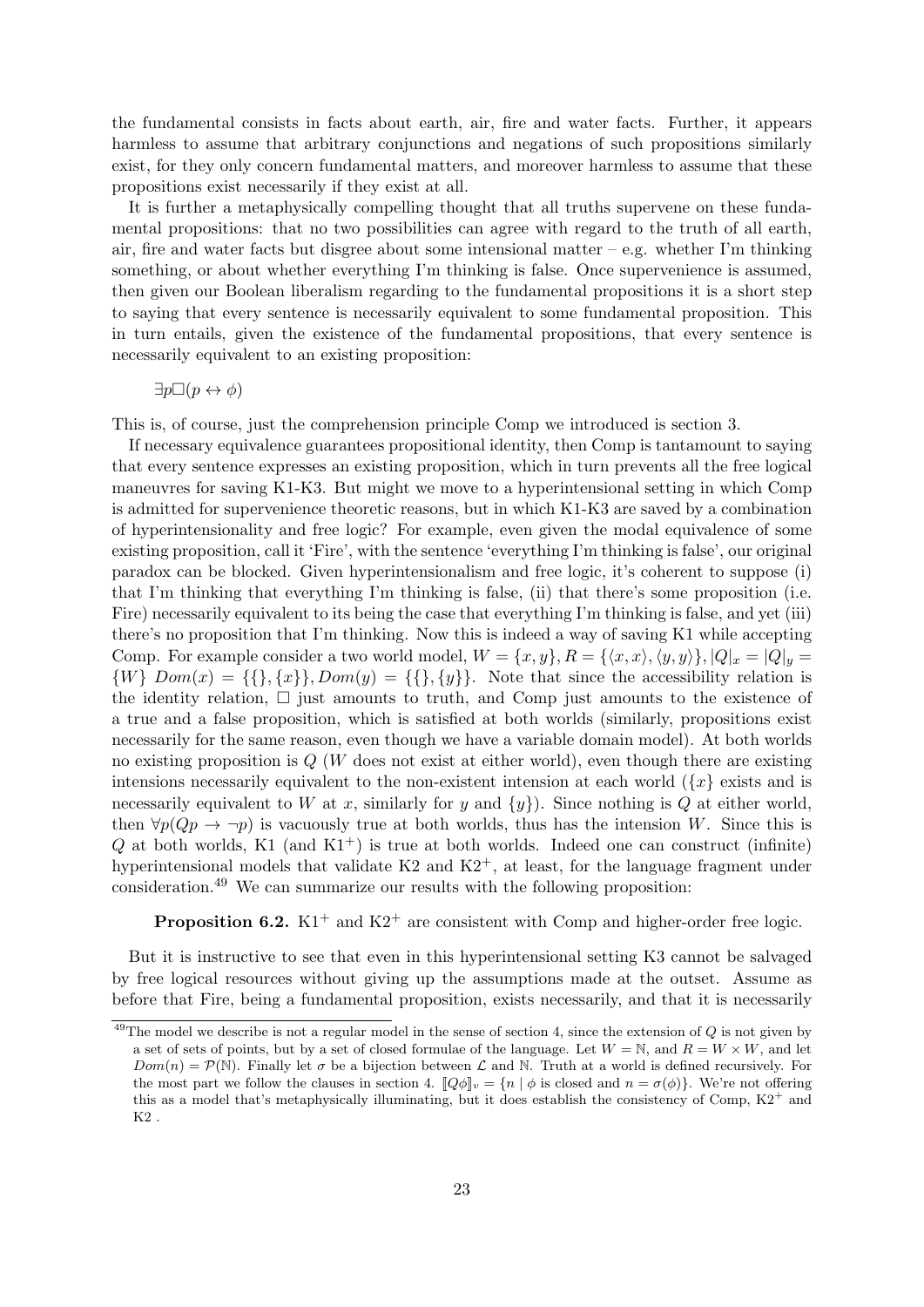equivalent to its being the case that everything I'm thinking is false. K3 requires that it be possible that Fire is thought and that anything else thought has the same truth value as Fire. But whether or not Fire is identical to the proposition that everything that's thought is false, this requirement of K3 is paradoxical. For if Fire is true at the world it is thought, then since Fire is sufficient for its being the case that everything thought is false, then Fire is also false at the world it is thought. And if Fire is false at the world it is thought, and everything thought at that world shares the same truth value as Fire, then everything thought at that world is false. In which case Fire cannot after all be modally equivalent to its being the case that everything thought is false. So in the current setting we have to concede that Fire is a counterexample to K3 and cannot be thought without thinking a proposition with a different truth value. More formally, we've sketched an argument for the following proposition:

**Proposition 6.3.** K3 is inconsistent with  $\Box \exists p(\Box \exists q(q \equiv p) \land \Box (p \leftrightarrow \lambda))$  and higher-order free logic.

Note that our assumption strengthens Comp by assuming that the necessarily equivalent proposition to  $\lambda$  exists necessarily, which is in line with the thought that fundamental propositions like Fire exist of necessity.

With this concession made the benefits of free logic seem fairly scant. There are a few ways to resist this kind of argument against K3, but all seem a little desperate. One is to deny that arbitrary Boolean combinations of fundamental propositions preserve existence: that is to say, a conjunction, disjunction or negation of earth, fire and water facts might not exist. It could be that every truth is fixed by the distribution of truth values over existing fundamental propositions but if conjunctions and disjunctions of these propositions needn't exist it would be unreasonable to suppose that each truth is modally equivalent to any particular existing proposition. Another move would be to deny that the fundamental propositions exist necessarily. For example, supposing Fire exists and is necessarily equivalent to its being the case that everything thought is false. Perhaps at worlds where I think that everything I think is false and nothing else, Fire doesn't exist.

#### 6.3 Paradox Without Universal Instantiation

Free logic provides a way of keeping K1-K3, but K1-K3 are just instances of a wider pattern of intuitive judgments many of which cannot be saved by the free logical maneuvres we've been exploring. For example, while K1 guarantees that it's possible to think  $\lambda$  and only thing materially equivalent to  $\lambda$ , one might think it is similarly possible to think all and only the propositions that are materially equivalent to  $\lambda$ . We could formalize this idea as follows:

$$
\Diamond \forall p (Qp \leftrightarrow (p \leftrightarrow \lambda)) \tag{K4}
$$

Of course, if many propositions exist, this requires that one think a lot of propositions since K4 requires that at the witnessing world every proposition or its negation is thought. But it's tempting to think that K4 represents a metaphysical possibility (and this would be particularly plausible if one adopts a lax interpretation of thinking in which it is closed under logical consequences.) However, K4 is inconsistent with the assumption that a truth and a falshood exist – which would be guaranteed if we accepted the minimal principles  $CLT$  and  $CLL<sup>50</sup>$  Notice moreover that we can make similar trouble for the weaker hypothesis that one thinks some

 $\frac{50}{6}$ We have discovered a very similar result in Myhill [16], deriving a paradox from a unmodalized version of K4.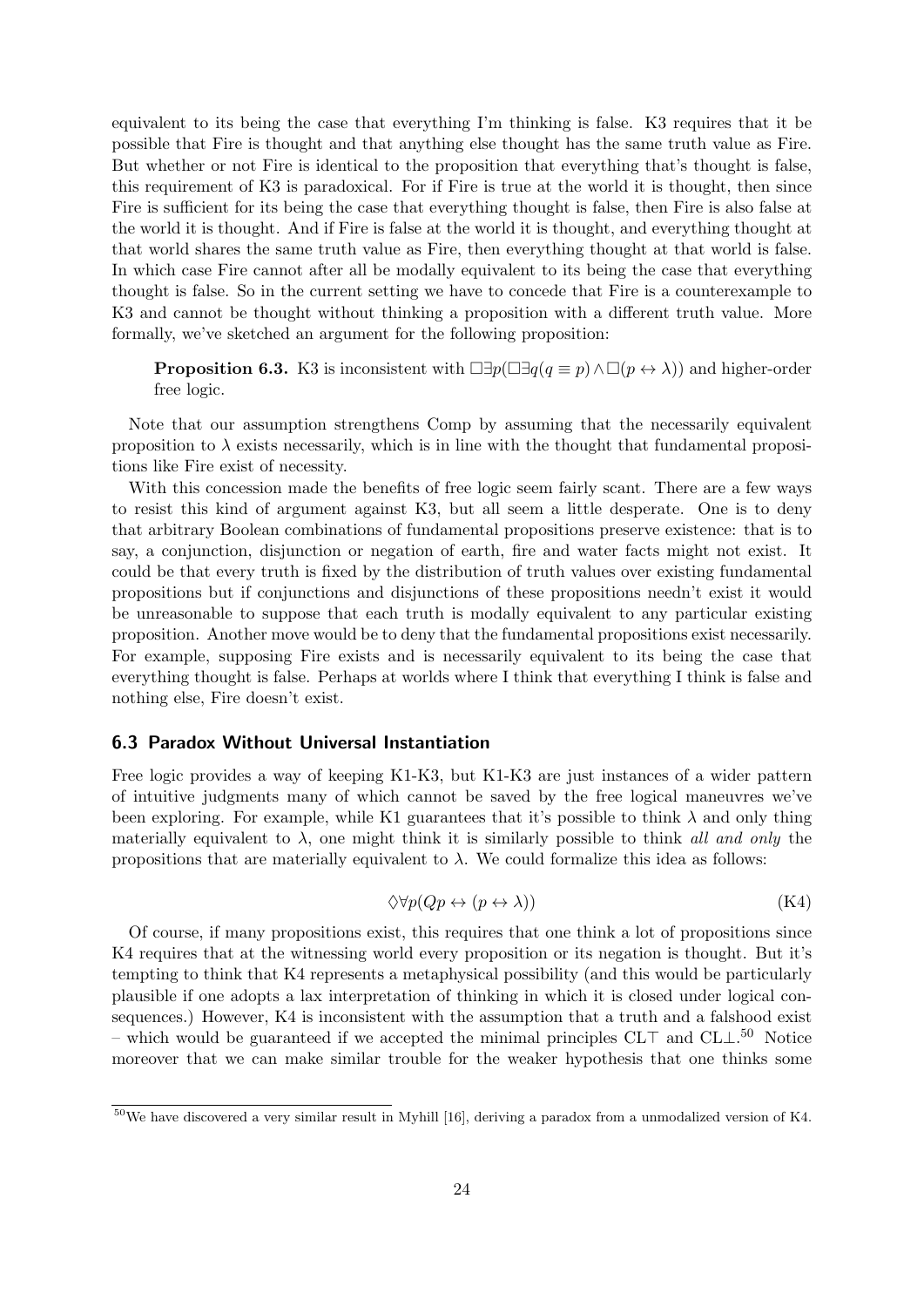proposition materially equivalent to  $\lambda$  and no proposition that is not materially equivalent to λ:

$$
\Diamond(\exists p(Qp \land (p \leftrightarrow \lambda)) \land \forall p(Qp \rightarrow (p \leftrightarrow \lambda))
$$
 (K5)

If K5 is true it is because it is possible to think an (existing) truth and only truths or an (existing) falsehood and only falsehoods. To think an existing truth would mean that it's false that everything thought is false, i.e.  $\lambda$  is false, in which case one wouldn't have succeeded in thinking only existing propositions materially equivalent to  $\lambda$ . Meanwhile, if one thought only existing falsehoods,  $\lambda$  would be true, and we would not have succeeded in thinking an existing proposition materially equivalent to  $\lambda$  (i.e. an existing truth). This informal argument can be turned into a rigorous proof in propositionally quantified free logic. A closely parallel argument can be run against K4 and the additional assumption of the existence of a truth and a falsehood (as guaranteed if we accept  $CL<sup>T</sup>$  and  $CL<sup>T</sup>$ ).

A related observation is that assuming the existence of a truth and a falsehood, there will be interpretations of Q for which a version of Prior's theorem is still provable. Let's interpret Q to mean 'think<sup>\*</sup>', where one thinks<sup>\*</sup> a proposition so long as one thinks a proposition materially equivalent to it. Then one can prove that if one thinks<sup>\*</sup> that everything one thinks<sup>\*</sup> is false, then one thinks<sup>∗</sup> something true and thinks<sup>∗</sup> something false.

It is worth taking a closer look at the Russellian treatment of these paradoxes. Supposing we read the quantifier  $\forall p$  as the Russellian's zero level quantifier  $\forall_0 p$ , so that the quantifiers appearing in  $\lambda$  and the wider scope quantifiers appearing in K4 and K5 are both of zero level. As it stands neither principle violates the vicious circle principle: even though  $\lambda$  may express a first level proposition, it's still true that there are zero level propositions materially equivalent to it, and thus that one can divide the zero level propositions into those materially equivalent to it and those not materially equivalent to it.<sup>51</sup> Given these observations, K4 and K5 – interpreted in terms of zero level quantification — should look just as appealing to the ramifier as anyone else; yet they are plainly inconsistent.

Notice that a proponent of ramification might attempt to retreat to a weaker form of K4 and K5 in which the outer quantifiers range over the same level as the level of the proposition  $\lambda$ expresses (which will have to be higher than zero, because  $\lambda$  contains zero level propositional quantifiers). Thus, for example, we might weaken K4 to the following principle:

$$
\Diamond \forall_1 p(Qp \leftrightarrow (p \leftrightarrow \forall_0 p(Qp \to \neg p))) \tag{K4}
$$

Unfortunately this principle is also problematic. Assume, as customary, that every zero level proposition is a first level proposition (that is, the levels are 'cumulative'), and assume also that there is at least one zero level truth, and at least one zero level falsehood. Consider the world that witnesses the truth of K4−. Either I'm thinking a zero level truth or I'm not at this world. If I am, then  $\forall_0 p(Qp \rightarrow \neg p)$  is not the case, thus if I'm only thinking first level propositions materially equivalent to  $\forall_0 p(Qp \rightarrow \neg p)$  I'm only thinking first level falsehoods. But by assumption I'm thinking a zero level truth, and thus a first level truth since every zero level proposition is a first level proposition. On the other hand, suppose that I'm not thinking any zero level truths. This gives us the truth of  $\forall_0 p(Qp \to \neg p)$ , which means, since I'm thinking all and only the first level propositions materially equivalent to  $\forall_0 p(Qp \rightarrow \neg p)$ , that I'm thinking every first level truth, including the zero level truth, contradicting our assumption.

<sup>&</sup>lt;sup>51</sup>One could assert that no zero level propositions are materially equivalent to  $\lambda$  by denying the existence of any zero level propositions. Or one could go for a very radical form of ramification in which the truth functional connectives themselves have a hierarchical structure.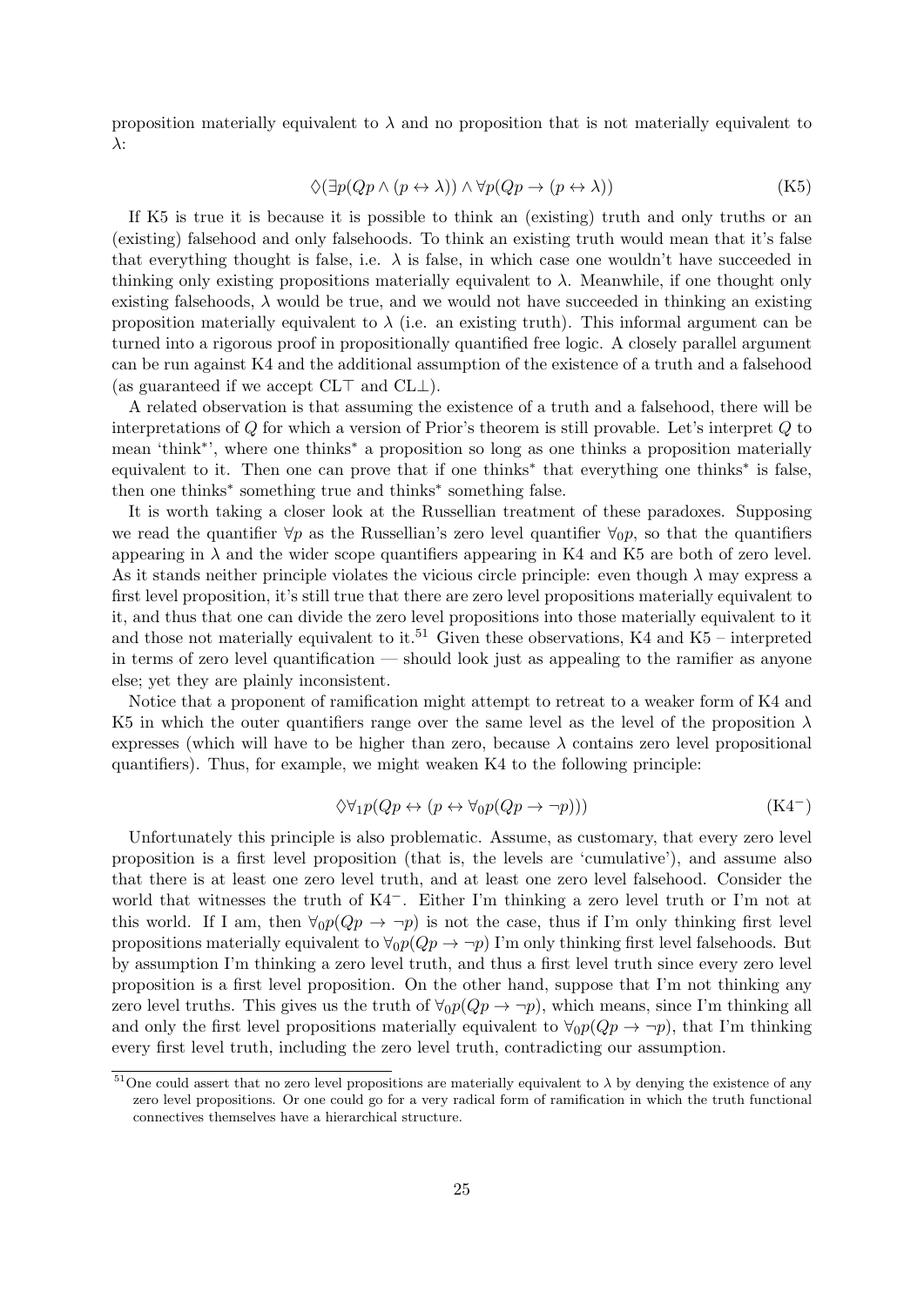Given all of these observations one might wonder just how much we have really achieved by moving to higher-order free logic. The proponent must find a principled background picture that motivates K1 (say) without also motivating the outright inconsistent principles K4 and K5. Here is one way you might attempt to flesh out that picture: one could argue that thinking  $\lambda$  (and nothing else) is an easy matter. All one needs to do to achieve that is to mentally token something corresponding to the sentence 'everything I'm thinking is false', without tokening anything else at the same time. By contrast, it is not so easy to ensure the existence of a proposition by performing these mental tokenings – the existence of propositions is beyond your mental powers. This picture naturally motivates K1 (and indeed K2 if we generalise to other sentences), but note that it does not motivate K5 since K5 requires it to be possible for you to think something existing materially equivalent to  $\lambda$  – tokening  $\lambda$  does not guarantee the existence of anything. Similarly, it's unclear what you could mentally token in order to ensure the truth of K4: since it is beyond your control which propositions exist merely tokening a number of sentences does nothing to guarantee that you think all and only the existing propositions materially equivalent to  $\lambda$ .

Although one can in principle outline a picture in which K1 and K2 are motivated without also motivating K4 and K5, we feel that once one has stopped taking these kinds of compelling judgments at face value, one wonders whether we shouldn't just accept the original consequences of UI for K1 and K2.

#### 6.4 Expressive Limitations

Given UI one can in a higher-order framework make extremely general claims by recourse to higher-order quantification. For example, if we think that knowledge is factive one can capture this idea quite straightforwardly with the following sentence:

$$
\forall p(Kp \to p)
$$

Similarly one can state that all conjunctions have true conjuncts in a way that is not limited to the conjunctions expressable in any particular language:

$$
\forall p \forall q (p \land q \to p)
$$

Now even when we relinquish UI we may write down these things, and remain confident in them. But in a free logical setting they may feel insufficiently general. For example, supposing there is no such proposition as  $\lambda$ , we may feel the urge to write down generalisations for which the following are special cases:

## $K\lambda \to \lambda$  $\lambda \wedge \forall pp \to \lambda$

However the quantified sentences specified above are unfit for this purpose, because they do not entail these instances.

A natural thing to try to go for is a schema rather than a quantified claim. For example the factivity of knowledge could be captured by the following schema:

#### $KA \rightarrow A$

An initial concern with this strategy is that it won't satisfy our desire to write down a general truth, since schemas are neither true nor false (even though they can have true or false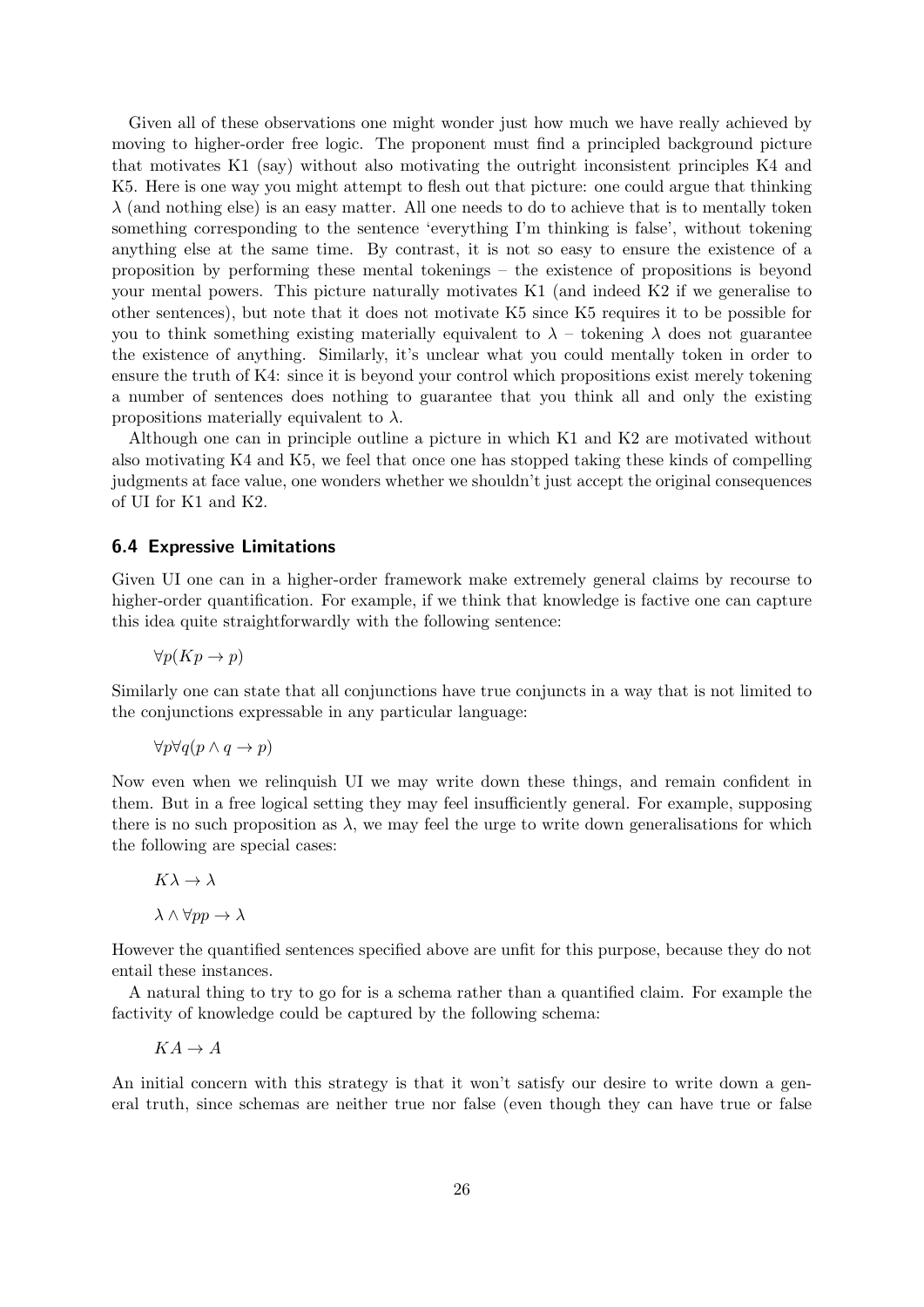instances).<sup>52</sup> Note that this cannot be readily circumvented by instead writing down a metalinguistic generalisation to the effect that all uniform interpretations of the schematic letters deliver truths, since this reintroduces propositional quantification and hence may not have the requisite generality.

In order to avoid quantification over interpretations of sentence letters one might opt for a metalinguistic generalisation that is substitutional in nature, along the following lines: every uniform substitution of a schematic sentence letter by a meaningful sentence in the language yields a truth. But this would lose generality for a different reason, since, for example, the generalisation about factivity is supposed to cover cases of knowledge that aren't expressible in our language. A similar concern would attach to any effort to express the required generalisations using infinitary conjunctions or disjunctions of sentences in our finitary language. Note that arguably no infinite conjunction can contain all sentences of the infinitary language as conjuncts, for then it would contain itself as a conjunct and thus be non-wellfounded.

Thirdly, quite aside from the desire to express bona fide truths, the schematic approach is particularly problematic in certain embedded environments. Take the generalisation that in the classical setting we would happily express with the following formula:

 $\Diamond \forall pQp$ 

I.e., it is possible that every proposition is Q. Now suppose we felt this inadequate because we wished to convey the thought that it's possible to think, alongside all the existing propositions,  $\lambda$ , and  $\neg \lambda$  and so on, whether or not the latter correspond to existing propositions. In this connection the following schema will not be of any use:

#### $\Diamond QA$

After all, that schema does not require that  $\lambda$  and  $\neg \lambda$  be thought together in any single world. This point generalises to occurrences of universal quantifiers in embedded environments where, in the classical setting, the embedded universal quantifier wouldn't commute with the embedding.

One might hope to bypass a number of these concerns by appeal to a device alluded to earlier. One might try to express some of these generalisations using ellipsis in the following kind of way:

If you know that snow is white then snow is white and if you know that grass is green then grass is green and ...

Note that for this to do the requisite work the '...' cannot merely be a stand in for an infinitary conjunction of sentences in the finitary language for this lacks the generality we were seeking. The ellipsis must, for example, be understood at least to cover all possible extensions of the language. So let us assume that the object language has been extended to include exactly this kind of ellipsis.

There are a number of pressing concerns here. One is that the more careful one is about the syntax of this device, the more it begins to resemble a quantifier. For example, one will have to introduce a variety of '...'s corresponding to the need for different propositional variables in the original setting. But we'll focus on a particular dilemma. Are '...' thoughts to be understood so as to be under the scope of '...' generalisations? For example, is the claim that if I know

 $\frac{52}{6}$ Note that sometimes philosophers adopt the convention of calling a schema true if its universal closure is true (where each schematic letter is bound by a quantifier of the requisite type), but that won't help in the relevant setting since it will send us headlong into the first problem of insufficient generality.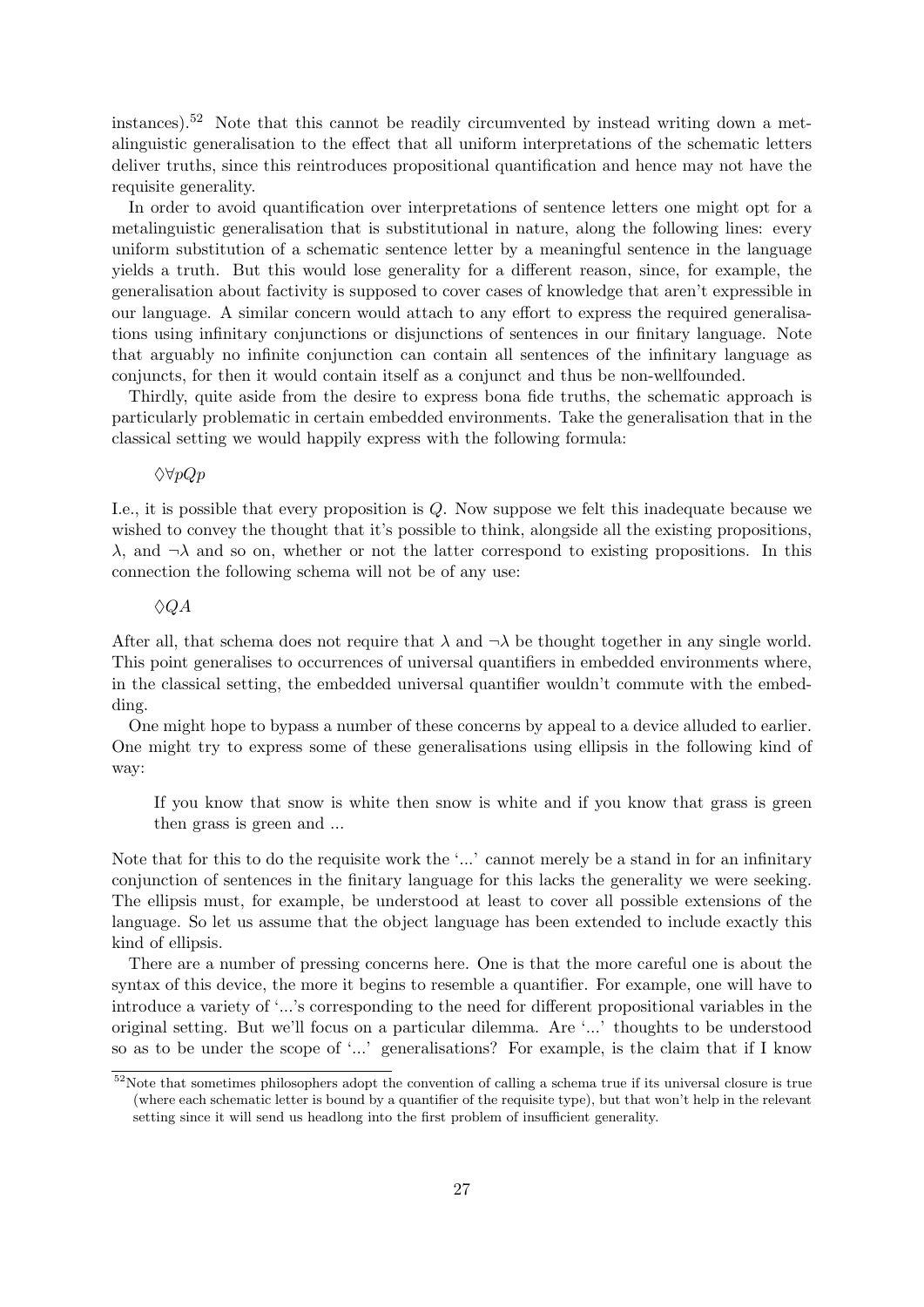that grass in green then grass is green and ... to include as a special case that if I know that [if I know that grass is green then grass is green and ...] then [if I know that grass is green then grass is green and ...]? If the ellipsis is indeed a legitimate extension of the language, and '...' claims are supposed to cover all legitimate extensions of the language then '...' claims had better be special instances of '...' claims. An initial worry is that this raises the spectre of non-wellfoundedness. But more importantly, the '...' claim seems now to behave enough like a classical quantifier as to allow one to reinstate the Priorian paradoxes. Consider K1...

K1<sup>...</sup> 
$$
\Diamond(Q((Q\top \rightarrow \neg \top) \land ...) \land (Q\top \rightarrow (\top \leftrightarrow (Q\top \rightarrow \neg \top) \land ...)) \land ...)
$$

Once one has gotten the hang of ellipsis,  $K1$ <sup> $\cdots$ </sup> should look just as compelling as the original K1. Note that from  $\phi(\top) \wedge \phi(\bot) \wedge ...$  one can conclude  $\phi(\psi)$  for any  $\psi$  in our language (whether  $\psi$  includes ellipsis or not). This principle is exactly analogous to the principle of universal instantiation that caused problems for K1 in the first place.

#### 6.5 First-Order Free Logic

We've have in effect been developing a pessimistic pictures of the prospects for a higher-order free logic that's motivated by the prospect of keeping principles like K1-K3. It less clear whether the materials of this section can be developed into a case against higher-order free logical approaches that are motivated by other concerns (for example, by the desire to be a contingentist about the existence of properties). Moreover, it's even less clear whether these considerations carry over to the first-order setting. For example, concerns about closure under Boolean operations have no analogue in the domain of individuals, nor do concerns about supervenience. Of course expressivity worries, and in particular the challenge of finding suitable ways of formulating perfectly general principles, are likely to be a common theme among those who oppose free logical approaches in general.

We are not going to systematically explore the resources of various free logicians for enhancing expressive power. But we will mention one theme that makes things particularly difficult for one who promotes free logic as a means for saving K1-K3. Suppose, for example, one is a first-order free logician. One might still be attracted to the schema  $\Diamond \exists x(x \equiv t)$ , for that allows one to use a modalised quantifier to formulate perfectly general claims, for which singular terms are instances. Similarly, one might pursue such a strategy for a higher-order free logic. However, such a strategy is dangerous, to say the least, if ones motivation for higher-order free logic is the preservation of K1-K3:  $\Diamond \exists p (p \equiv \phi)$ . This is because modalised quantifiers, once accepted, may well come to form the basis for revenge-like versions of Prior's paradox.

### 7 Kripke, Kaplan and Ramification

Let us now compare the free-logical approach to the Prior-Kaplan paradox to another prominent family of approaches, based on the Russellian, as opposed to the Fregean, tradition in higher-order logic. As noted at the outset both approaches raise complications for the principle of universal instantiation. The Russellian tradition deploys the machinery of ramification. In Russell's work this ramification is relatively thorough going: every relational type over arguments of type  $\tau_1, \ldots, \tau_n$ , is stratified into an infinite hierarchy of levels indexed by natural numbers, with exceptions for certain logical vocabulary.<sup>53</sup> Complex grammatical expressions

<sup>&</sup>lt;sup>53</sup>Note that when this is spelled out fully, an unary operator (for example) is indexed by a pair of numbers: one that signifies the level of the input proposition and the other that signifies the level of the output proposition. Recalling the notation from the introduction, we would represent this by the ramified type  $(()/n)/m$ .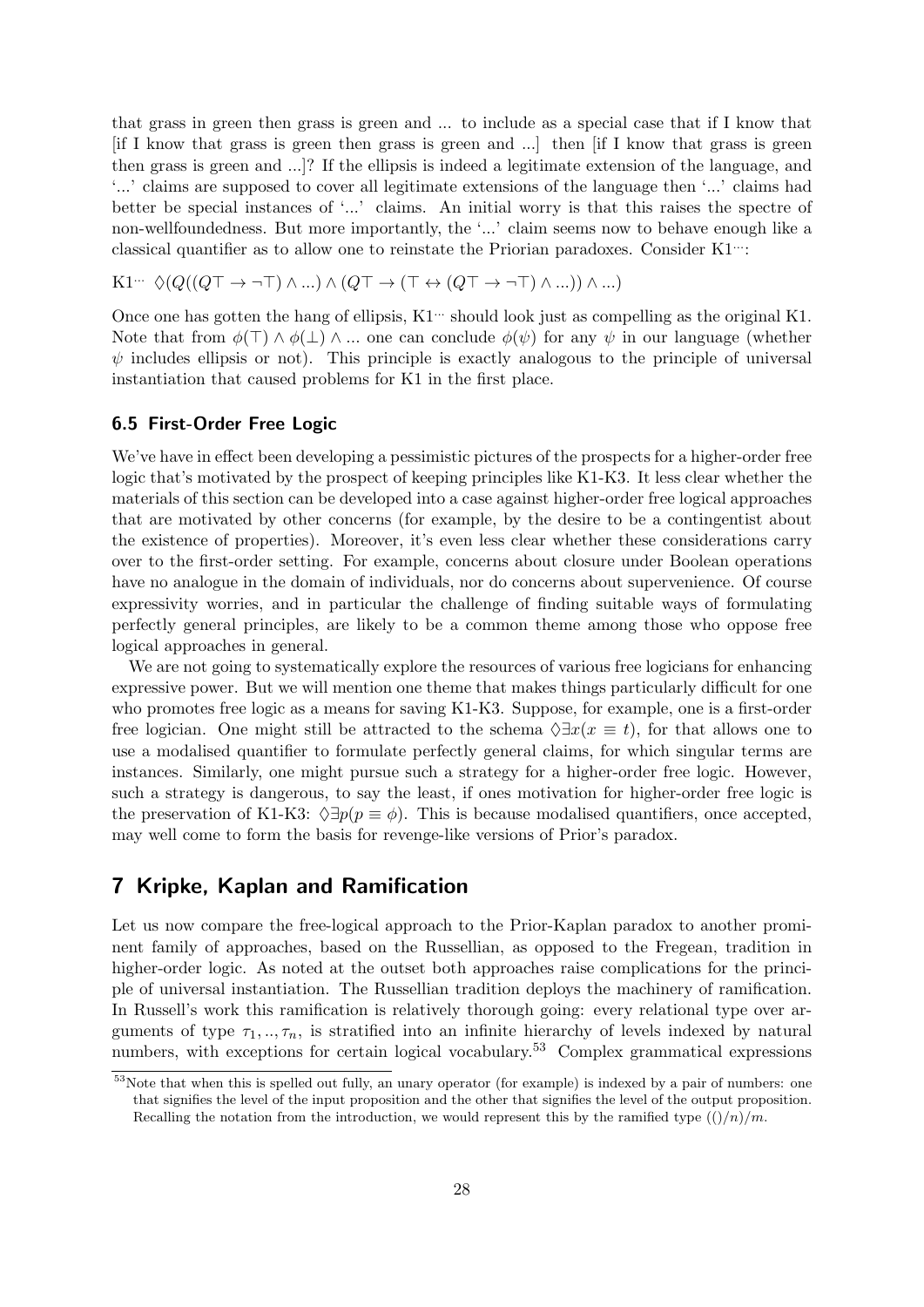are built up in such a way that no non-logical grammatical expression applies to an expression of an equal or higher level – in other words, the hierarchy of levels is cumulative: so for example an operator with ramified type  $(()/4)/5$  can apply to propositions of types  $()/i$  for  $i \leq 4$ . It should be noted that Kaplan himself is working squarely within this tradition.

Of course one might explore more relaxed ramified approaches. We have already noted that some expressions, namely the logical expressions, are not subject to stratification. In what follows we'll explore a range of less stringent stratificational approaches to the Prior-Kaplan paradoxes, by way of attempting to isolate the benefits of particular stratificational maneuvres.

There are some important choice-points facing the ramifier. One concerns the effects of level mismatch. Suppose, for example, a predicate taking arguments of level two  $-e.g.$  a predicate of ramified type  $(e/2)/3$  – is combined with a name of level five – i.e.  $e/5$ . Is the resulting string simply ungrammatical, with no truth value, or is it a grammatical sentences that is simply false (and whose negation is true)? Russell (and Kaplan) take the former route, but one might explore the falsity route as well. For example, many proponents of the idea of indefinite extensibility argue that there is a hierarchy of domains for the first-order quantifiers, which we might label  $e/0, e/1$  and so on. If this kind of theorist is not also stratifying propositions – something we will consider shortly – then relational types need not be stratified (so that if  $\tau_1, ..., \tau_n$  are types  $(\tau_1, ..., \tau_n)$  is a type). In one context we can predicate a property F, of type  $(e/0)$ , of every member of the initial domain,  $e/0$ . But from another context one can quantify more expansively – over  $e/1$  individuals, say – and assert that some  $e/1$  individuals don't have F. This would require applying F, of type  $(e/0)$  to a variable ranging over  $e/1$  entities and thus the grammaticality (albeit falsity) of a level mismatch. There are also proponents of indefinite extensibility concerning quantification into sentence position, introduced so as to deal with the liar paradox (see Parsons [17], and Glanzberg [8]). If you are stratifying both individual and propositional types then both the individual and relational types must have levels, and we are in a version of the Russellian framework modulo this interpretation of level mismatch.<sup>54</sup>

It's perhaps worth noting that the ungrammaticalist might try to retain a facsimile of universal instantiation, for they claim that all of its grammatical instances are valid, although this defensive strategy is less promising than it might initially seem (we'll return to this point  $later).<sup>55</sup>$ 

A second choice point concerns the extent to which we ramify. As noted by Russell, and Kaplan after him, we could ramify all relational types (with the exception of a small list of logical operators). Particularly relevant in the language fragment we outlined in section 2 is that both the operators  $Q$  and  $\Box$  will be ramified into an infinite family of operators with different ramified types. The quantifier phrase  $\forall p$  will similarly come in a family of different levels depending on the ramified type of the variable  $p<sup>.56</sup>$  But less thorough going ramification

<sup>54</sup>We note in passing that some implementations of Tarski's stratificational approach to the liar adopts this second tack: for example he endorses the schema  $\neg Tr_n(\ulcorner \phi \urcorner)$  when  $\phi$  contains a truth predicate of level n or higher.

<sup>&</sup>lt;sup>55</sup>The most straightforward definition of sharing a grammatical category has to do with substitution preserving grammaticality. Unfortunately this is not available to someone who takes type mismatch to induce ungrammaticality since, for example, switching names of different types may turn a grammatical sentence into an ungrammatical one, even though all names belong to the same grammatical category. Here is an alternative definition that is available to such a theorist, at least if they opt for a cumulative approach: two expressions belong to the same grammatical category just in case there is some expression such that both are in the range of its significance. If instead one goes non-cumulative, it's no longer clear how to make good on the vision that one is stratifying within a grammatical category, since the notion of grammatical category is no longer clear. Such a view arguably collapses into Fregeanism.

<sup>&</sup>lt;sup>56</sup>As noted in the introduction, on standard ways of setting up the framework, the expressions of the form  $\forall p$  can be ordered by the natural numbers because the variable p can be assigned a ramified level – the expression  $\forall$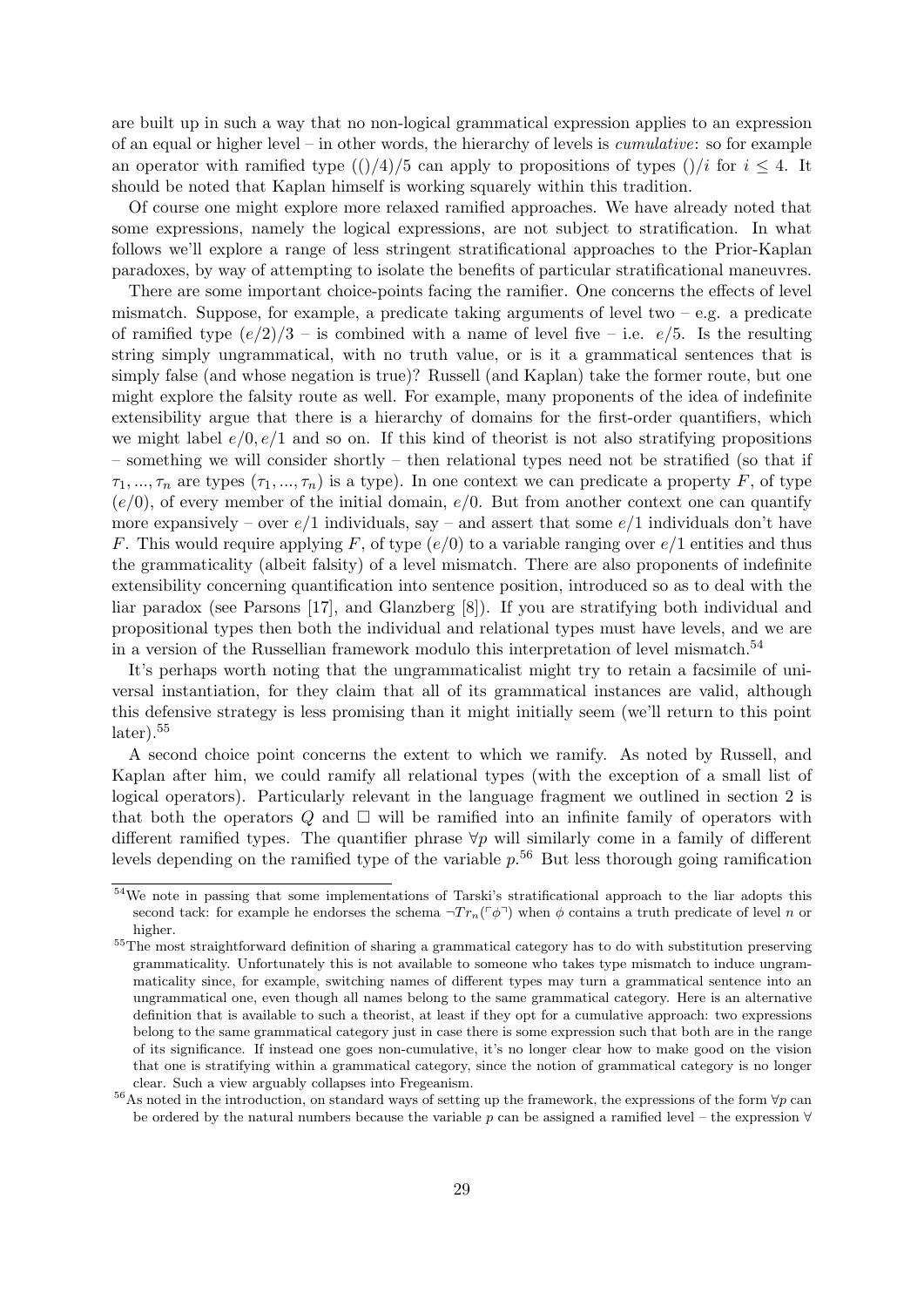could also be entertained. One might ramify quantifiers for reasons having to do with the vicious circle principle, without thereby feeling any particular pressure to ramify attitudes or modal operators. The vicious circle principle, as Russell articulates it, requires that 'whatever contains an apparent variable must not be a possible value of that variable. Thus whatever contains an apparent variable must be of a different type from the possible values of that variable; we will say that it is of a higher type.' Whatever Russell's own view, one might think that attitudinal operators do not contain 'apparent variables', and therefore will not require ramification.<sup>57</sup>

To pursue this sort of approach, we would simply treat  $Q$  and  $\Box$  as syncategorematic, in the same way that we treat  $\neg$ . One important upshot of this relaxed stratificational approach is that we can iterate these operators so that, for example, the formula  $\square \square (p \to p)$  is well-formed (and, indeed, true). Since there are now no expressions in our language for which level mismatch can arise, we effectively have a classical language that just contains an infinite number of distinct quantifier phrases  $\forall p_0, \forall p_1, \forall p_2, ...$ 

To illuminate each approach we'll also see how each applies to some puzzles related to one discussed in Kripke [12] (and for which Kripke also entertains a stratificational solution). Kripke imagines that, at a certain time  $t$ , someone undertakes to think uniquely about the set of times,  $t'$ , at which there is some set of times being thought about at  $t'$  that doesn't contain  $t'$ . On the one hand it seems as though that person is uniquely thinking about this set at  $t$ . But on the other there seems to be a logical difficulty attaching to such a supposition, for there is now no coherent answer to the question whether the set thought about contains  $t$ .

To begin it's worth noting that there are some uninteresting puzzles in the vicinity for which an appeal to ramification seems excessive. Suppose at noon on each day of sixteen days I stand on a different square of a large square chessboard. On each day I'm given the opportunity to touch some or all of the squares on a chess board. Now there seems to be a logical guarantee that on none of the sixteen days will I touch all and only those squares which have the property of being not among the squares I touch when I'm standing on it. Nothing is particularly puzzling here – it turns on such mundane facts such as the fact that I can't touch on Tuesday the squares I am not touching on Tuesday – and certainly nothing that calls for anything as high powered as ramification.

There are some observations about thinking that are equally mundane. Take, for example, the wide scope construal of the sentence 'he's thinking about the smallest number that he's never thought about' viz 'there's a unique number,  $n$ , such that  $n$  is the smallest number that he's never thought about, and he's thinking about  $n'$ . It is unsurprising that there's a logical guarantee that he is not thinking this number, and it has nothing to do with thinking  $-$  try kicking the smallest policeman you'll never kick!

But let's turn to a more puzzling version of the chessboard puzzle. Let's introduce a relation, touching<sup>∗</sup> , where you touch<sup>∗</sup> a square by touching a predicate that expresses a property possessed by the square. In the new protocol you have a book of predicates, and you touch one or more predicates from the book whenever you stand on a square. Now suppose on a given day you touch just one predicate which expresses the property of being a square that you don't touch<sup>∗</sup> on that day (suppose it's Tuesday and the book contains the predicate 'being a square that you don't touch<sup>∗</sup> on Tuesday'). For each square we can derive a contradiction from the hy-

itself is syncategorematic.

<sup>&</sup>lt;sup>57</sup>One typically pursues this idea by ramifying the variables instead of the quantifiers, by insisting that a variable of type  $\tau$  be only assigned values in a particular domain, and treating quantifiers themselves as type neutral rather like Russellian negation (as noted above). One could also achieve a similar effect by having a single type of variable, but by ramifying the device we use to  $\lambda$  abstract. It is unclear to us what, if anything, is at stake between these variants.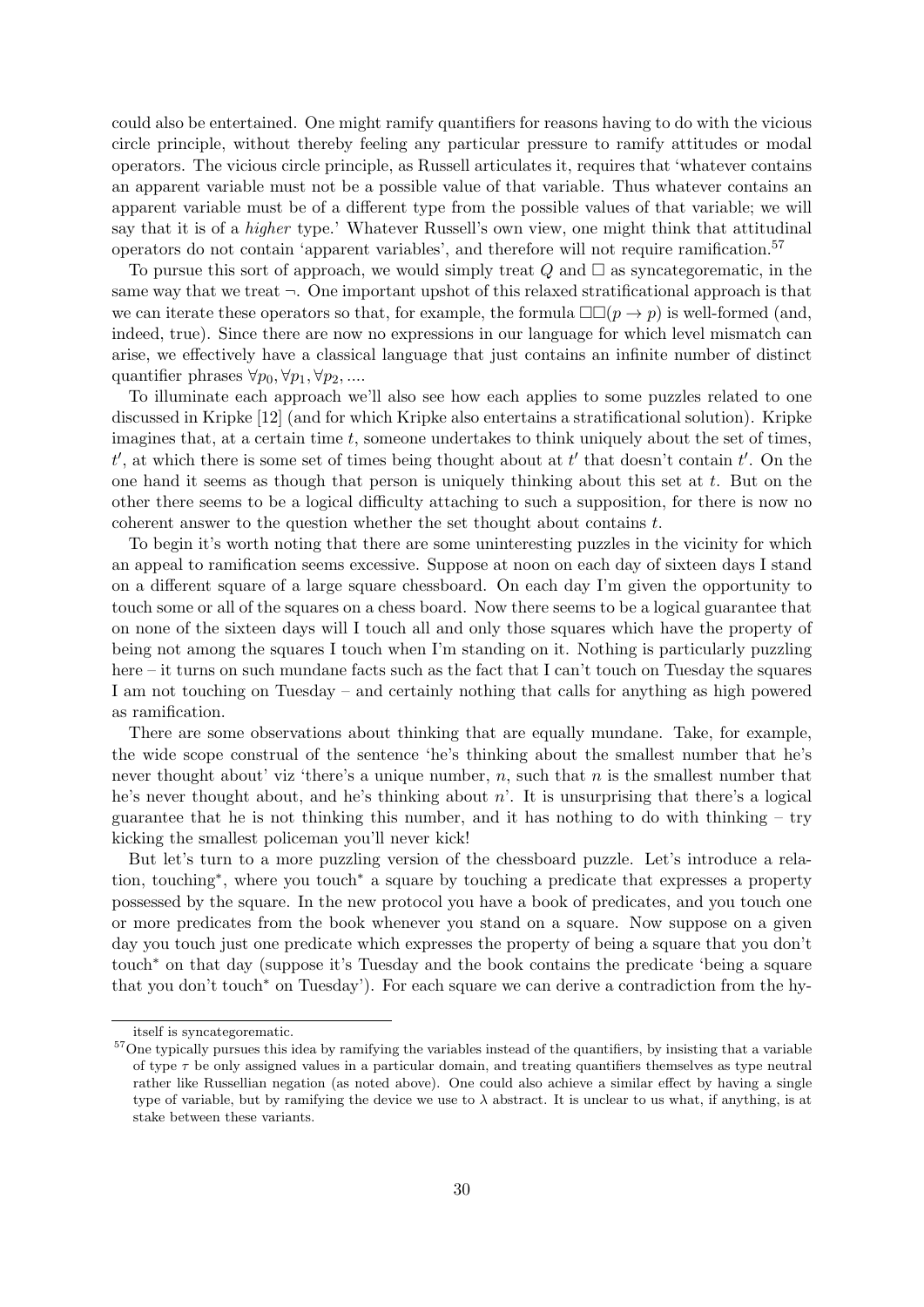pothesis that you don't touch<sup>\*</sup> it, for then you would satisfy a sufficient condition for touching<sup>\*</sup> it (namely touching a predicate that expresses a property instantiated by the square). And we can also derive a contradiction from the assumption that you do touch<sup>∗</sup> it, and the assumption that you've touched a predicate that doesn't express any other properties, for then you would fail a necessary condition for touching<sup>\*</sup> it. It would be very unsatisfying to conclude from these logical reflections that in scenarios such as this there would be a force-field surrounding the relevant predicate token in the book, so that if you were to try to touch it you'd be repelled, or suffer other similar physical mishap. Similarly, it would be unsatisfying to conclude, with respect to the puzzles about thinking, that there are force-fields that block the appearance of certain mentalese sentences in one's belief box, or in some other cognitive module.

Let's contrast two very different approaches roughly corresponding to differing ways of ramifying gestured at above. On one approach vicious circle considerations prohibit such properties as the property of being a square that does not instantiate any property expressed by a touched predicate, with the quantifier na¨ıvely construed as ranging unrestrictedly over all properties. For such a property would then quantify over a domain that includes itself. One might thus only tolerate properties that quantify over a limited domain of properties that do not contain themselves. For example, there will be properties like being a square that does not instantiate any colour property expressed by a touched predicate, where that property is not itself a colour property. Supposing one touches a predicate expressing that property and nothing else, there is no puzzle about what to say: in touching that predicate, one thereby touches<sup>∗</sup> all the squares.<sup>58</sup> Note that there is no need here to ramify the relation of expressing; all the work is done by applying vicious circle considerations to quantification over properties.

There is a very different approach that may be considered. To make it vivid, let's unpack the predicate 'being a square that isn't touched<sup>∗</sup> on Tuesday' as follows: 'being a square that doesn't instantiate a property expressed by a predicate that is touched on Tuesday'. Supposing one touches that predicate on Tuesday. For a paradox to arise we need, among other things, to suppose that 'express' expresses the expressing relation. So one strategy for blocking the puzzle is to deny that in that context the predicate 'expressing' as it appears in the book expresses the expressing relation. Of course, we can allow that it expresses something – perhaps there is another relation, expressing<sup>∗</sup> that 'express' in that context expresses. Suppose that in the book the predicate 'being a square not possessing any property expressed by a property that Lucifer touches' occurs in the book. Supposing Lucifer touches nothing, there is no immediate paradox in supposing that 'expresses' as it occurs in that predicate expresses the expressing relation, but we may be attracted to a uniformity assumption according to which at a context 'expresses' is uniform with regard to which relation it expresses, and is not at the semantic mercy within a context of its linguistic surroundings. This kind of consideration may well encourage one to think that no token of 'that token of 'expresses' expresses expressing' is true.<sup>59</sup>

Of course, these anti-disquotational thoughts are one thing, but the claim there is a family of expressing-like relations that form a hierarchy, of the kind envisaged by typical ramifiers, is a further commitment. Justifying this will require *inter alia* blocking loops (so that, for example, we don't allow that 'expresses' expresses expressing<sup>∗</sup> and 'expresses' expresses<sup>∗</sup> expressing), and infinite descending sequences, thereby securing well-foundedness.<sup>60</sup> Notice that even if a

<sup>58</sup>This seems very much in line with a solution entertained, albeit in a compressed way, by Kripke to his own puzzle.

 $^{59}$ As argued in a lot more detail in Bacon [1].

 $60$ The ordering technique we have in mind is one according to which if 'expresses' expresses' expressing' then expressing' comes immediately below expressing' in the ordering. Ruling out loops and infinite descending sequences together would still guarantee no more than a partial order; further arguments would be needed to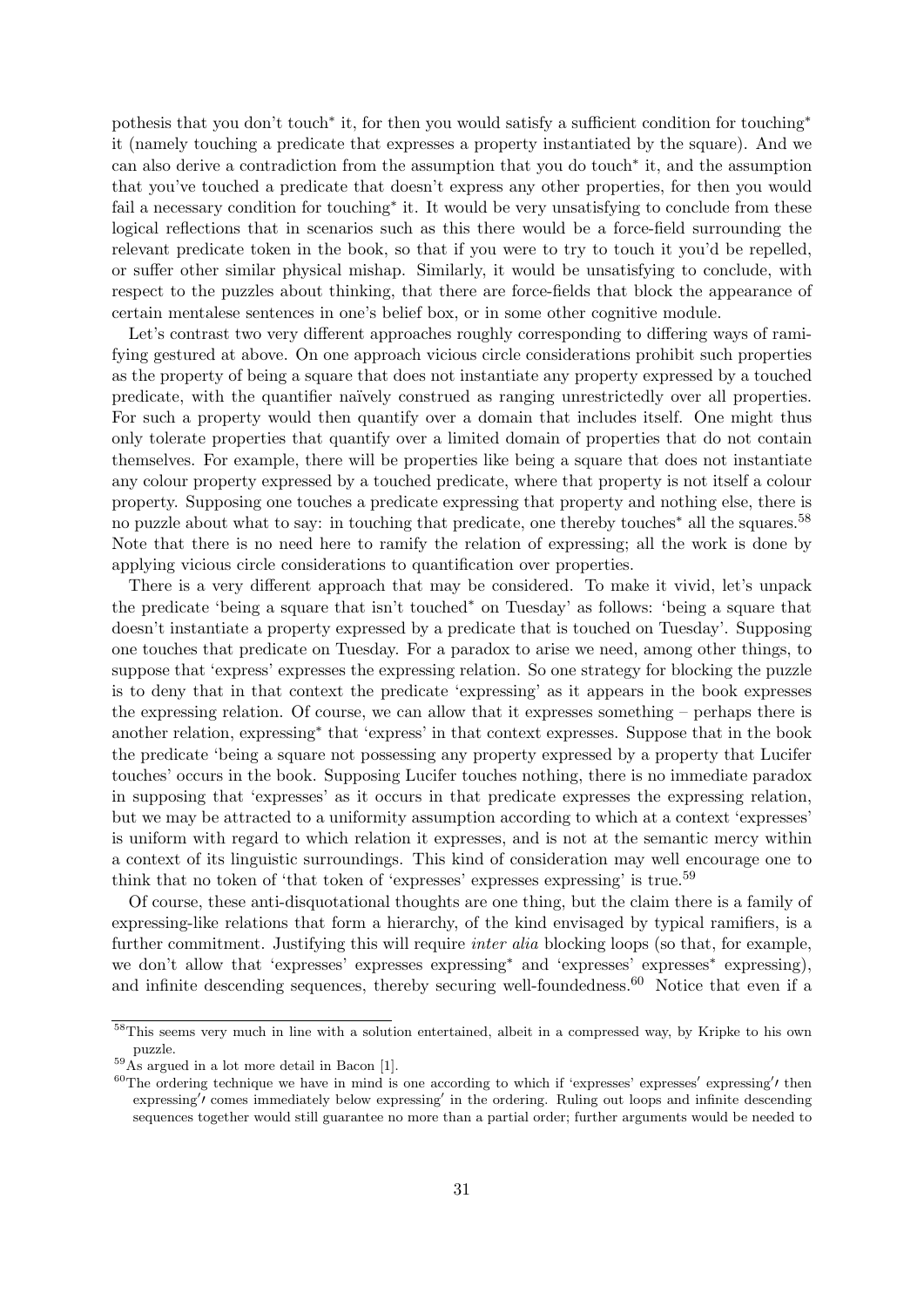well-ordered hierarchy of expressing-like relations were justified that would still not yet secure some of the standard prohibitions voiced by the ramifiers. For example, a typical ramifier for 'expressing' will contend that whenever two tokens of 'expresses' express the same relation and one occurs within the scope of another then the result is either false or meaningless. Even given the hierarchy, and even given that no token of 'expressing' ever stands in some relation from the hierarchy to itself, this further commitment is far from secure. Suppose for example that one had a coarse grained conception of propositions. Then, since  $2+2=4$  expresses the proposition that  $2+2=4$ , and since the proposition that  $2+2=4$  just is the proposition that 'dog' expresses something or it doesn't (i.e. the one and only necessary proposition) then  $2+2=4$ ' expresses the proposition that 'dog' expresses something or it doesn't. This would then give us a counterexample to the aforementioned ramificationist dictum, one that doesn't require us thinking that 'expresses' ever expresses expressing. In particular, it may be that there is some relation other than expressing, namely expressing<sup>\*</sup>, that is expressed by each occurrence of 'expresses' in the previous example. For these reasons the postulated hierarchy does not yield any straightforward syntactic constraints connecting embeddings or relative scope to the possibility of truth or meaningfulness (indeed, if one takes a coarse-grained approach, there could not be any such constraints). Note that this hierarchical vision does not involve any requirement that property quantification be somehow restricted or stratified.

Kaplan has suggested that once one has embraced ramification, one should be unhappy with the fundamental structure of possible world semantics. While this is not the place to pursue the matter at length, it's worth noting that this sort of stratification just described does not indicate a fundamental difficulty for possible world semantics. As we see things, Kaplan's concern with naïve possible world semantics is that it assumes the domain of propositions can be given 'all at once' – after all, possible world semantics takes propositions to be identical to or determined by sets taken from an antecedently given domain of worlds.<sup>61</sup> And it is certainly true that once one ramifies propositional quantification this aspect of possible world semantics is called into question. However, if one leaves quantification alone but instead appeals to a hierarchy of expressing relations, or thinking relations, then no difficulty will arise from the idea that one can propositionally quantify over all propositions at once. So from this second perspective possible worlds semantics may survive completely unscathed.<sup>62</sup>

#### 7.1 Ramification and Prior-Kaplan Puzzles

We've distinguished some varieties of ramification, but how do these varieties interact with K1-K3? Let's examine in turn first the strategy of ramifying the attitudinal operators and then the strategy of quantificational ramification. We'll then examine whether there are special advantages to ramifying along both fronts when it comes to the Prior-Kaplan puzzles.

Suppose first one leaves higher-order quantification unramified, but does ramify operators like 'it is thought that'.<sup>63</sup> We'll focus here on the standard kind of ramifier, that prohibits the

secure the kind of well-order that would justify indexing by the natural numbers.

 $61$ Even if one took Kaplan's lessons to heart this wouldn't make trouble for the models that we employed in section 4. Note, importantly, that Kaplan makes it definitive of possible world semantics that one treats the object level propositional quantifiers as ranging over all sets of worlds, but note that the models of section 4 therefore do not count as 'possible worlds' models in that sense. There is more to be said about the relation between possible world semantics, as Kaplan describes, and what typically goes under the name 'possible worlds model theory', but we are not going to pursue these issues further here.

 $62$ Of course for reasons given earlier, hardcore syntactic constraints on truthfulness and meaningfulness adopted by some ramifiers do not sit well with coarse-grained theories of propositions that are often adopted within possible worlds semantics.

 $63$ This could be achieved by stipulating that all propositional variables have the type  $\frac{1}{0}$ : this effectively means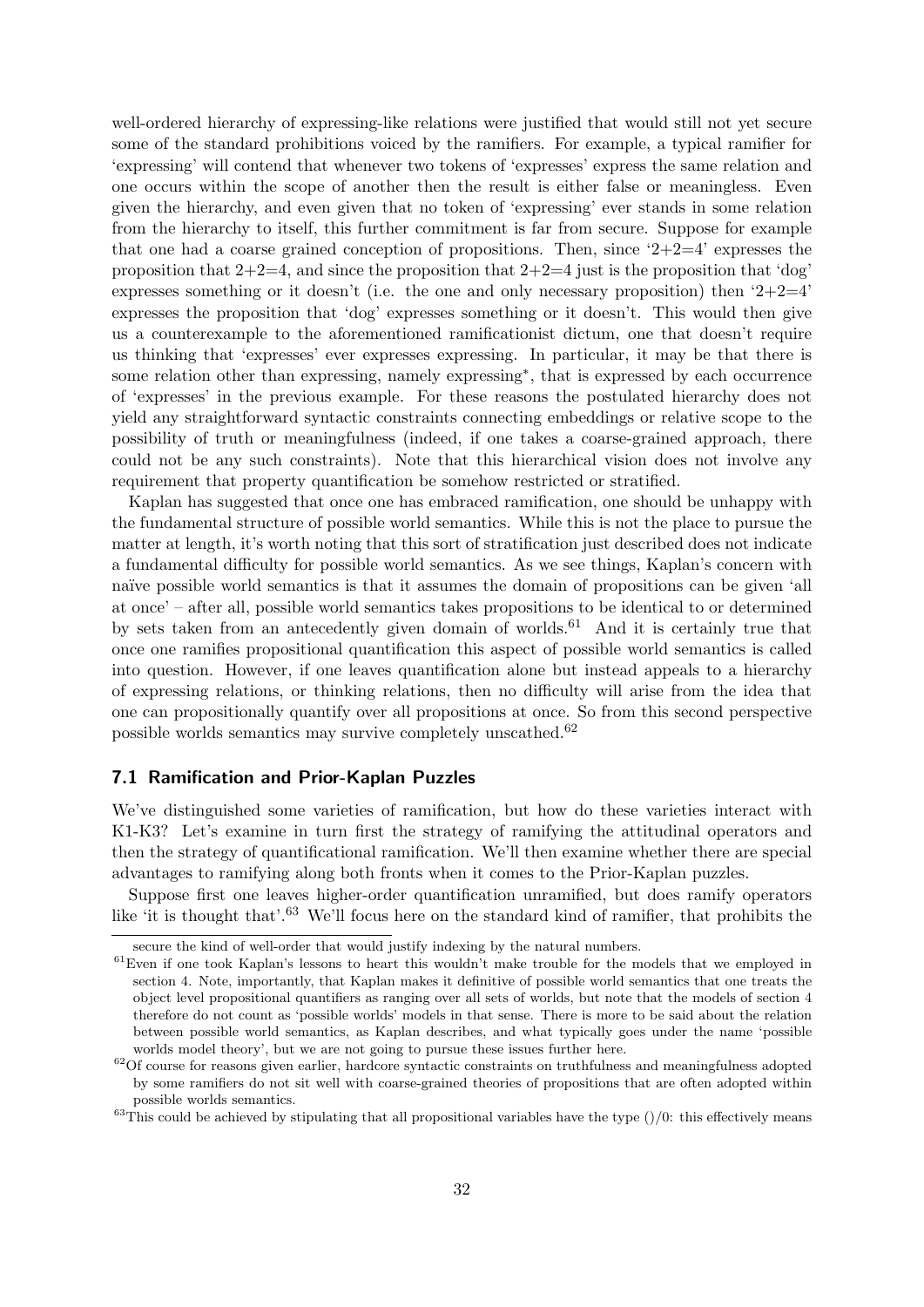truth of any sentence that has an attitudinal operator appear within either its own scope, or the scope of an operator of lower type (as noted, there is a further divide among those who think that such occurrences are either false or ungrammatical).<sup>64</sup> Obviously this framework won't validate K1 on any uniform interpretation of  $Q'$ , for  $Q$  appears within its own scope in K1 (and so it is either false or ungrammatical). Generally, when one writes down a schematic principle one intends the schematic variables to be interpreted uniformly. As applied to K1, it seems as though we shouldn't have been writing it down after all. That said, the present kind of ramifier can offer a diagnosis of why claims like K1 seem attractive. It's natural for the proponent of this view to contend that when, for example, in ordinary thought and talk we say things like 'I thought Bob thought it was Tuesday' we don't automatically say something false or incoherent. Rather, without properly keeping track of what we're doing: the two occurrences of 'thought' correspond to two things at the level of logical form. From this perspective there's a kind of logical form 'blindness' that ordinary people are susceptible to, and which could explain why they would mistake K1 for a family of well-typed principles that could be true. Indeed, it's easy to find models in which one can uniquely think<sub>2</sub> the proposition that everything I think<sub>1</sub> is false.<sup>65</sup>

This style of explanation can't be easily extended to the puzzles associated with K3, or the variant Kaplan discusses, K3<sup>=</sup>:  $\forall p \Diamond (Qp \land \forall q (Qq \rightarrow q = p))$ . Both principles are well-typed by the lights of the ramifier. Moreover, Kaplan's original considerations telling against  $K3$ <sup>=</sup> seem to be just as compelling in this setting. There are still many more propositions than worlds, so not every proposition can be uniquely thought<sub>1</sub> – the fact that there will be a whole hierarchy of additional unsatisfiable principles is of little comfort. As for K3, one cannot run Prior's original argument, because certain steps in the proof violate the typing constraints. However, Prior's original argument can be adapted so as to respect those typing constraints, e.g. by saying things like 'there's something identical to the proposition that everything  $\Gamma$ m thinking<sub>1</sub> is false, and I could have thought<sub>1</sub> it and only propositions materially equivalent to it'. One could block this trick by taking seriously the idea that the quantifiers are typed, and thus that the variable flanking the right hand side of the identity connective cannot appear under the scope of 'thinks1' since it must be of the same level as the sentence on the left hand side ('everything I'm thinking<sub>1</sub> is false' which is of level 2). But this would no longer be the selective kind of ramification under consideration.<sup>66</sup>

What about K2? A natural thing for the ramifier to try is to say that K2 is true for any well-typed instance.<sup>67</sup> A modification of the model construction in proposition 4.7 from section

quantification over propositions doesn't come in levels, but the operators still get ramified types of the form  $\left(\frac{\gamma}{n}\right)/m$  for  $n < m$  and so cannot be iterated. If we are going for a falsity interpretation of level mismatch, we would not require any special syntactic restrictions.

<sup>64</sup>Much of what we have to say can be adapted to the view that there is a hierarchy of thinking relations, but no straightforward syntactic scope constraint concerning when attitudinal verbs can be embedded within one another to produce truths.

<sup>&</sup>lt;sup>65</sup>For example let  $W = \{w\}$ ,  $D(w) = \{\emptyset, \{w\}\}$ ,  $|Q_1|_w = \emptyset$ ,  $|Q_2|_w = \{\{w\}\}.$ 

<sup>66</sup>For what it's worth we do recognize that there may be something a little unstable about a ramification strategy that imposes austere syntactic constraints on attitudinal verbs, but does not ramify the variables or quantifiers. One effect of this combination is that one can have syntactically well formed instances of the premises of Leibniz's law, such as  $Qp$  and  $p = Qq$  but ungrammatical instances of the conclusion, such as QQq. But as we see it there is no similar instability attaching to a view that espouses a hierarchy of relations but imposes no syntactical prohibitions. In other respects the view might make similar moves to the more traditional ramifier, for example, with the traditional ramifier it may think that our inclination to the hypothesis 'it's possible to uniquely think that everything you're thinking is false' or 'it's possible for it to uniquely seem as though you're saying that everything it seems as though you're saying is false' is based on a blindness to the underlying structure of our mental states and speech acts.

 $67$ On the interpretation on which type mismatch induces ungrammaticality, this interpretation of K2 is especially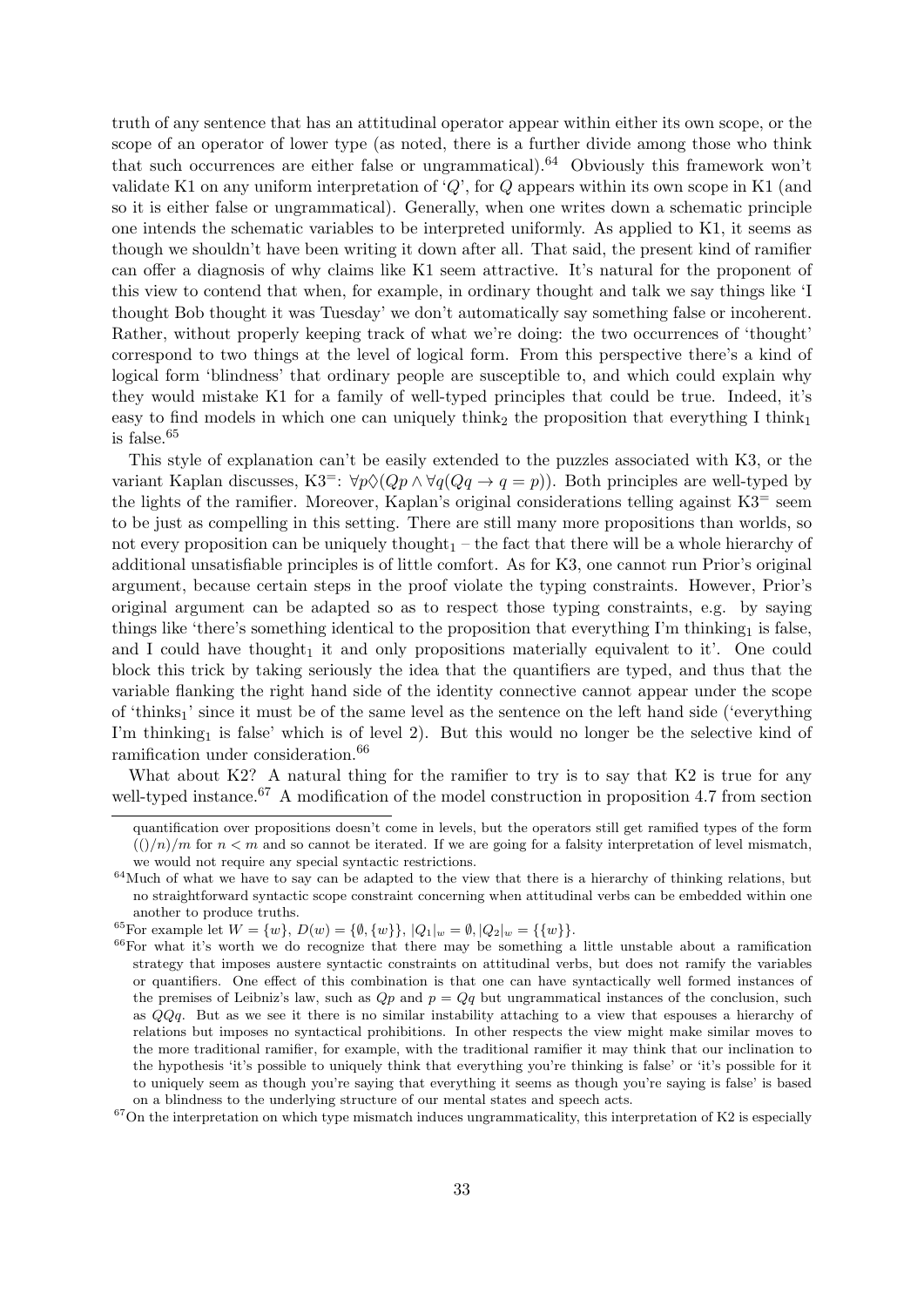4.3 serves to show this is consistent.<sup>68</sup> On this way of understanding K2, K1 isn't an instance of it, since it violates the typing constraints. In this setting the supervenience problems discussed in section 6.2 are still relevant: supposing that thinking facts supervene on earth, fire, wind and water facts, then for all we know there's an earth, fire, wind and water sentence that expresses a proposition that's necessary and sufficient for thinking that everything I'm thinking is false (of course, supervenience doesn't guarantee that there is such a sentence). The instance of K2 with this sentence would not violate typing constraints, but as we saw in section 6.2, this instance would be false. That said, one might, taking a leaf from Kaplan book, have the more modest ambition of saving the logical coherence of K2, rather than the truth, and in particular, its compatibility with various plausible metaphysical hypotheses.<sup>69</sup>

Let us turn to the ramifier who selectively ramifies quantification, but does not ramify the attitudinal operators. There are issues of detail concerning whether it is the quantifiers, variables, or lambda operator that are to be ramified here; we won't fuss about this, but for simplicity we will work with a picture in which it is the variables that get ramified and that determiners like 'all' are no more typed than logical operations such as 'not'. (Moreover, while the abstract idea of typing quantifiers does not force any kind of cumulative hierarchy, we'll imagine, with the standard ramifier, that the domains of these quantifiers are linearly ordered by inclusion.)<sup>70</sup>

By contrast with the last strategy discussed, this kind of ramifier would with Kaplan have legitimate concerns about possible world semantics as it is standardly understood. Possible world semantics encourages one to think that from within one's language can quantify 'all at once' over a complete and unextendable domain of propositions. But for this kind of ramifier, this is an illusion: each quantifier ranges over a domain of propositions, each of which may have maximally strong elements. For each level of quantifier, these maximally strong elements become stronger and stronger with no end – while possible worlds may be the limit of these elements, there is no way of simulating quantification over these limits.<sup>71</sup>

What happens to K1-K3 on this interpretation? As noted in section ??, if the different levels of quantification are not to collapse into one another, then each quantifier must abide by a free logic (this is due to Harris's theorem).<sup>72</sup> What bears emphasis is the tight connection between the ramified quantifier picture and the discussion of free logic in the earlier sections of this paper. For note that on any interpretation of the quantifiers universal instantiation – and coordinately existential generalisation – will fail in just the kind of way discussed in those sections. Thus, if I'm saying that everything<sub>1</sub> I'm saying is false, there's nothing<sub>1</sub> (although something<sub>2</sub>) that

natural as we don't in general consider ungrammatical substitution instances of schematic principles.

<sup>&</sup>lt;sup>68</sup>We let the quantifiers range over bounded propositions, and the extension of  $Q_n$  is the extension of  $Q$  (as defined in section 4.3) intersected with the n level propositions. To see that this model works one first shows that if the highest type in  $\phi$  is n then  $\phi$  expresses an n level intension. Thus every sentence whose type does not exceed *n* expresses an *n* level intension, and so is  $Q_{n+1}$  at some world.

<sup>69</sup>For our part, we don't see any special appeal to a view that says K2 is obviously logically coherent, but not the conjunction of K2 with a supervenience thesis. Why not say instead that the logical mastermind would pour scorn on both on account of Prior's theorem?

<sup>70</sup>We might note in passing that, although not in the Russellian tradition, one might want to sort first-order variables into types with disjoint domains (see McDaniel [14]). One might also envisage cross cutting domains – a picture encouraged by some of the literature on quantifier variance. Talk of 'domains of quantification' here and in the text is of course a bit of cheat (see footnote 7.1 below)

 $71$ Even this characterisation of how the quantifiers relate to each other is something of a cheat, since it pretends to be able to talk all at once about all the levels, yet we have no quantifier that can do this. This kind of consideration motivates Williamson [33] to think that absolutely general first-order quantification is unavoidable; arguably these considerations generalise to quantification into sentence position.

 $72$ In this framework – where operators and connectives aren't typed – it's not so obvious whether any type mismatches can occur, since a variable cannot be in the scope of another. Thus the exact treatment of type mismatches doesn't matter so much in this context.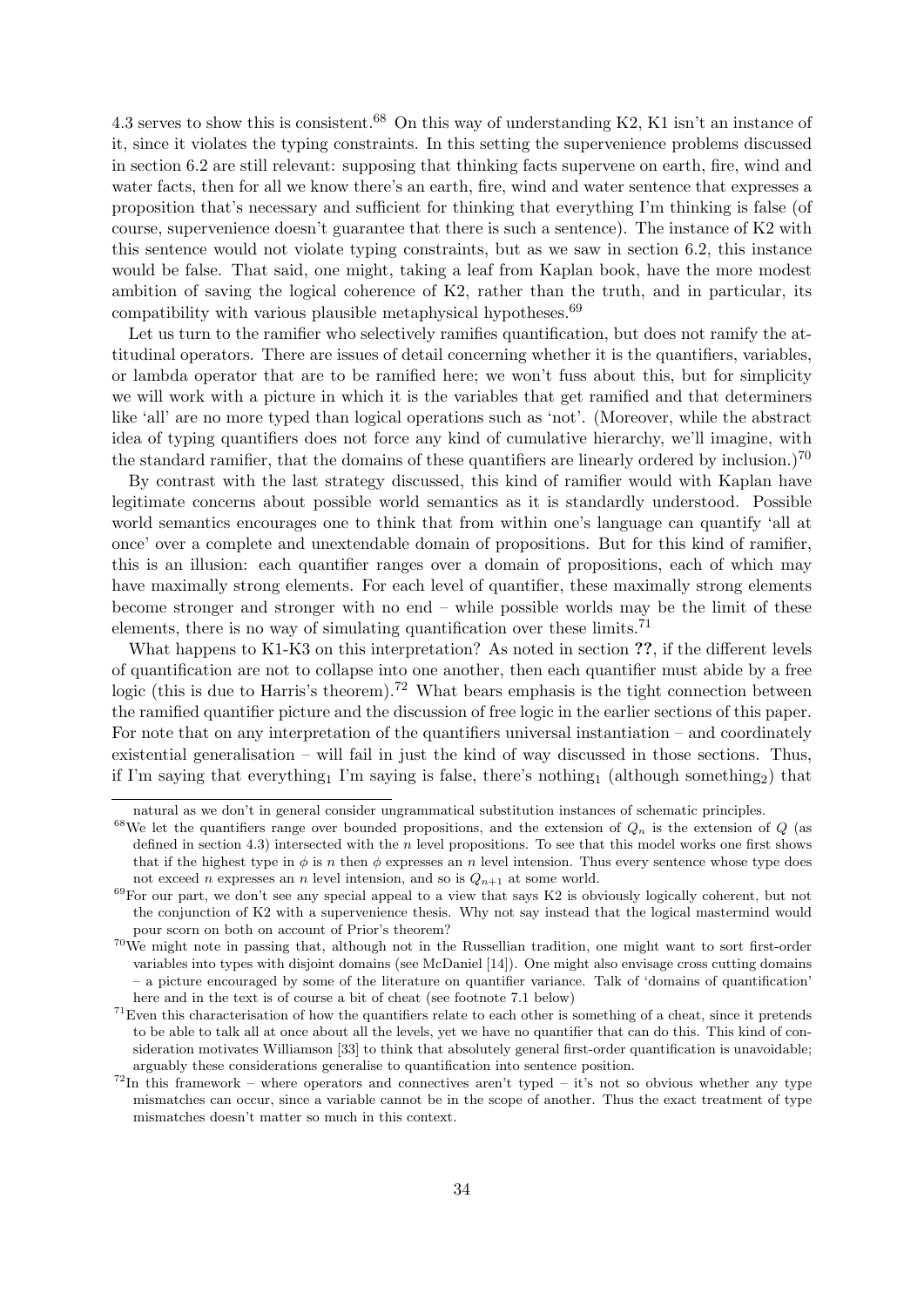I'm saying; and similar kinds of results can be produced for the quantifier 'something<sub>2</sub>', and so on. So each quantifier is governed by a positive free logic. Note that in those sections, as here, we are not typing 'thinks' in such a way that prohibits it appearing within its own scope.

It is worth noting that in section 4.3 we provide a model that explicitly accommodates a hierarchy of quantifiers of the sort envisaged here (proposition 4.9). And in that context we provided a model which satisfies K2 (on any interpretation of its quantifiers), and even the stronger K2+. Note that these schemata now include instances that involve the new typed quantifiers that we have introduced to the language in this environment. It thus follows that for any interpretation of the quantifiers in K1, that version of K1 will be an instance of our schema K2 (and a similar relation holds between  $K1^+$  and  $K2^+$ ). As for K3 and K3<sup>+</sup> there will be a different version of the principle for each quantifier, which is also validated in the model described in the proof of proposition 4.9.

Given these results, it is clear enough that as far as Prior-Kaplan puzzles are concerned there is no immediate benefit to ramifying both the quantifiers and the attitudes. Indeed, the dual ramification strategy would seem to have significant costs in this setting, viz K1-K3, after all if one merely ramifies quantifiers one can easily write down K1-K3 allowing that it is governed by the standard convention that 'thinks' has a uniform interpretation. But once one has ramified the attitudes, an endorsement of K1 appears much more problematic. Of course there may be other philosophical motivations for a more thorough going ramification. However considerations pertaining to the Prior-Kaplan paradoxes seem very weak in this regard.

### 8 Concluding Thoughts

Williamson is operating within a Fregean higher-order logic that combines universal instantiation with the thesis of higher-order necessitism (articulated using higher-order correlates of the Barcan formulae). Indeed, universal instantiation, and especially one of its consequences, comprehension, is a key argumentative tool in defending necessitism. In that setting two strands of his thinking come together very naturally. First that existence doesn't modally come and go, and second, that existence comes cheap. In this paper we have been concerned to explore frameworks in which there is no such natural alliance. On the one hand, we have looked at Fregean frameworks which reject universal instantiation. Such frameworks will inevitably reject the idea that existence comes 'cheap'. They may, however, accept necessitism, but not on the argumentative basis that Williamson offers.

One might wonder how these distinctions look in a Russellian framework. In a setting of thorough going ramification universal instantiation isn't even an option. We mentioned earlier that the Russellian might hope for a good facsimile of universal instantiation, one according to which a universally quantified claim entails all of its grammatical instances. Thus for example, if it's true that for all  $p$ , God wonders<sub>2</sub> whether p, no counterexample is provided by the sentence 'God doesn't wonder<sub>2</sub> whether he wonders<sub>2</sub> whether snow is white' because this not a grammatical sentence, since it violates the typing constraints.<sup>73</sup> Nevertheless, given the cumulative hierarchy the proposed salvage of universal instantiation is unsuccessful.<sup>74</sup> After all, an nth level expression can grammatically apply to anything that is a lower level, including levels more than one below. Suppose a third level predicate is true of all first level things, but

<sup>73</sup>Such a maneuvre surely would not constitute special pleading, for even the Fregean would not countenance 'is a horse is not a concept' as an instance of the first-order generalisation 'nothing is a concept'.

 $^{74}$ This thought turns on the cumulative aspect of the hierarchy, but as noted in footnote 55, it's hard to properly distinguish the the Fregean from the non-cumulative ramifier, since we wouldn't want the distinction to turn on very superficial syntactic categories.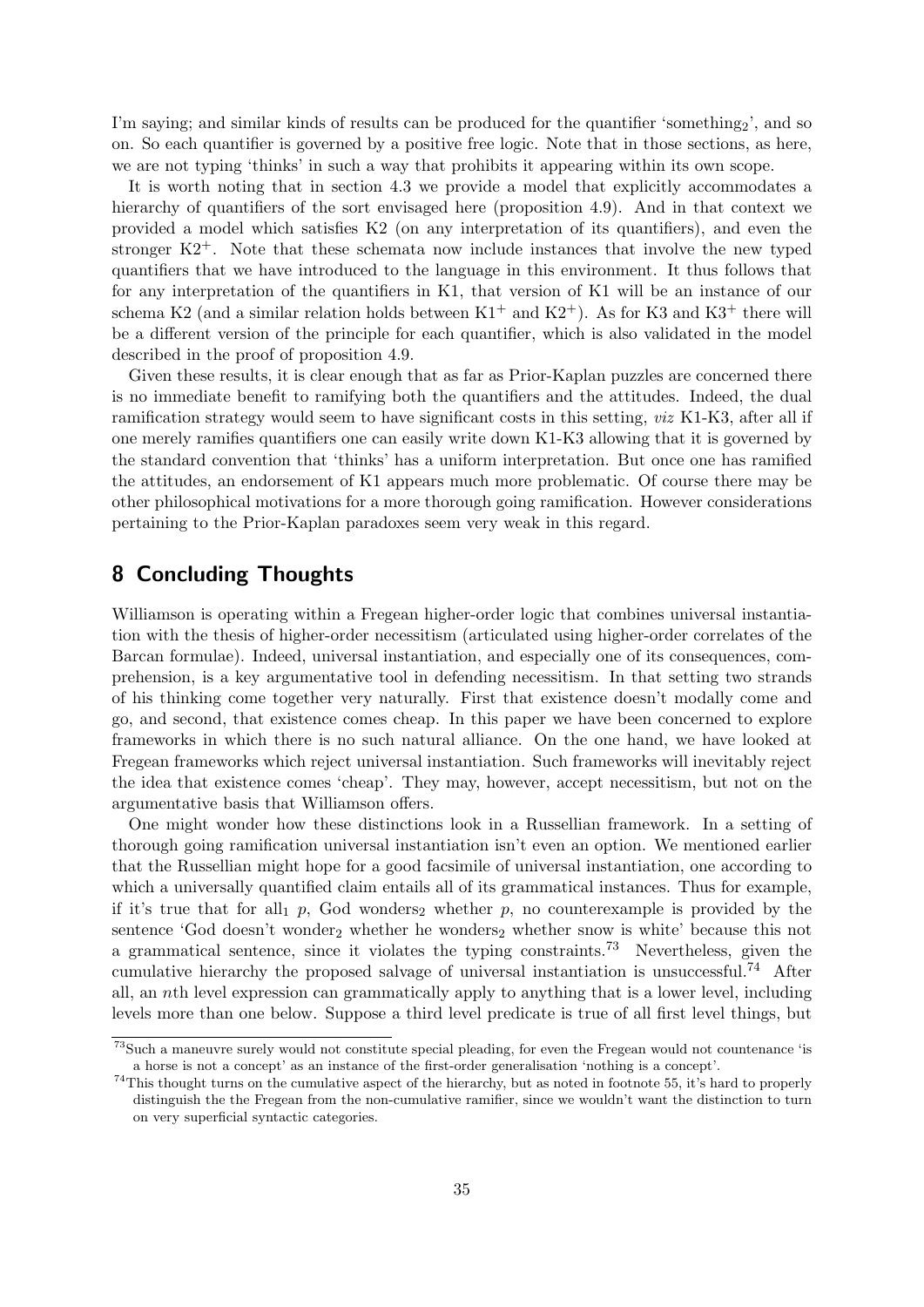not true of all second level things:  $\forall x_1 F_3 x_1 \land \exists y_2 \neg F_3 y_2$ . Suppose that  $t_2$  denotes a second level object that is not  $F_3$ , so that  $\neg F_3t_2$ . Then  $F_3t_2$  is grammatical, but one cannot infer it from  $\forall x_1 F_3 x_1$ , thus universal instantiation even construed in the way just described fails. In short, universal instantiation is a bad idea for the Russellian, even if one's ramification is maximally thorough going. And since the idea that existence comes cheap is tightly allied to existential generalisation, a companion principle to universal instantiation, the Russellian necessitist cannot be motivated by that idea, nor by the logical principles that subserve it.

We've been exploring frameworks, Russellian and Fregean, that unlike Williamson disavow universal instantiation but which like Williamson may still endorse necessitist principles for each quantifier. To give things focus, we've been considering a particular cluster of motivations for rejecting universal instantiation, namely the desire to maintain the truth, or at least the logical coherence, of principles like K1-K3. Our exploration has however been rather pessimistic – although we hope instructive – and our own inclination is to take Prior's result at face value, and to reject principles like K1-K3 on that basis. There still remains the question of how to implement that discovery. Suppose on the heels of Prior's principle we grudgingly accept that it could never be that Tim Williamson seems to be saying that everything Tim Williamson seems to be seems to be saying is false, without there being something else Tim Williamson seems to be saying. It would nevertheless be unsatisfactory to suppose that if Tim Williamson at the point of death had never spoken, and was on the verge of seeming to be saying that everything he's seemed to say is false, then logic would somehow clamp his larynx, or else logic would somehow prolong his life until he seem to say something else, or render his audience deaf, and so on. In this connection, certain of the other puzzles discussed in this paper are suggestive, and may force us to grudgingly accept at least some aspects of the ramified vision. In particular, we may be forced to accept a family of thinking relations, that may take on at least some of the structural features of the Russellian hierarchy, and we may offer a diagnosis of our initial confusion in terms of our blindness to the proliferation of such relations. That said, it's a substantial further step to impose syntactic constraints typical of the standard ramifier. And even more importantly, it remains far from clear whether there is important philosophical work done by ramifying the quantifiers themselves – existence may yet come cheap.

### References

- [1] Andrew Bacon. Radical anti-disquotationalism. MS.
- [2] Andrew Bacon. Vagueness at every order. MS.
- [3] Thomas Bradwardine. Insolubilia. Peeters, 2010.
- [4] Alonzo Church. Comparison of russell's resolution of the semantical antinomies with that of tarski. Journal of Symbolic Logic, 41(4):747–760, 1976.
- [5] Martin Davies. Meaning, Quantification, Necessity: Themes in Philosophical Logic. Routledge & Kegan Paul, 1981.
- [6] John Divers. Possible Worlds. Routledge, 2006.
- [7] Cian Dorr. Propositional profusion and the liar. MS.
- [8] Michael Glanzberg. The liar in context. Philosophical Studies, 103(3):217–251, 2001.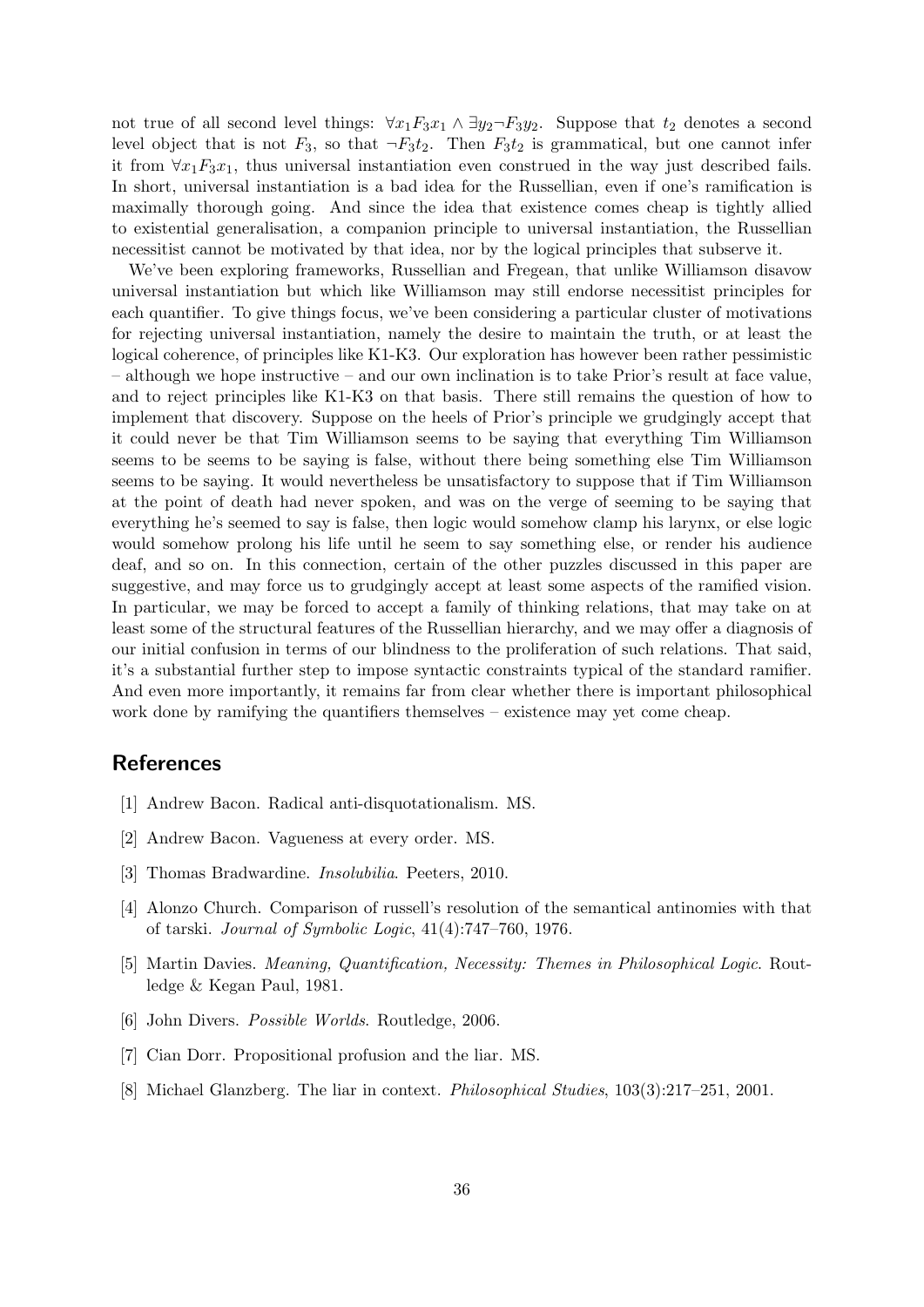- [9] J. H. Harris. What's so logical about the "logical"axioms? Studia Logica, 41(2-3):159–171, 1982.
- [10] David Kaplan. Demonstratives. In Joseph Almog and John Perry and Howard Wettstein, editor, Themes From Kaplan, pages 481–563. Oxford University Press, 1977.
- [11] David Kaplan. A problem in possible worlds semantics. In Walter Sinnott-Armstrong and Diana Raffman and Nicholas Asher, editor, Modality, Morality and Belief: Essays in Honor of Ruth Barcan Marcus, pages 41–52. Cambridge University Press, 1995.
- [12] Saul A. Kripke. A puzzle about time and thought. In Saul A. Kripke, editor, Philosophical Troubles. Collected Papers Vol I. Oxford University Press, 2011.
- [13] David K. Lewis. On the Plurality of Worlds. Blackwell Publishers, 1986.
- [14] Kris McDaniel. Ways of being. In David John Chalmers, David Manley, and Ryan Wasserman, editors, Metametaphysics: New Essays on the Foundations of Ontology. Oxford University Press, 2009.
- [15] Vann McGee. Everything. In Gila Sher and Richard L. Tieszen, editor, Between Logic and Intuition: Essays in Honor of Charles Parsons, pages 54–78. Cambridge University Press, 2000.
- [16] John Myhill. A refutation of an unjustified attack on the axiom of reducibility. In Bertrand Russell and George Washington Roberts, editor, Bertrand Russell Memorial Volume, pages 81–90. Humanities Press, 1979.
- [17] Charles Parsons. The liar paradox. Journal of Philosophical Logic, 3(4):381–412, 1974.
- [18] A. N. Prior. Modality and quantification in s5. Journal of Symbolic Logic, 21(1):60–62, 1956.
- [19] A. N. Prior. On a family of paradoxes. Notre Dame Journal of Formal Logic, 2(1):16-32, 1961.
- [20] A. N. Prior. Worlds, Times, and Selves. Duckworth, 1977.
- [21] Frank Plumpton Ramsey. The Foundations of Mathematics and Other Logical Essays. Paterson, N.J.,Littlefield, Adams, 1960.
- [22] Bertrand Russell. Mathematical logic as based on the theory of types. American Journal of Mathematics, 30(3):222–262, 1908.
- [23] B. H. Slater. Prior's analytic. Analysis, 46(2):76–81, 1986.
- [24] Nicholas J. J. Smith. Semantic regularity and the liar paradox. The Monist, 89(1):178–202, 2006.
- [25] Alfred Tarski. The concept of truth in formalized languages. In A. Tarski, editor, Logic, Semantics, Metamathematics, pages 152–278. Oxford University Press, 1936.
- [26] Dustin Tucker and Richmond H. Thomason. Paradoxes of intensionality. Review of Symbolic Logic, 4(3):394–411, 2011.